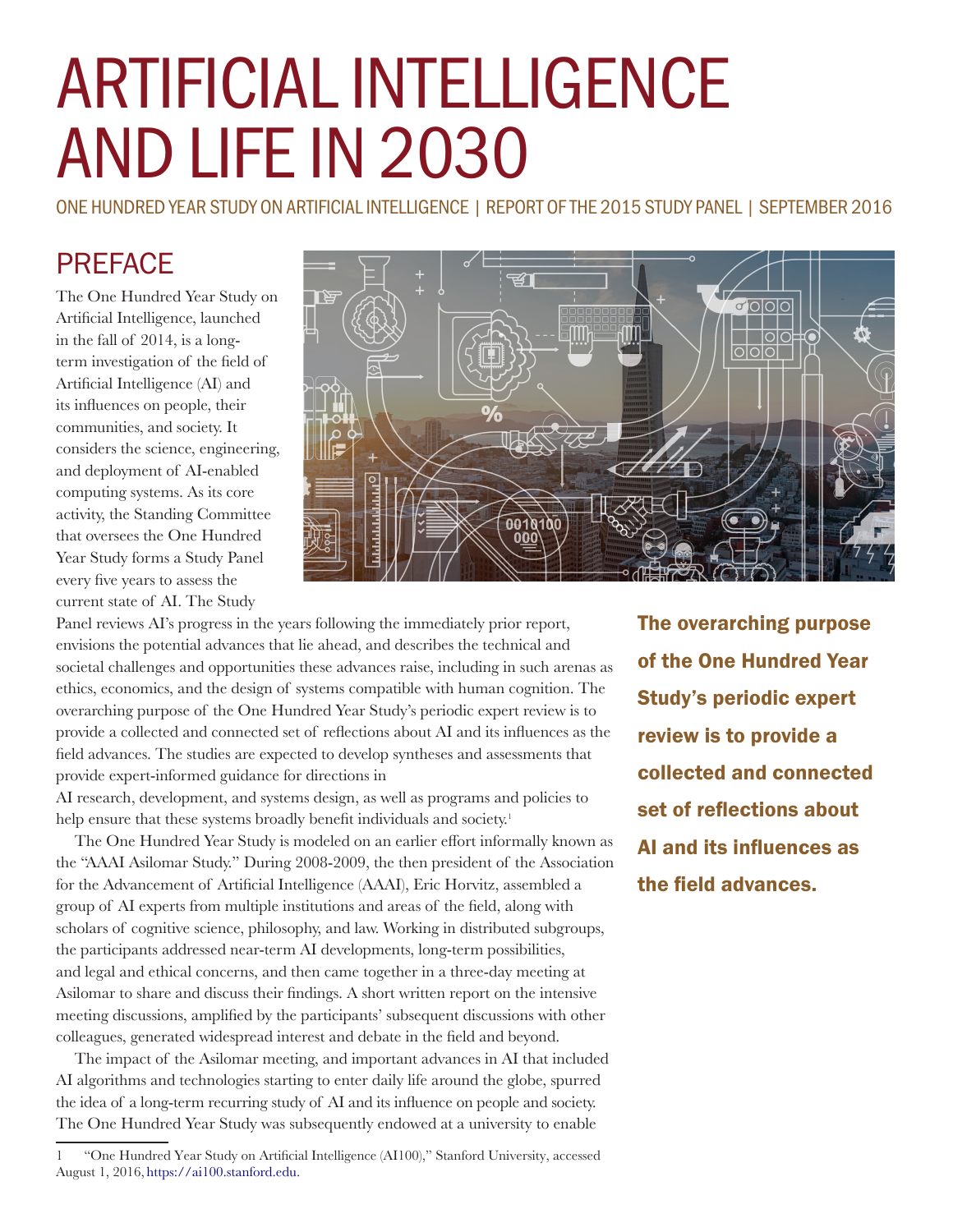extended deep thought and cross-disciplinary scholarly investigations that could inspire innovation and provide intelligent advice to government agencies and industry.

This report is the first in the planned series of studies that will continue for at least a hundred years. The Standing Committee defined a Study Panel charge for the inaugural Study Panel in the summer of 2015 and recruited Professor Peter Stone, at the University of Texas at Austin, to chair the panel. The seventeen-member Study Panel, comprised of experts in AI from academia, corporate laboratories and industry, and AI-savvy scholars in law, political science, policy, and economics, was launched in mid-fall 2015. The participants represent diverse specialties and geographic regions, genders, and career stages.

The Standing Committee extensively discussed ways to frame the Study Panel charge to consider both recent advances in AI and potential societal impacts on jobs, the environment, transportation, public safety, healthcare, community engagement, and government. The committee considered various ways to focus the study, including surveying subfields and their status, examining a particular technology such as machine learning or natural language processing, and studying particular application areas such as healthcare or transportation. The committee ultimately chose a thematic focus on "AI and Life in 2030" to recognize that AI's various uses and impacts will not occur independently of one another, or of a multitude of other societal and technological developments. Acknowledging the central role cities have played throughout most of human experience, the focus was narrowed to the large urban areas where most people live. The Standing Committee further narrowed the focus to a typical North American city in recognition of the great variability of urban settings and cultures around the world, and limits on the first Study Panel's efforts. The Standing Committee expects that the projections, assessments, and proactive guidance stemming from the study will have broader global relevance and is making plans for future studies to expand the scope of the project internationally.

# TABLE OF CONTENTS

| <b>PREFACE</b>                                                         |    |
|------------------------------------------------------------------------|----|
| <b>EXECUTIVE SUMMARY</b>                                               | 4  |
| <b>OVERVIEW</b>                                                        | 6  |
| <b>SECTION I: WHAT IS ARTIFICIAL INTELLIGENCE?</b>                     | 12 |
| Defining AI                                                            | 12 |
| Al Research Trends                                                     | 14 |
| <b>SECTION II: AI BY DOMAIN</b>                                        | 18 |
| Transportation                                                         | 18 |
| Home/Service Robots                                                    | 24 |
| Healthcare                                                             | 25 |
| Education                                                              | 31 |
| Low-resource Communities                                               | 35 |
| <b>Public Safety and Security</b>                                      | 36 |
| <b>Employment and Workplace</b>                                        | 38 |
| Entertainment                                                          | 40 |
| <b>SECTION III: PROSPECTS AND RECOMMENDATIONS FOR AI PUBLIC POLICY</b> | 42 |
| Al Policy, Now and in the Future                                       | 42 |
| <b>APPENDIX I: A SHORT HISTORY OF AI</b>                               | 50 |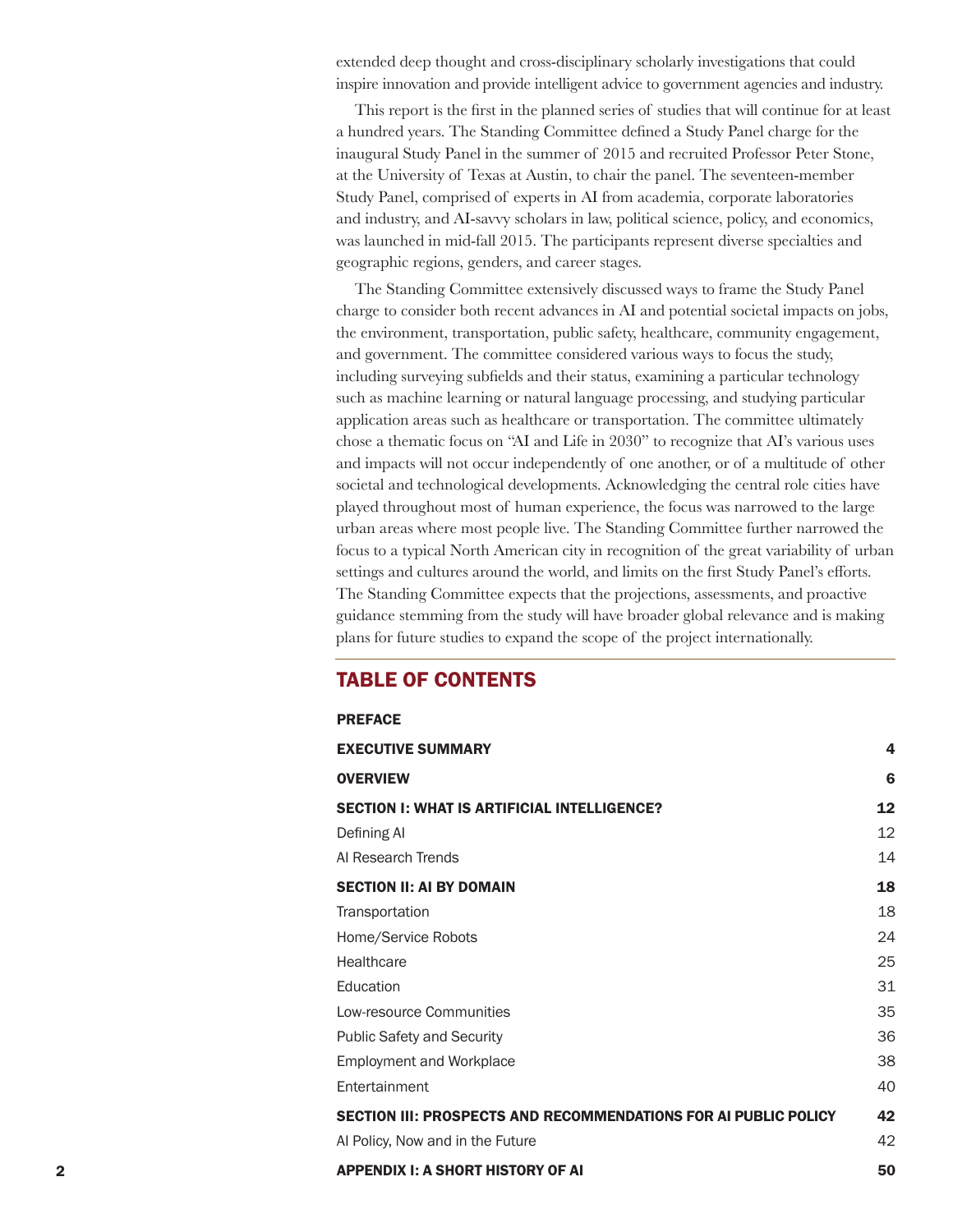As one consequence of the decision to focus on life in North American cities, military applications were deemed to be outside the scope of this initial report. This is not to minimize the importance of careful monitoring and deliberation about the implications of AI advances for defense and warfare, including potentially destabilizing developments and deployments.

The report is designed to address four intended audiences. For the general public, it aims to provide an accessible, scientifically and technologically accurate portrayal of the current state of AI and its potential. For industry, the report describes relevant technologies and legal and ethical challenges, and may help guide resource allocation. The report is also directed to local, national, and international governments to help them better plan for AI in governance. Finally, the report can help AI researchers, as well as their institutions and funders, to set priorities and consider the ethical and legal issues raised by AI research and its applications.

Given the unique nature of the One Hundred Year Study on AI, we expect that future generations of Standing Committees and Study Panels, as well as research scientists, policy experts, leaders in the private and public sectors, and the general public, will reflect on this assessment as they make new assessments of AI's future. We hope that this first effort in the series stretching out before us will be useful for both its failures and successes in accurately predicting the trajectory and influences of AI.

The Standing Committee is grateful to the members of the Study Panel for investing their expertise, perspectives, and significant time to the creation of this inaugural report. We especially thank Professor Peter Stone for agreeing to serve as chair of the study and for his wise, skillful, and dedicated leadership of the panel, its discussions, and creation of the report.

#### Standing Committee of the One Hundred Year Study of Artificial Intelligence

| Barbara J. Grosz, Chair | Russ Altman  | Eric Horvitz     |             |
|-------------------------|--------------|------------------|-------------|
| Alan Mackworth          | Tom Mitchell | Deirdre Mulligan | Yoav Shoham |

# STUDY PANEL

Peter Stone, University of Texas at Austin, Chair Rodney Brooks, Rethink Robotics Erik Brynjolfsson, Massachussets Institute of Technology Ryan Calo, University of Washington Oren Etzioni, Allen Institute for AI Greg Hager, Johns Hopkins University Julia Hirschberg, Columbia University Shivaram Kalyanakrishnan, Indian Institute of Technology Bombay Ece Kamar, Microsoft Research Sarit Kraus, Bar Ilan University Kevin Leyton-Brown, University of British Columbia David Parkes, Harvard University William Press, University of Texas at Austin AnnaLee (Anno) Saxenian, University of California, Berkeley Julie Shah, Massachussets Institute of Technology Milind Tambe, University of Southern California Astro Teller, X

Acknowledgments: The members of the Study Panel gratefully acknowledge the support of and valuable input from the Standing Committee, especially the chair, Barbara Grosz, who handled with supreme grace the unenviable role of mediating between two large, very passionate committees. We also thank Kerry Tremain for his tireless and insightful input on the written product during the extensive editing and polishing process, which unquestionably strengthened the report considerably.



© 2016 by Stanford University. Artificial Intelligence and Life in 2030 is made available under a Creative Commons Attribution-NoDerivatives 4.0 License (International): https://creativecommons. org/licenses/by-nd/4.0/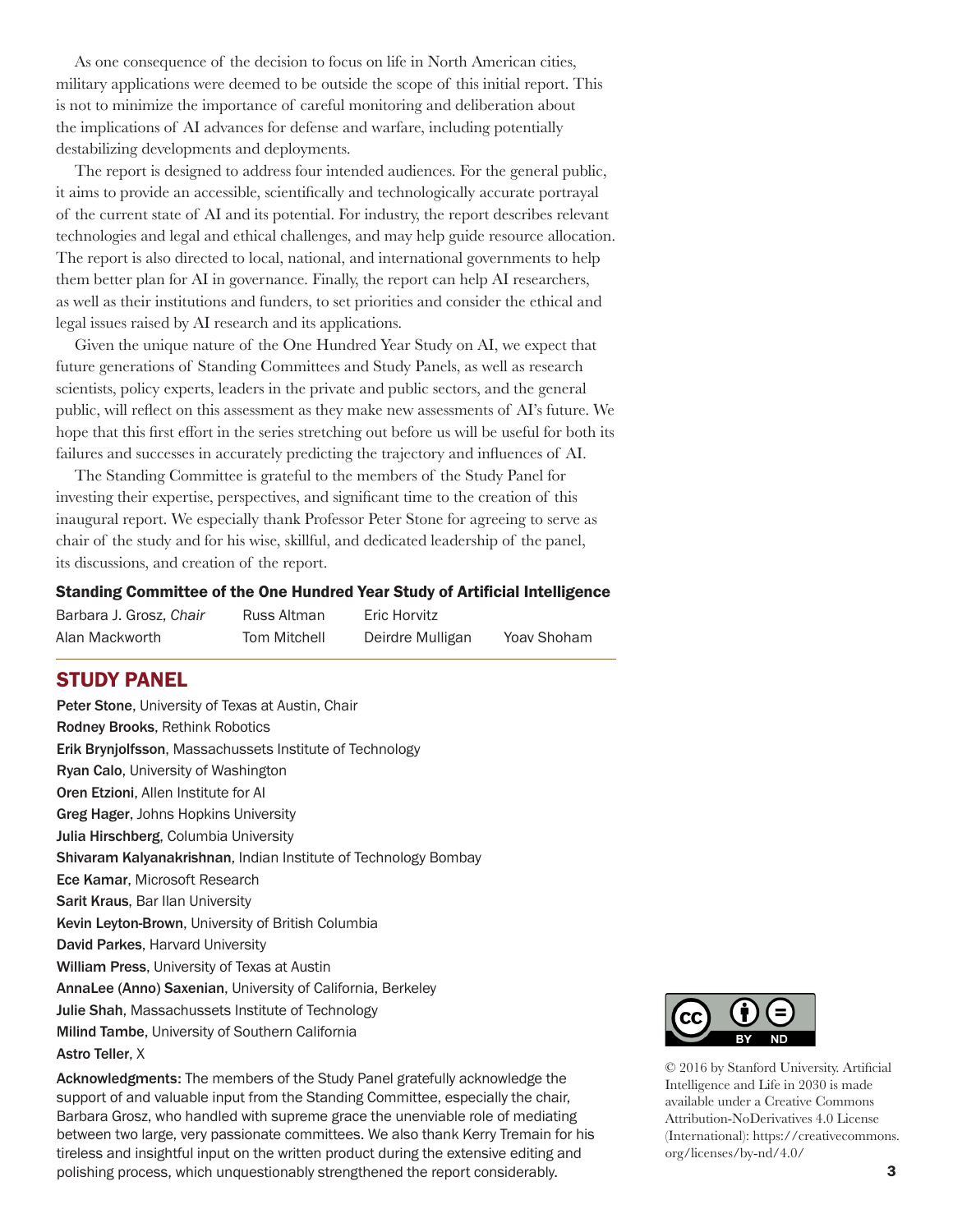# EXECUTIVE SUMMARY

Artificial Intelligence (AI) is a science and a set of computational technologies that are inspired by—but typically operate quite differently from—the ways people use their nervous systems and bodies to sense, learn, reason, and take action. While the rate of progress in AI has been patchy and unpredictable, there have been significant advances since the field's inception sixty years ago. Once a mostly academic area of study, twenty-first century AI enables a constellation of mainstream technologies that are having a substantial impact on everyday lives. Computer vision and AI planning, for example, drive the video games that are now a bigger entertainment industry than Hollywood. Deep learning, a form of machine learning based on layered representations of variables referred to as neural networks, has made speech-understanding practical on our phones and in our kitchens, and its algorithms can be applied widely to an array of applications that rely on pattern recognition. Natural Language Processing (NLP) and knowledge representation and reasoning have enabled a machine to beat the Jeopardy champion and are bringing new power to Web searches.

While impressive, these technologies are highly tailored to particular tasks. Each application typically requires years of specialized research and careful, unique construction. In similarly targeted applications, substantial increases in the future uses of AI technologies, including more self-driving cars, healthcare diagnostics and targeted treatments, and physical assistance for elder care can be expected. AI and robotics will also be applied across the globe in industries struggling to attract younger workers, such as agriculture, food processing, fulfillment centers, and factories. They will facilitate delivery of online purchases through flying drones, self-driving trucks, or robots that can get up the stairs to the front door.

This report is the first in a series to be issued at regular intervals as a part of the One Hundred Year Study on Artificial Intelligence (AI100). Starting from a charge given by the AI100 Standing Committee to consider the likely influences of AI in a typical North American city by the year 2030, the 2015 Study Panel, comprising experts in AI and other relevant areas focused their attention on eight domains they considered most salient: transportation; service robots; healthcare; education; low-resource communities; public safety and security; employment and workplace; and entertainment. In each of these domains, the report both reflects on progress in the past fifteen years and anticipates developments in the coming fifteen years. Though drawing from a common source of research, each domain reflects different AI influences and challenges, such as the difficulty of creating safe and reliable hardware (transportation and service robots), the difficulty of smoothly interacting with human experts (healthcare and education), the challenge of gaining public trust (low-resource communities and public safety and security), the challenge of overcoming fears of marginalizing humans (employment and workplace), and the social and societal risk of diminishing interpersonal interactions (entertainment). The report begins with a reflection on what constitutes Artificial Intelligence, and concludes with recommendations concerning AI-related policy. These recommendations include accruing technical expertise about AI in government and devoting more resources—and removing impediments—to research on the fairness, security, privacy, and societal impacts of AI systems.

Contrary to the more fantastic predictions for AI in the popular press, the Study Panel found no cause for concern that AI is an imminent threat to humankind. No machines with self-sustaining long-term goals and intent have been developed, nor are they likely to be developed in the near future. Instead, increasingly useful applications of AI, with potentially profound positive impacts on our society and economy are likely to emerge between now and 2030, the period this report considers. At the same time, many of these developments will spur disruptions in

Substantial increases in the future uses of AI applications, including more self-driving cars, healthcare diagnostics and targeted treatment, and physical assistance for elder care can be expected.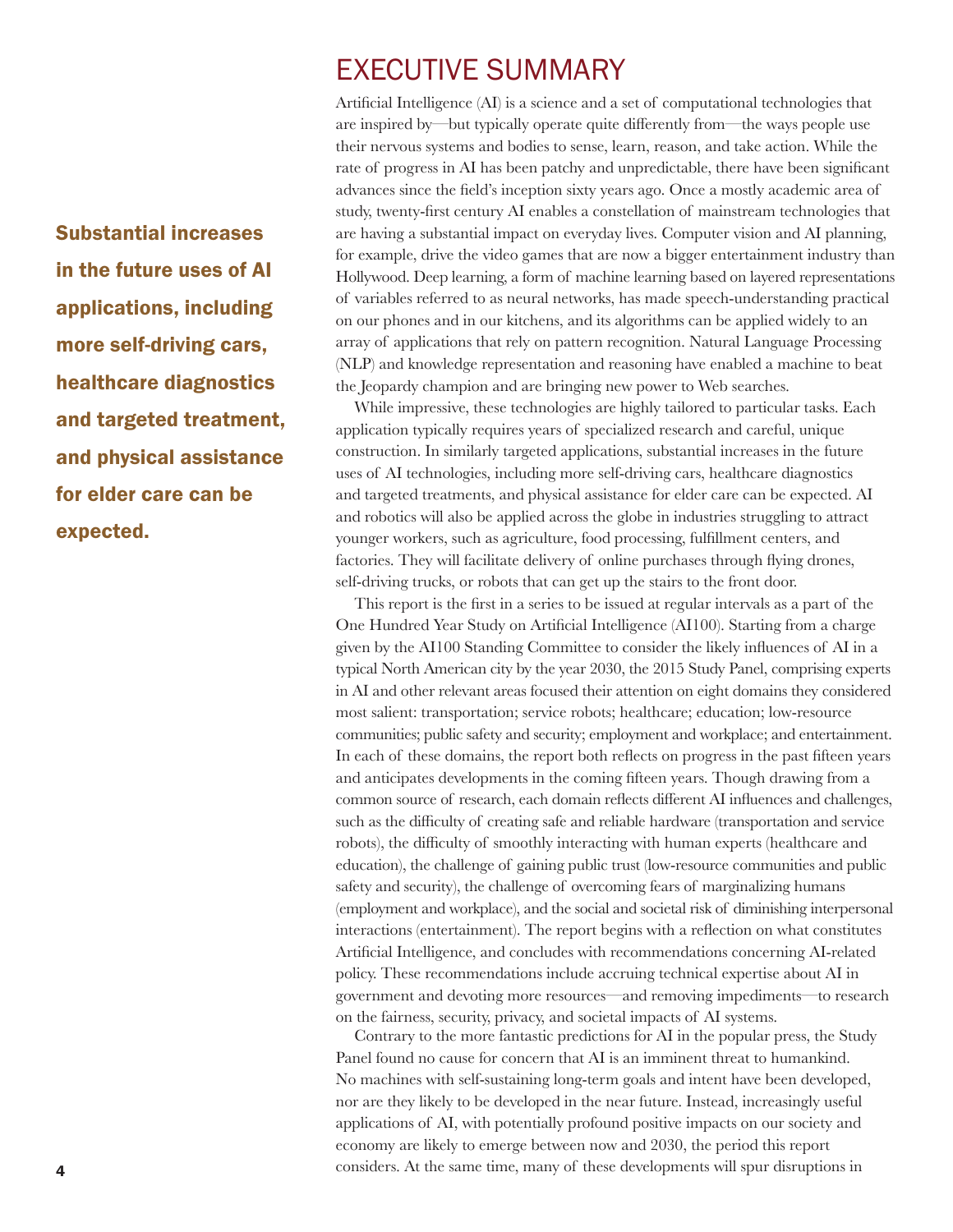how human labor is augmented or replaced by AI, creating new challenges for the economy and society more broadly. Application design and policy decisions made in the near term are likely to have long-lasting influences on the nature and directions of such developments, making it important for AI researchers, developers, social scientists, and policymakers to balance the imperative to innovate with mechanisms to ensure that AI's economic and social benefits are broadly shared across society. If society approaches these technologies primarily with fear and suspicion, missteps that slow AI's development or drive it underground will result, impeding important work on ensuring the safety and reliability of AI technologies. On the other hand, if society approaches AI with a more open mind, the technologies emerging from the field could profoundly transform society for the better in the coming decades.

Study Panel: Peter Stone, *Chair*, University of Texas at Austin, Rodney Brooks, Rethink Robotics, Erik Brynjolfsson, Massachussets Institute of Technology, Ryan Calo, University of Washington, Oren Etzioni, Allen Institute for AI, Greg Hager, Johns Hopkins University, Julia Hirschberg, Columbia University, Shivaram Kalyanakrishnan, Indian Institute of Technology Bombay, Ece Kamar, Microsoft Research, Sarit Kraus, Bar Ilan University. Kevin Leyton-Brown, University of British Columbia, David Parkes, Harvard University, William Press, University of Texas at Austin, AnnaLee (Anno) Saxenian, University of California, Berkeley, Julie Shah, Massachussets Institute of Technology, Milind Tambe, University of Southern California, Astro Teller, X

Standing Committee of the One Hundred Year Study of Artificial Intelligence: Barbara J. Grosz, *Chair*, Russ Altman, Eric Horvitz, Alan Mackworth, Tom Mitchell, Deidre Mulligan, Yoav Shoham

While drawing on common research and technologies, AI systems are specialized to accomplish particular tasks. Each application requires years of focused research and a careful, unique construction.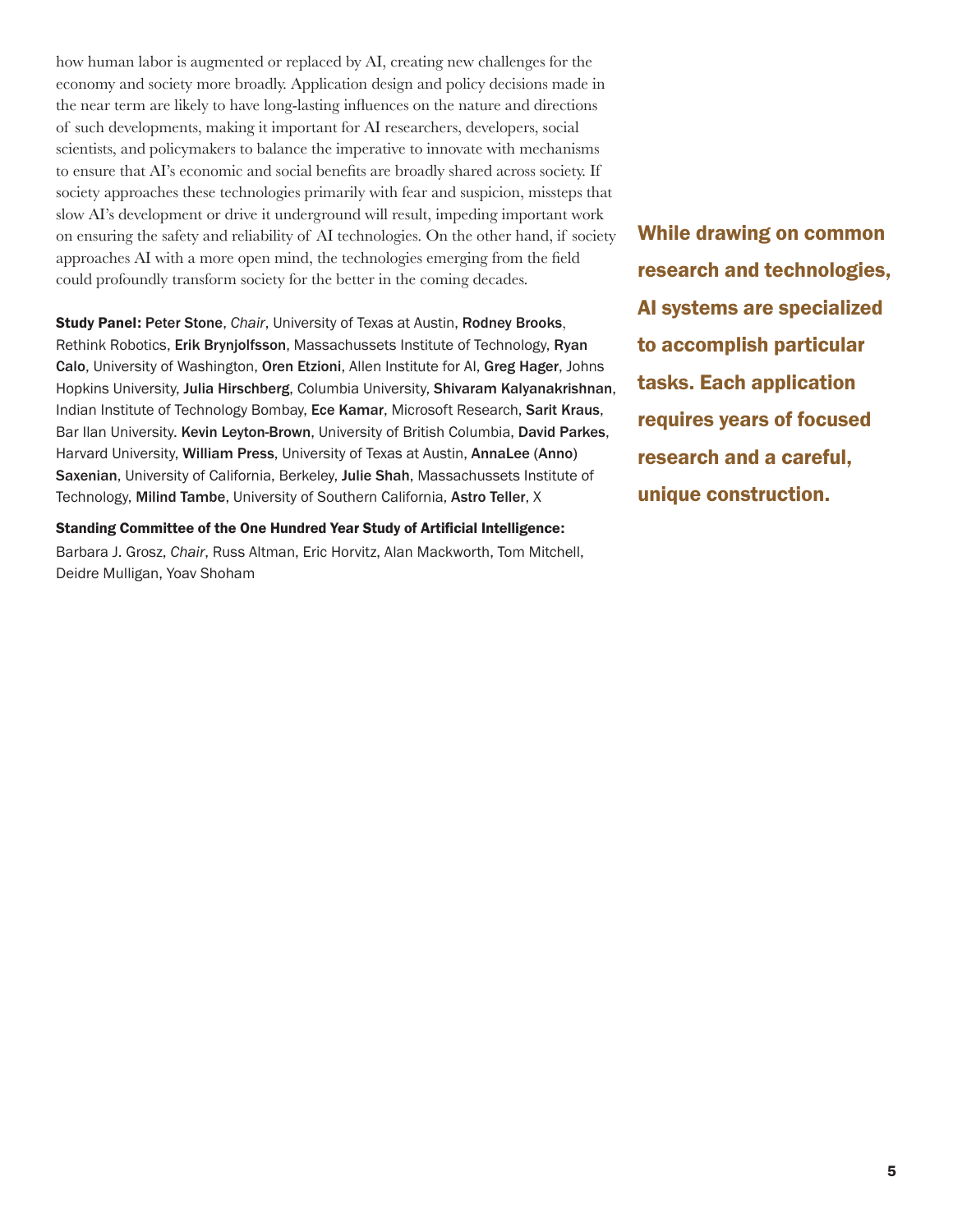# **OVERVIEW**

The frightening, futurist portrayals of Artificial Intelligence that dominate films and novels, and shape the popular imagination, are fictional. In reality, AI is already changing our daily lives, almost entirely in ways that improve human health, safety, and productivity. Unlike in the movies, there is no race of superhuman robots on the horizon or probably even possible. And while the potential to abuse AI technologies must be acknowledged and addressed, their greater potential is, among other things, to make driving safer, help children learn, and extend and enhance people's lives. In fact, beneficial AI applications in schools, homes, and hospitals are already growing at an accelerated pace. Major research universities devote departments to AI studies, and technology companies such as Apple, Facebook, Google, IBM, and Microsoft spend heavily to explore AI applications they regard as critical to their futures. Even Hollywood uses AI technologies to bring its dystopian AI fantasies to the screen.

Innovations relying on computer-based vision, speech recognition, and Natural Language Processing have driven these changes, as have concurrent scientific and technological advances in related fields. AI is also changing how people interact with technology. Many people have already grown accustomed to touching and talking to their smart phones. People's future relationships with machines will become ever more nuanced, fluid, and personalized as AI systems learn to adapt to individual personalities and goals. These AI applications will help monitor people's well-being, alert them to risks ahead, and deliver services when needed or wanted. For example, in a mere fifteen years in a typical North American city—the time frame and scope of this report— AI applications are likely to transform transportation toward self-driving vehicles with on-time pickup and delivery of people and packages. This alone will reconfigure the urban landscape, as traffic jams and parking challenges become obsolete.

This study's focus on a typical North American city is deliberate and meant to highlight specific changes affecting the everyday lives of the millions of people who inhabit them. The Study Panel further narrowed its inquiry to eight domains where AI is already having or is projected to have the greatest impact: transportation, healthcare, education, low-resource communities, public safety and security, employment and workplace, home/service robots, and entertainment.

Though drawing from a common source of research, AI technologies have influenced and will continue to influence these domains differently. Each domain faces varied AI-related challenges, including the difficulty of creating safe and reliable hardware for sensing and effecting (transportation and service robots), the difficulty of smoothly interacting with human experts (healthcare and education), the challenge of gaining public trust (low-resource communities and public safety and security), the challenge of overcoming fears of marginalizing humans (employment and workplace) and the risk of diminishing interpersonal interaction (entertainment). Some domains are primarily business sectors, such as transportation and healthcare, while others are more oriented to consumers, such as entertainment and home service robots. Some cut across sectors, such as employment/workplace and low-resource communities.

In each domain, even as AI continues to deliver important benefits, it also raises important ethical and social issues, including privacy concerns. Robots and other AI technologies have already begun to displace jobs in some sectors. As a society, we are now at a crucial juncture in determining how to deploy AI-based technologies in ways that promote, not hinder, democratic values such as freedom, equality, and transparency. For individuals, the quality of the lives we lead and how our contributions are valued are likely to shift gradually, but markedly. Over the next several years, AI research, systems development, and social and regulatory frameworks will shape how the benefits of AI are weighed against its costs and risks, and how broadly these benefits are spread.

Many have already grown accustomed to touching and talking to their smart phones. People's future relationships with machines will become ever more nuanced, fluid, and personalized.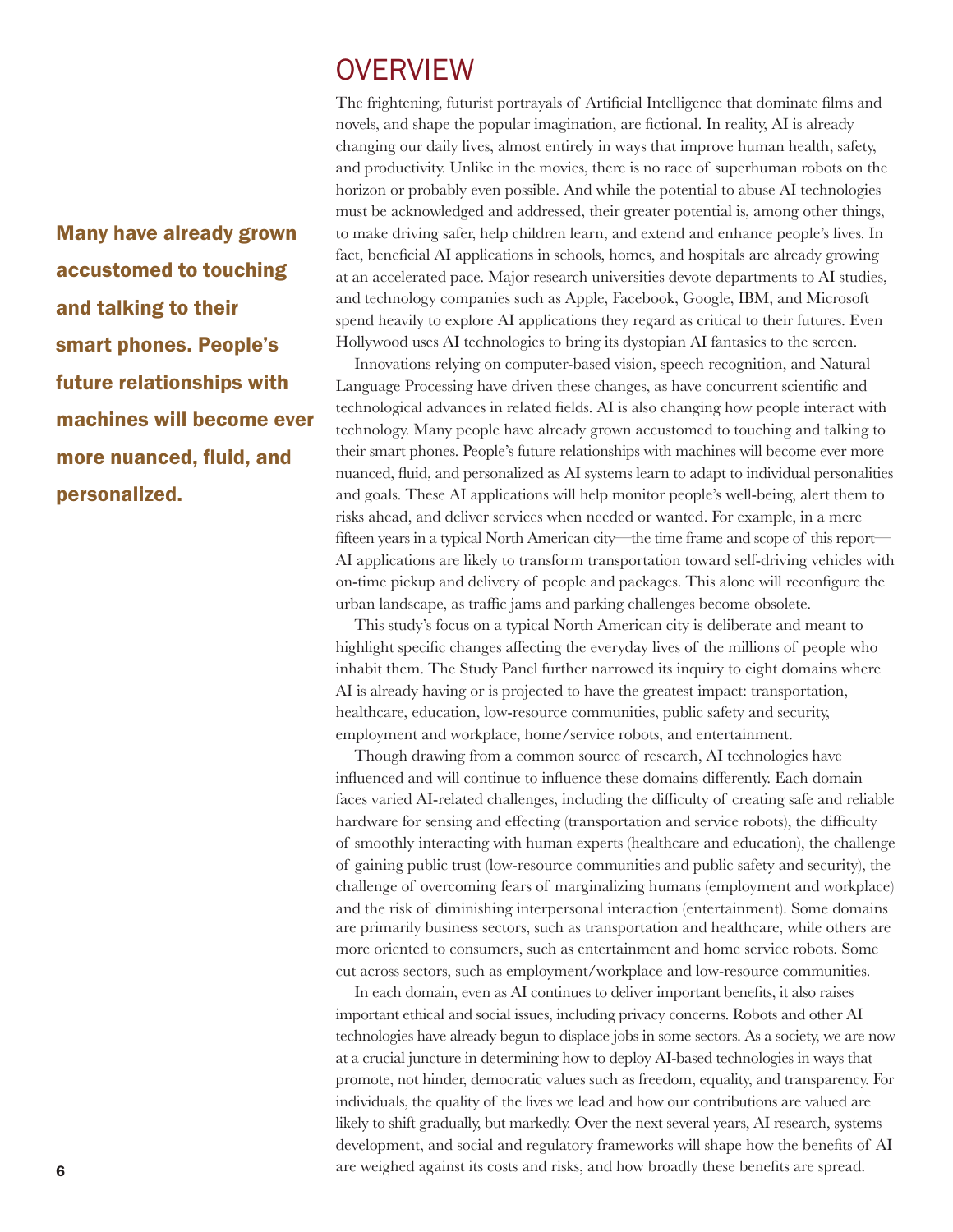An accurate and sophisticated picture of AI—one that competes with its popular portrayal—is hampered at the start by the difficulty of pinning down a precise definition of artificial intelligence*.* In the approaches the Study Panel considered, none suggest there is currently a "general purpose" AI. While drawing on common research and technologies, AI systems are specialized to accomplish particular tasks, and each application requires years of focused research and a careful, unique construction. As a result, progress is uneven within and among the eight domains.

A prime example is **Transportation**, where a few key technologies have catalyzed the widespread adoption of AI with astonishing speed. Autonomous transportation will soon be commonplace and, as most people's first experience with physically embodied AI systems, will strongly influence the public's perception of AI. As cars become better drivers than people, city-dwellers will own fewer cars, live further from work, and spend time differently, leading to an entirely new urban organization. In the typical North American city in 2030, physically embodied AI applications will not be limited to cars, but are likely to include trucks, flying vehicles, and personal robots. Improvements in safe and reliable hardware will spur innovation over the next fifteen years, as they will with **Home/Service Robots**, which have already entered people's houses, primarily in the form of vacuum cleaners. Better chips, low-cost 3D sensors, cloud-based machine learning, and advances in speech understanding will enhance future robots' services and their interactions with people. Special purpose robots will deliver packages, clean offices, and enhance security. But technical constraints and the high costs of reliable mechanical devices will continue to limit commercial opportunities to narrowly defined applications for the foreseeable future.

In **Healthcare**, there has been an immense forward leap in collecting useful data from personal monitoring devices and mobile apps, from electronic health records (EHR) in clinical settings and, to a lesser extent, from surgical robots designed to assist with medical procedures and service robots supporting hospital operations. AI-based applications could improve health outcomes and the quality of life for millions of people in the coming years. Though clinical applications have been slow to move from the computer science lab to the real-world, there are hopeful signs that the pace of innovation will improve. Advances in healthcare can be promoted via the development of incentives and mechanisms for sharing data and for removing overbearing policy, regulatory, and commercial obstacles. For many applications, AI systems will have to work closely with care providers and patients to gain their trust. Advances in how intelligent machines interact naturally with caregivers, patients, and patients' families are crucial.

Enabling more fluid interactions between people and promising AI technologies also remains a critical challenge in **Education**, which has seen considerable progress in the same period. Though quality education will always require active engagement by human teachers, AI promises to enhance education at all levels, especially by providing personalization at scale. Interactive machine tutors are now being matched to students for teaching science, math, language, and other disciplines. Natural Language Processing, machine learning, and crowdsourcing have boosted online learning and enabled teachers in higher education to multiply the size of their classrooms while addressing individual students' learning needs and styles. Over the next fifteen years in a typical North American city, the use of these technologies in the classroom and in the home is likely to expand significantly, provided they can be meaningfully integrated with face-to-face learning.

Beyond education, many opportunities exist for AI methods to assist **Low-resource Communities** by providing mitigations and solutions to a variety of social problems. Traditionally, funders have underinvested in AI research lacking commercial application. With targeted incentives and funding priorities,

Society is now at a crucial juncture in determining how to deploy AI-based technologies in ways that promote rather than hinder democratic values such as freedom, equality, and transparency.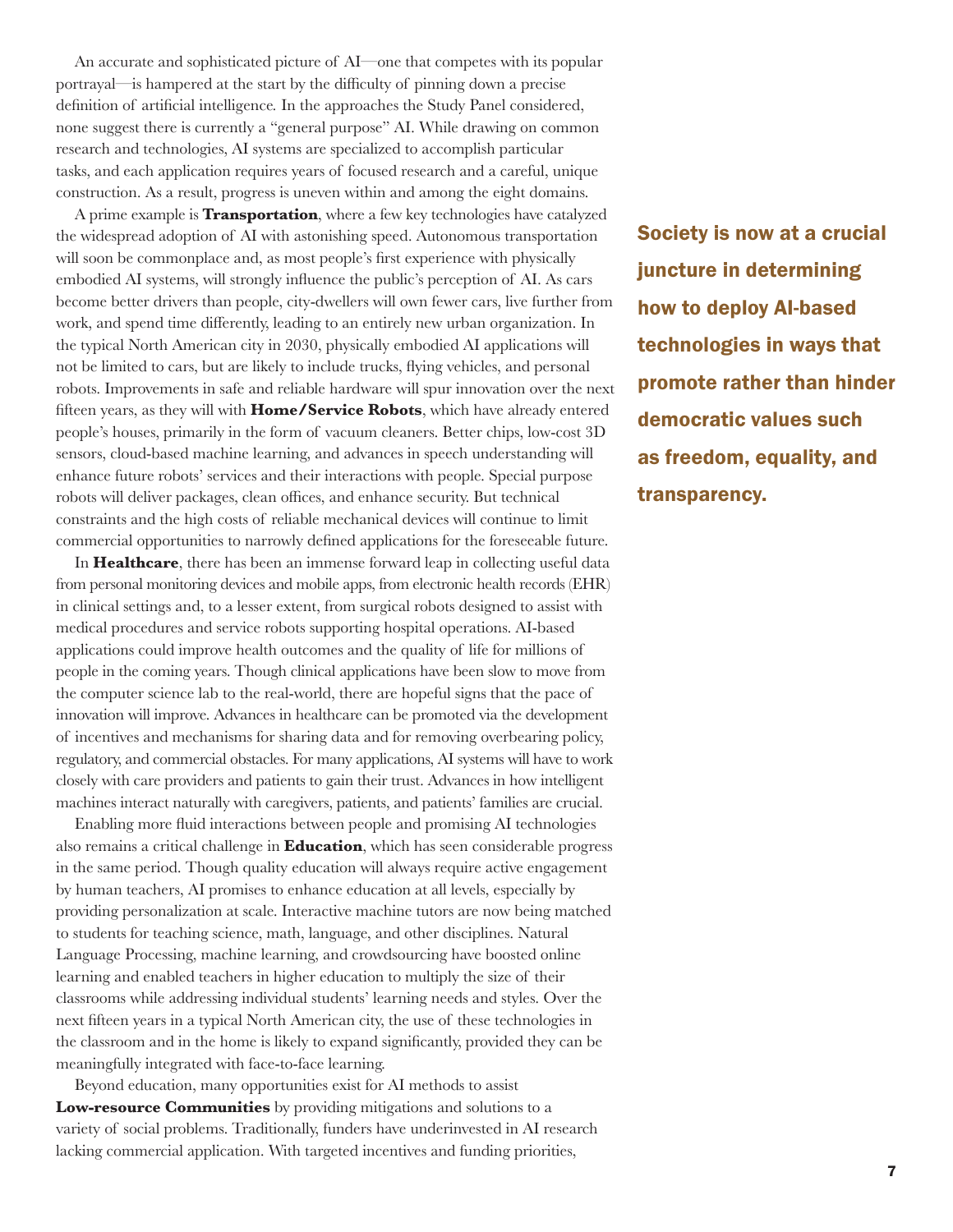Longer term, AI may be thought of as a radically different mechanism for wealth creation in which everyone should be entitled to a portion of the world's AI-produced treasures.

AI technologies could help address the needs of low-resource communities, and budding efforts are promising. Using data mining and machine learning, for example, AI has been used to create predictive models to help government agencies address issues such as prevention of lead poisoning in at-risk children and distribution of food efficiently. These budding efforts suggest more could be done, particularly if agencies and organizations can engage and build trust with these communities. Gaining public trust is also a challenge for AI use by **Public Safety and Security** professionals. North American cities and federal agencies have already begun to deploy AI technologies in border administration and law enforcement. By 2030, they will rely heavily upon them, including improved cameras and drones for surveillance, algorithms to detect financial fraud, and predictive policing. The latter raises the specter of innocent people being unjustifiably monitored, and care must be taken to avoid systematizing human bias and to protect civil liberties. Well-deployed AI prediction tools have the potential to provide new kinds of transparency about data and inferences, and may be applied to detect, remove, or reduce human bias, rather than reinforcing it.

Social and political decisions are likewise at play in AI's influences on **Employment and Workplace** trends, such as the safety nets needed to protect people from structural changes in the economy. AI is poised to replace people in certain kinds of jobs, such as in the driving of taxis and trucks. However, in many realms, AI will likely replace tasks rather than jobs in the near term, and will also create new kinds of jobs. But the new jobs that will emerge are harder to imagine in advance than the existing jobs that will likely be lost. AI will also lower the cost of many goods and services, effectively making everyone better off. Longer term, AI may be thought of as a radically different mechanism for wealth creation in which everyone should be entitled to a portion of the world's AI-produced treasures. It is not too soon for social debate on how the economic fruits of AI technologies should be shared.

**Entertainment** has been transformed by social networks and other platforms for sharing and browsing blogs, videos, and photos, which rely on techniques actively developed in NLP, information retrieval, image processing, crowdsourcing, and machine learning. Some traditional sources of entertainment have also embraced AI to compose music, create stage performances, and even to generate 3D scenes from natural language text. The enthusiasm with which people have already responded to AI-driven entertainment has been surprising. As with many aspects of AI, there is ongoing debate about the extent to which the technology replaces or enhances sociability. AI will increasingly enable entertainment that is more interactive, personalized, and engaging. Research should be directed toward understanding how to leverage these attributes for individuals' and society's benefit.

#### What's next for AI research?

The research that fuels the AI revolution has also seen rapid changes. Foremost among them is the maturation of machine learning, stimulated in part by the rise of the digital economy, which both provides and leverages large amounts of data. Other factors include the rise of cloud computing resources and consumer demand for widespread access to services such as speech recognition and navigation support.

Machine learning has been propelled dramatically forward by impressive empirical successes of artificial neural networks, which can now be trained with huge data sets and large-scale computing. This approach has been come to be known as "deep learning." The leap in the performance of information processing algorithms has been accompanied by significant progress in hardware technology for basic operations such as sensing, perception, and object recognition. New platforms and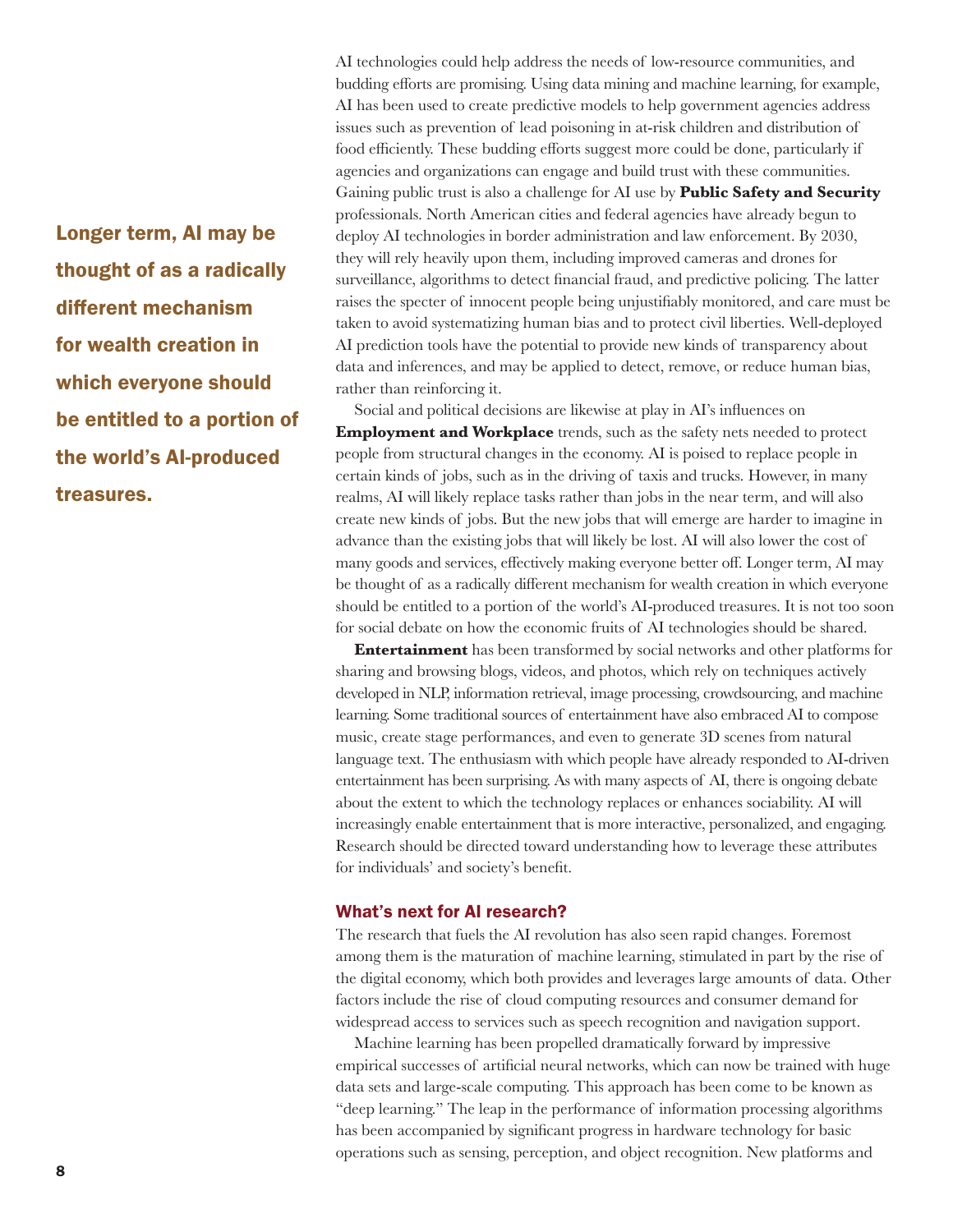markets for data-driven products, and the economic incentives to find new products and markets, have also stimulated research advances. Now, as it becomes a central force in society, the field of AI is shifting toward building intelligent systems that can collaborate effectively with people, and that are more generally *human-aware*, including creative ways to develop interactive and scalable ways for people to teach robots. These trends drive the currently "hot" areas of AI research into both fundamental methods and application areas:

**Large-scale machine learning** concerns the design of learning algorithms, as well as scaling existing algorithms, to work with extremely large data sets.

**Deep learning**, a class of learning procedures, has facilitated object recognition in images, video labeling, and activity recognition, and is making significant inroads into other areas of perception, such as audio, speech, and natural language processing.

**Reinforcement learning** is a framework that shifts the focus of machine learning from pattern recognition to experience-driven sequential decision-making. It promises to carry AI applications forward toward taking actions in the real world. While largely confined to academia over the past several decades, it is now seeing some practical, real-world successes.

**Robotics** is currently concerned with how to train a robot to interact with the world around it in generalizable and predictable ways, how to facilitate manipulation of objects in interactive environments, and how to interact with people. Advances in robotics will rely on commensurate advances to improve the reliability and generality of computer vision and other forms of machine perception.

**Computer vision** is currently the most prominent form of machine perception. It has been the sub-area of AI most transformed by the rise of deep learning. For the first time, computers are able to perform some vision tasks better than people. Much current research is focused on automatic image and video captioning.

**Natural Language Processing**, often coupled with automatic speech recognition, is quickly becoming a commodity for widely spoken languages with large data sets. Research is now shifting to develop refined and capable systems that are able to interact with people through dialog, not just react to stylized requests. Great strides have also been made in machine translation among different languages, with more real-time person-to-person exchanges on the near horizon.

**Collaborative systems** research investigates models and algorithms to help develop autonomous systems that can work collaboratively with other systems and with humans.

**Crowdsourcing and human computation** research investigates methods to augment computer systems by making automated calls to human expertise to solve problems that computers alone cannot solve well.

**Algorithmic game theory and computational social choice** draw attention to the economic and social computing dimensions of AI, such as how systems can handle potentially misaligned incentives, including self-interested human participants or firms and the automated AI-based agents representing them.

**Internet of Things (IoT)** research is devoted to the idea that a wide array of devices, including appliances, vehicles, buildings, and cameras, can be interconnected to collect and share their abundant sensory information to use for intelligent purposes.

**Neuromorphic computing** is a set of technologies that seek to mimic biological neural networks to improve the hardware efficiency and robustness of computing systems, often replacing an older emphasis on separate modules for input/ output, instruction-processing, and memory.

The field of AI is shifting toward building intelligent systems that can collaborate effectively with people, including creative ways to develop interactive and scalable ways for people to teach robots.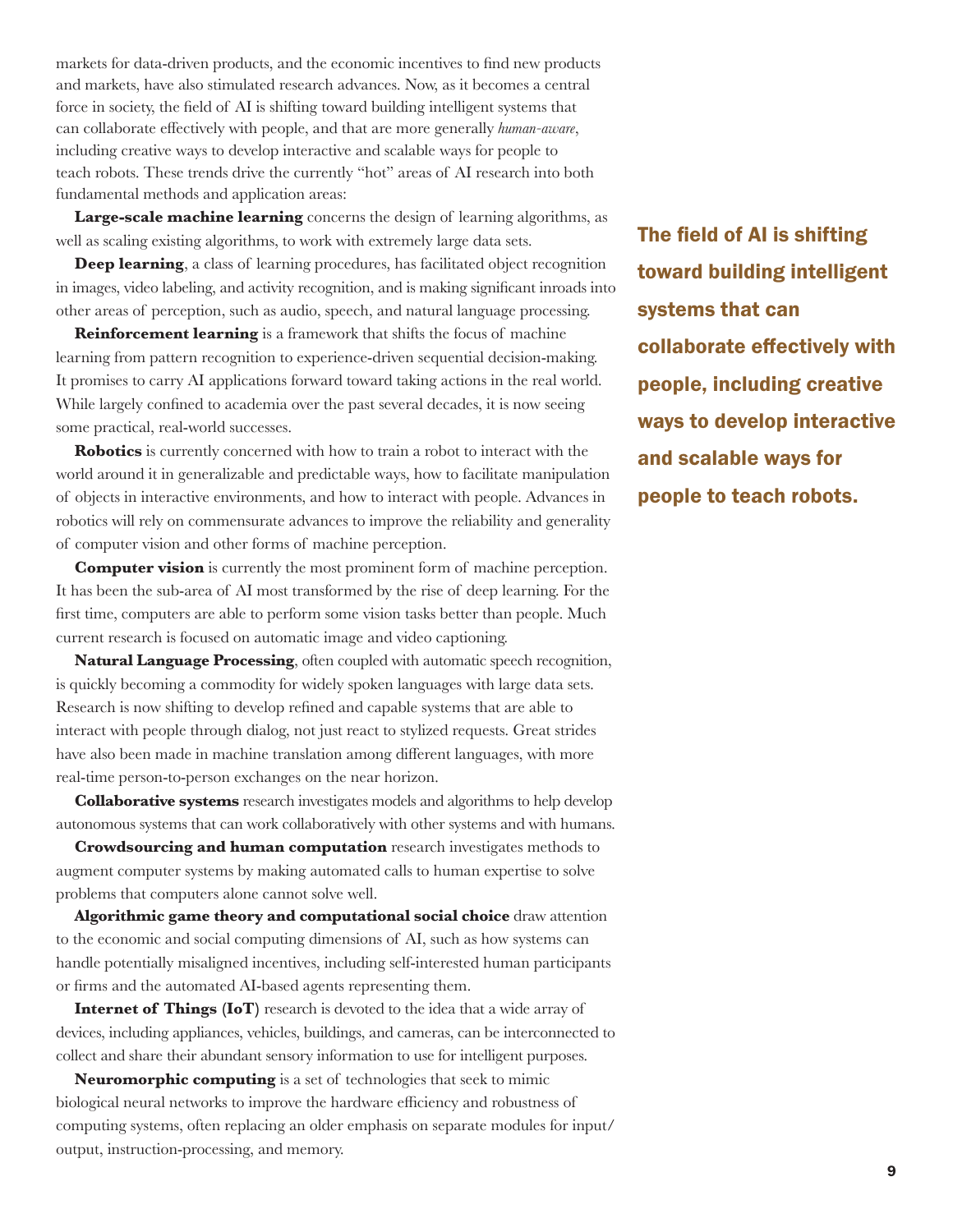Misunderstandings about what AI is and is not could fuel opposition to technologies with the potential to benefit everyone. Poorly informed regulation that stifles innovation would be a tragic mistake.

#### AI policy, now and in the future

The measure of success for AI applications is the value they create for human lives. In that light, they should be designed to enable people to understand AI systems successfully, participate in their use, and build their trust. Public policies should help ease society's adaptation to AI applications, extend their benefits, and mitigate their inevitable errors and failures. Debate about how AI is deployed, including concerns about how privacy is protected and AI's benefits fairly shared, should be encouraged. Given the speed with which AI technologies are being realized, and concomitant concerns about their implications, the Study Panel recommends that all layers of government acquire technical expertise in AI. Further, research on the fairness, security, privacy, and societal implications of AI systems should be encouraged by removing impediments and increasing private and public spending to support it.

Currently in the United States, at least sixteen separate agencies govern sectors of the economy related to AI technologies. Rapid advances in AI research and, especially, its applications require experts in these sectors to develop new concepts and metaphors for law and policy. Who is responsible when a self-driven car crashes or an intelligent medical device fails? How can AI applications be prevented from promulgating racial discrimination or financial cheating? Who should reap the gains of efficiencies enabled by AI technologies and what protections should be afforded to people whose skills are rendered obsolete? As people integrate AI more broadly and deeply into industrial processes and consumer products, best practices need to be spread, and regulatory regimes adapted.

While the Study Panel does not consider it likely that near-term AI systems will autonomously *choose* to inflict harm on people, it will be possible for people to *use* AI-based systems for harmful as well as helpful purposes. And though AI algorithms may be capable of making less biased decisions than a typical person, it remains a deep technical challenge to ensure that the data that inform AI-based decisions can be kept free from biases that could lead to discrimination based on race, sexual orientation, or other factors.

Faced with the profound changes that AI technologies can produce, pressure for "more" and "tougher" regulation is probably inevitable. Misunderstandings about what AI is and is not could fuel opposition to technologies with the potential to benefit everyone. Inappropriate regulatory activity would be a tragic mistake. Poorly informed regulation that stifles innovation, or relocates it to other jurisdictions, would be counterproductive.<sup>2</sup>

Fortunately, principles that guide successful regulation of current digital technologies provide a starting point. In privacy regulation, broad legal mandates coupled with tough transparency requirements and meaningful enforcement—rather than strict controls—encourage companies to develop processes and professional staff to enforce privacy controls, engage with outside stakeholders, and adapt their practices to technological advances. This in turn supports the development of professional trade associations and standards committees that spread best practices. In AI, too, regulators can strengthen a virtuous cycle of activity involving internal and external accountability, transparency, and professionalization, rather than narrow compliance.

A vigorous and informed debate about how to best steer AI in ways that enrich our lives and our society, while encouraging creativity in the field, is an urgent and vital need. AI technologies could widen existing inequalities of opportunity if access to them—along with the high-powered computation and large-scale data that fuel many of them—is unfairly distributed across society. These technologies will improve

<sup>2</sup> Kate Crawford, "Artificial Intelligence's White Guy Problem," *The New York Times*, June 25, 2016, accessed August 1, 2016, http://www.nytimes.com/2016/06/26/opinion/sunday/artificialintelligences-white-guy-problem.html.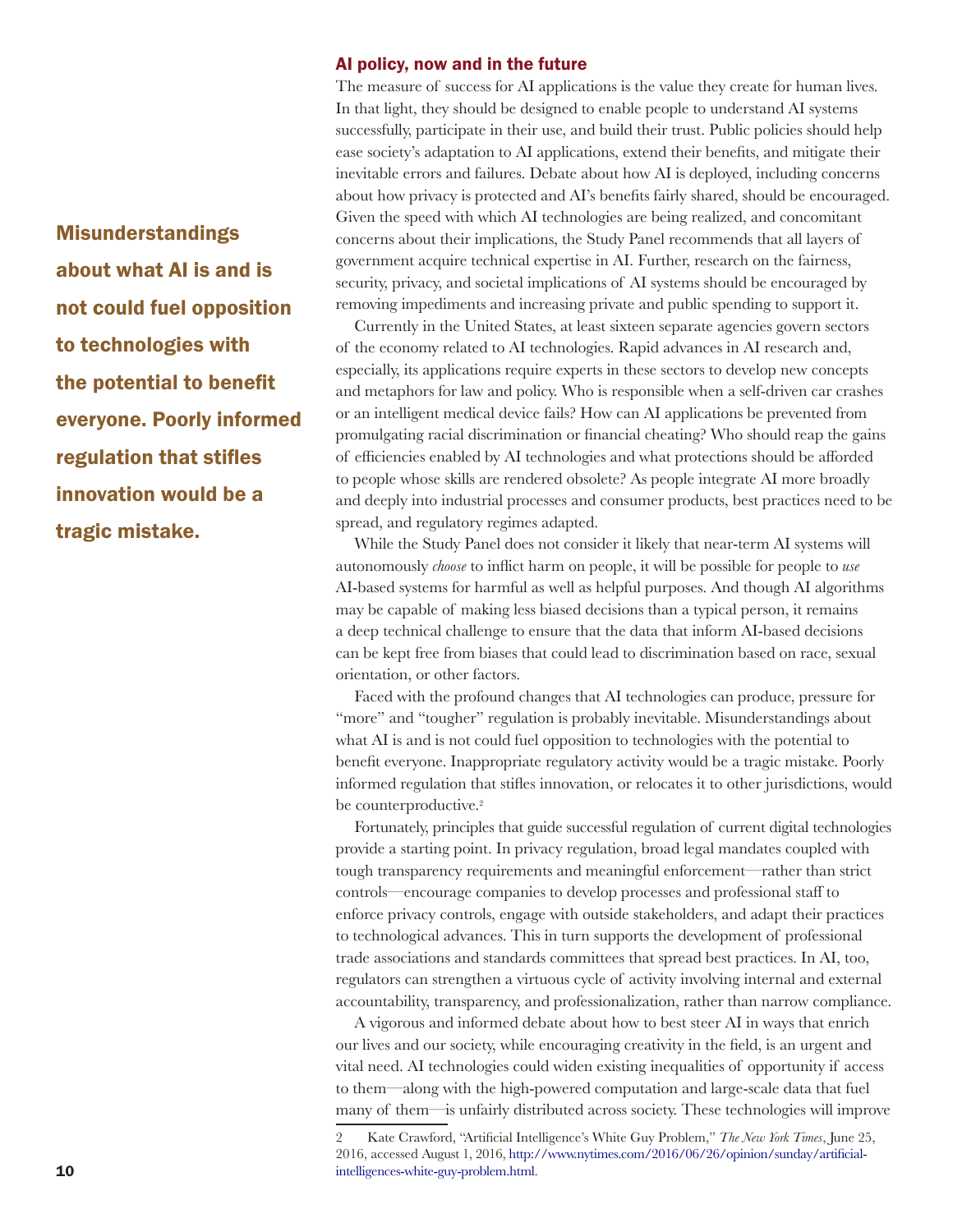the abilities and efficiency of people who have access to them. Policies should be evaluated as to whether they foster democratic values and equitable sharing of AI's benefits, or concentrate power and benefits in the hands of a fortunate few.

As this report documents, significant AI-related advances have already had an impact on North American cities over the past fifteen years, and even more substantial developments will occur over the next fifteen. Recent advances are largely due to the growth and analysis of large data sets enabled by the internet, advances in sensory technologies and, more recently, applications of "deep learning." In the coming years, as the public encounters new AI applications in domains such as transportation and healthcare, they must be introduced in ways that build trust and understanding, and respect human and civil rights. While encouraging innovation, policies and processes should address ethical, privacy, and security implications, and should work to ensure that the benefits of AI technologies will be spread broadly and fairly. Doing so will be critical if Artificial Intelligence research and its applications are to exert a positive influence on North American urban life in 2030 and beyond.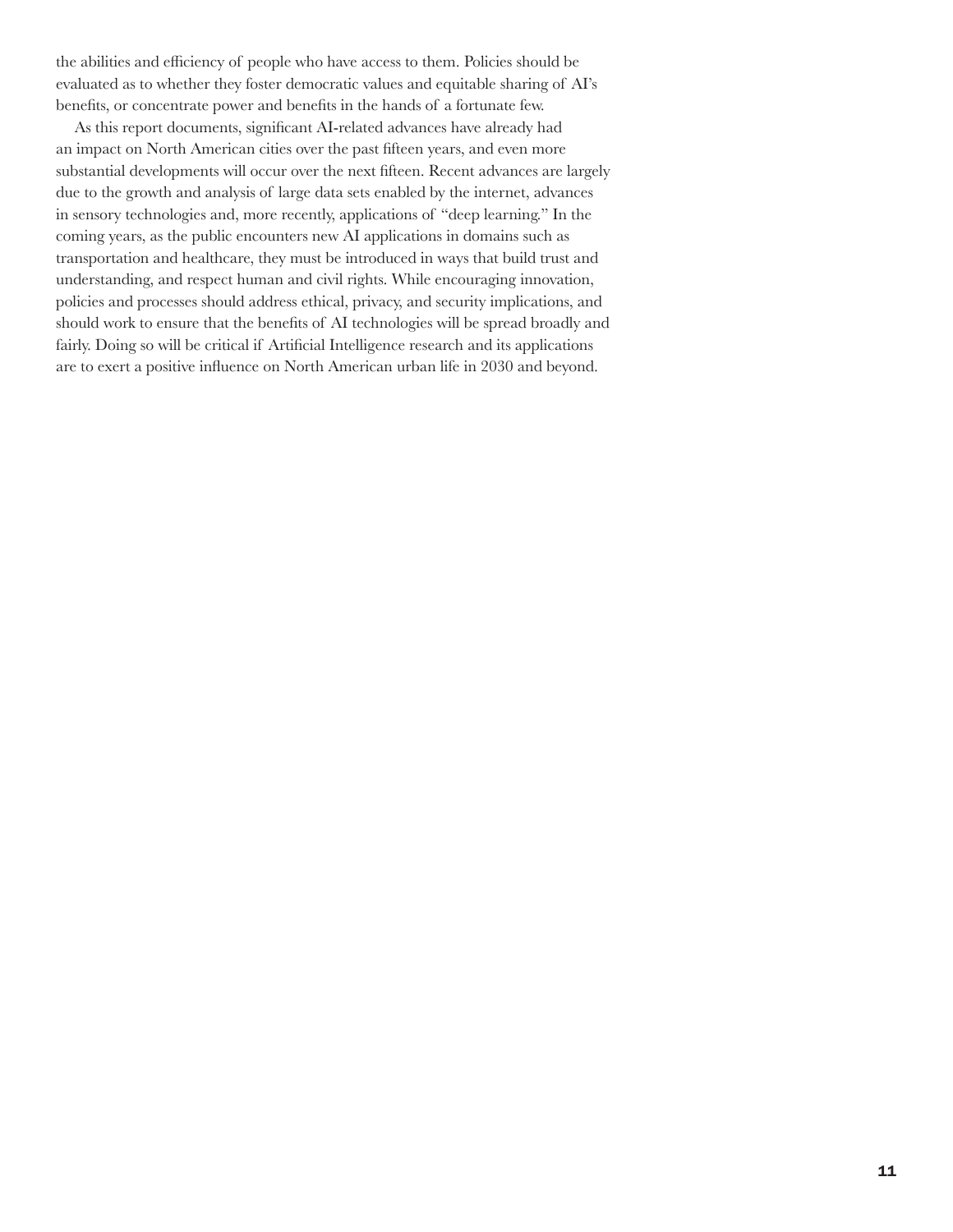# SECTION I: WHAT IS ARTIFICIAL INTELLIGENCE?

*This section describes how researchers and practitioners define "Artificial Intelligence," and the areas of AI research and application that are currently thriving. It proffers definitions of what AI is and is not, and describes some of the currently "hot" areas of AI Research. This section lays the groundwork for Section II, which elaborates on AI's impacts and future in eight domains and Section III, which describes issues related to AI design and public policy and makes recommendations for encouraging AI innovation while protecting democratic values.*

# DEFINING AI

Curiously, the lack of a precise, universally accepted definition of AI probably has helped the field to grow, blossom, and advance at an ever-accelerating pace. Practitioners, researchers, and developers of AI are instead guided by a rough sense of direction and an imperative to "get on with it." Still, a definition remains important and Nils J. Nilsson has provided a useful one:

"Artificial intelligence is that activity devoted to making machines intelligent, and intelligence is that quality that enables an entity to function appropriately and with foresight in its environment."3

From this perspective, characterizing AI depends on the credit one is willing to give synthesized software and hardware for functioning "appropriately" and with "foresight." A simple electronic calculator performs calculations much faster than the human brain, and almost never makes a mistake.<sup>4</sup> Is a calculator intelligent? Like Nilsson, the Study Panel takes a broad view that intelligence lies on a multidimensional spectrum. According to this view, the difference between an arithmetic calculator and a human brain is not one of kind, but of scale, speed, degree of autonomy, and generality. The same factors can be used to evaluate every other instance of intelligence—speech recognition software, animal brains, cruise-control systems in cars, Go-playing programs, thermostats—and to place them at some appropriate location in the spectrum.

Although our broad interpretation places the calculator within the intelligence spectrum, such simple devices bear little resemblance to today's AI. The frontier of AI has moved far ahead and functions of the calculator are only one among the millions that today's smartphones can perform. AI developers now work on improving, generalizing, and scaling up the intelligence currently found on smartphones.

In fact, the field of AI is a continual endeavor to push forward the frontier of machine intelligence. Ironically, AI suffers the perennial fate of losing claim to its acquisitions, which eventually and inevitably get pulled inside the frontier, a repeating pattern known as the "AI effect" or the "odd paradox"—AI brings a new technology into the common fold, people become accustomed to this technology, it stops being considered AI, and newer technology emerges.5The same pattern will continue in the future. AI does not "deliver" a life-changing product as a bolt from the blue. Rather, AI technologies continue to get better in a continual, incremental way.

An accurate and sophisticated picture of AI—one that competes with its popular portrayal—is hampered by the difficulty of pinning down a precise definition of artificial intelligence.

<sup>3</sup> Nils J. Nilsson, *The Quest for Artificial Intelligence: A History of Ideas and Achievements* (Cambridge, UK: Cambridge University Press, 2010).

<sup>4</sup> Wikimedia Images, accessed August 1, 2016, https://upload.wikimedia.org/wikipedia/ commons/b/b6/SHARP\_ELSIMATE\_EL-W221.jpg.

<sup>5</sup> Pamela McCorduck, *Machines Who Think: A Personal Inquiry into the History and Prospects of Artificial Intelligence*, 2nd ed. (Natick, MA: A. K. Peters, Ltd., 2004; San Francisco: W. H. Freeman, 1979), Citations are to the Peters edition.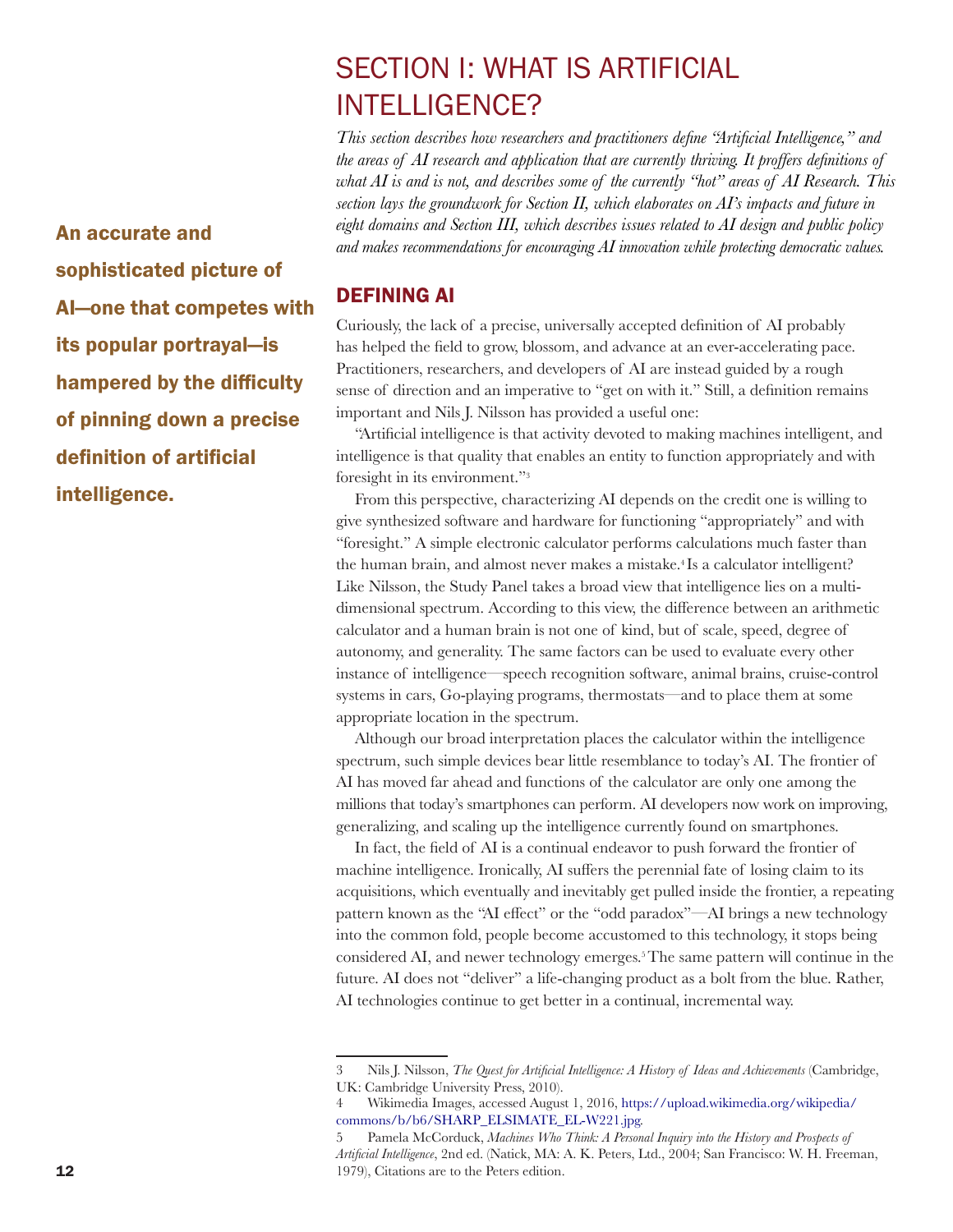#### The human measure

Notably, the characterization of intelligence as a spectrum grants no special status to the human brain. But to date human intelligence has no match in the biological and artificial worlds for sheer versatility, with the abilities "to reason, achieve goals, understand and generate language, perceive and respond to sensory inputs, prove mathematical theorems, play challenging games, synthesize and summarize information, create art and music, and even write histories."6

This makes human intelligence a natural choice for benchmarking the progress of AI. It may even be proposed, as a rule of thumb, that any activity computers are able to perform and people once performed should be counted as an instance of intelligence. But matching any human ability is only a sufficient condition, not a necessary one. There are already many systems that exceed human intelligence, at least in speed, such as scheduling the daily arrivals and departures of thousands of flights in an airport.

AI's long quest—and eventual success—to beat human players at the game of chess offered a high-profile instance for comparing human to machine intelligence. Chess has fascinated people for centuries. When the possibility of building computers became imminent, Alan Turing, who many consider the father of computer science, "mentioned the idea of computers showing intelligence with chess as a paradigm."7 Without access to powerful computers, "Turing played a game in which he simulated the computer, taking about half an hour per move."

But it was only after a long line of improvements in the sixties and seventies contributed by groups at Carnegie Mellon, Stanford, MIT, The Institute for Theoretical and Experimental Physics at Moscow, and Northwestern University that chess-playing programs started gaining proficiency. The final push came through a long-running project at IBM, which culminated with the Deep Blue program beating Garry Kasparov, then the world chess champion, by a score of 3.5-2.5 in 1997. Curiously, no sooner had AI caught up with its elusive target than Deep Blue was portrayed as a collection of "brute force methods" that wasn't "real intelligence."8 In fact, IBM's subsequent publication about Deep Blue, which gives extensive details about its search and evaluation procedures, doesn't mention the word "intelligent" even once!9 Was Deep Blue intelligent or not? Once again, the frontier had moved.

#### An operational definition

AI can also be defined by what AI researchers do. This report views AI primarily as a branch of computer science that studies the properties of intelligence by synthesizing intelligence.10 Though the advent of AI has depended on the rapid progress of hardware computing resources, the focus here on software reflects a trend in the AI community. More recently, though, progress in building hardware tailored for neural-network-based computing<sup>11</sup> has created a

Intelligence lies on a multi-dimensional spectrum. According to this view, the difference between an arithmetic calculator and a human brain is not one of kind, but of scale, speed, degree of autonomy, and generality.

<sup>6</sup> Nilsson, *The Quest for Artificial Intelligence*.

<sup>7</sup> Nilsson, *The Quest for Artificial Intelligence*, 89.

<sup>8</sup> McCorduck, *Machines Who Think*, 433.

<sup>9</sup> Murray Campbell, A. Joseph Hoane Jr., and Feng-hsiung Hsu, "Deep Blue," *Artificial Intelligence* 134*,* nos. 1 and 2 (2002): 57–83.

<sup>10</sup> Herbert A. Simon, "Artificial Intelligence: An Empirical Science," *Artificial Intelligence* 77, no. 2 (1995):95–127.

<sup>11</sup> Paul Merolla John V. Arthur, Rodrigo Alvarez-Icaza, Andrew S. Cassidy, Jun Sawada, Filipp Akopyan, Bryan L. Jackson, Nabil Imam, Chen Guo, Yutaka Nakamura, Bernard Brezzo, Ivan Vo, Steven K. Esser, Rathinakumar Appuswamy, Brian Taba, Arnon Amir, Myron D. Flickner, William P. Risk, Rajit Manohar, and Dharmendra S. Modha, "A Million Spiking-Neuron Integrated Circuit with a Scalable Communication Network and Interface," accessed August 1, 2016, http:// paulmerolla.com/merolla\_main\_som.pdf.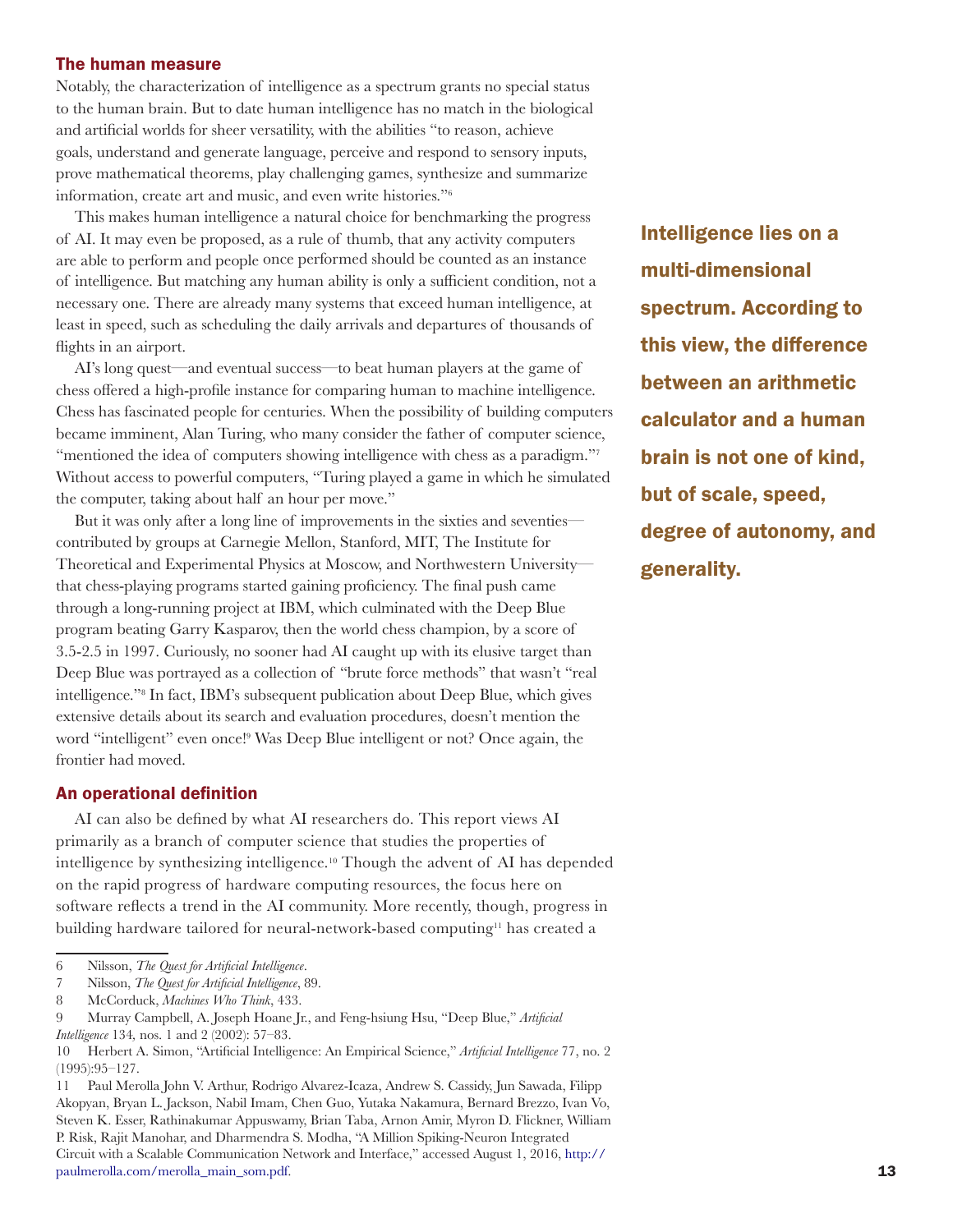tighter coupling between hardware and software in advancing AI.

"Intelligence" remains a complex phenomenon whose varied aspects have attracted the attention of several different fields of study, including psychology, economics, neuroscience, biology, engineering, statistics, and linguistics. Naturally, the field of AI has benefited from the progress made by all of these allied fields. For example, the artificial neural network, which has been at the heart of several AI-based solutions<sup>12 13</sup> was originally inspired by thoughts about the flow of information in biological neurons.14

# AI RESEARCH TRENDS

Until the turn of the millennium, AI's appeal lay largely in its promise to deliver, but in the last fifteen years, much of that promise has been redeemed.15 AI technologies already pervade our lives. As they becomes a central force in society, the field is shifting from simply building systems that are intelligent to building intelligent systems that are human-aware and trustworthy.

Several factors have fueled the AI revolution. Foremost among them is the maturing of machine learning, supported in part by cloud computing resources and wide-spread, web-based data gathering. Machine learning has been propelled dramatically forward by "deep learning," a form of adaptive artificial neural networks trained using a method called backpropagation.16 This leap in the performance of information processing algorithms has been accompanied by significant progress in hardware technology for basic operations such as sensing, perception, and object recognition. New platforms and markets for data-driven products, and the economic incentives to find new products and markets, have also contributed to the advent of AI-driven technology.

All these trends drive the "hot" areas of research described below. This compilation is meant simply to reflect the areas that, by one metric or another, currently receive greater attention than others. They are not necessarily more important or valuable than other ones. Indeed, some of the currently "hot" areas were less popular in past years, and it is likely that other areas will similarly re-emerge in the future.

#### **Large-scale machine learning**

Many of the basic problems in machine learning (such as supervised and unsupervised learning) are well-understood. A major focus of current efforts is to scale existing algorithms to work with extremely large data sets. For example, whereas traditional methods could afford to make several passes over the data set, modern ones are designed to make only a single pass; in some cases, only sublinear methods (those that only look at a fraction of the data) can be admitted.

#### **Deep learning**

The ability to successfully train convolutional neural networks has most benefited the field of computer vision, with applications such as object recognition, video

13 David Silver, Aja Huang, Chris J. Maddison, Arthur Guez, Laurent Sifre, George van den Driessche, Julian Schrittwieser, Ioannis Antonoglou, Veda Panneershelvam, Marc Lanctot, Sander Dieleman, Dominik Grewe, John Nham, Nal Kalchbrenner, Ilya Sutskever, Timothy Lillicrap, Madeleine Leach, Koray Kavukcuoglu, Thore Graepel, and Demis Hassabis, "Mastering the game of Go with deep neural networks and tree search," *Nature* 529 (2016): 484–489.

16 Backpropagation is an abbreviation for "backward propagation of errors," a common method of training artificial neural networks used in conjunction with an optimization method such as gradient descent. The method calculates the gradient of a loss function with respect to all the weights in the network.

Human intelligence has no match in the biological and artificial worlds for sheer versatility, with the abilities "to reason, achieve goals, understand and generate language... create art and music, and even write histories."

<sup>12</sup> Gerald Tesauro, "Practical Issues in Temporal Difference Learning," *Machine Learning*, no. 8 (1992): 257–77.

<sup>14</sup> W. McCulloch and W. Pitts, W., "A logical calculus of the ideas immanent in nervous activity," *Bulletin of Mathematical Biophysics*, 5 (1943): 115–133.

<sup>15</sup> Appendix I offers a short history of AI, including a description of some of the traditionally core areas of research, which have shifted over the past six decades.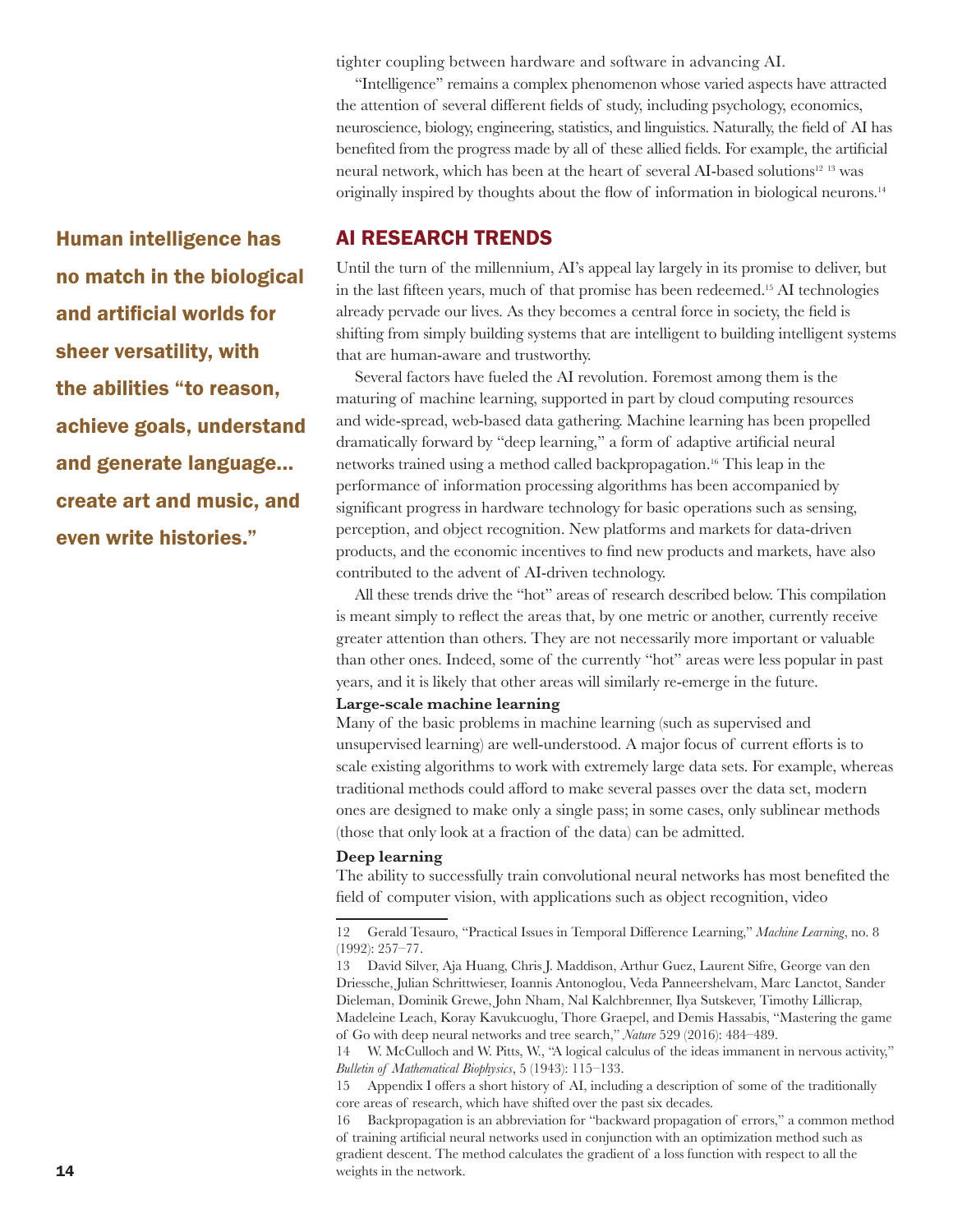labeling, activity recognition, and several variants thereof. Deep learning is also making significant inroads into other areas of perception, such as audio, speech, and natural language processing.

## **Reinforcement learning**

Whereas traditional machine learning has mostly focused on pattern mining, reinforcement learning shifts the focus to decision making, and is a technology that will help AI to advance more deeply into the realm of learning about and executing actions in the real world. It has existed for several decades as a framework for experience-driven sequential decision-making, but the methods have not found great success in practice, mainly owing to issues of representation and scaling. However, the advent of deep learning has provided reinforcement learning with a "shot in the arm." The recent success of AlphaGo, a computer program developed by Google Deepmind that beat the human Go champion in a five-game match, was due in large part to reinforcement learning. AlphaGo was trained by initializing an automated agent with a human expert database, but was subsequently refined by playing a large number of games against itself and applying reinforcement learning.

#### **Robotics**

Robotic navigation, at least in static environments, is largely solved. Current efforts consider how to train a robot to interact with the world around it in generalizable and predictable ways. A natural requirement that arises in interactive environments is *manipulation*, another topic of current interest. The deep learning revolution is only beginning to influence robotics, in large part because it is far more difficult to acquire the large labeled data sets that have driven other learning-based areas of AI. Reinforcement learning (see above), which obviates the requirement of labeled data, may help bridge this gap but requires systems to be able to safely explore a policy space without committing errors that harm the system itself or others. Advances in reliable machine perception, including computer vision, force, and tactile perception, much of which will be driven by machine learning, will continue to be key enablers to advancing the capabilities of robotics.

#### **Computer vision**

Computer vision is currently the most prominent form of machine perception. It has been the sub-area of AI most transformed by the rise of deep learning. Until just a few years ago, support vector machines were the method of choice for most visual classification tasks. But the confluence of large-scale computing, especially on GPUs, the availability of large datasets, especially via the internet, and refinements of neural network algorithms has led to dramatic improvements in performance on benchmark tasks (e.g., classification on ImageNet<sup>17</sup>). For the first time, computers are able to perform some (narrowly defined) visual classification tasks better than people. Much current research is focused on automatic image and video captioning.

#### **Natural Language Processing**

Often coupled with automatic speech recognition, Natural Language Processing is another very active area of machine perception. It is quickly becoming a commodity for mainstream languages with large data sets. Google announced that 20% of current mobile queries are done by voice,18 and recent demonstrations have proven the possibility of real-time translation. Research is now shifting towards developing refined and capable systems that are able to interact with people through dialog, not just react to stylized requests.

AI technologies already pervade our lives. As they become a central force in society, the field is shifting from simply building systems that are intelligent to building intelligent systems that are human-aware and trustworthy.

<sup>17</sup> ImageNet, Stanford Vision Lab, Stanford University, Princeton University, 2016, accessed August 1, 2016, www.image-net.org/.

<sup>18</sup> Greg Sterling, "Google says 20% of mobile queries are voice searches," *Search Engine Land*, May 18, 2016, accessed August 1, 2016, http://searchengineland.com/google-reveals-20-percentqueries-voice-queries-249917.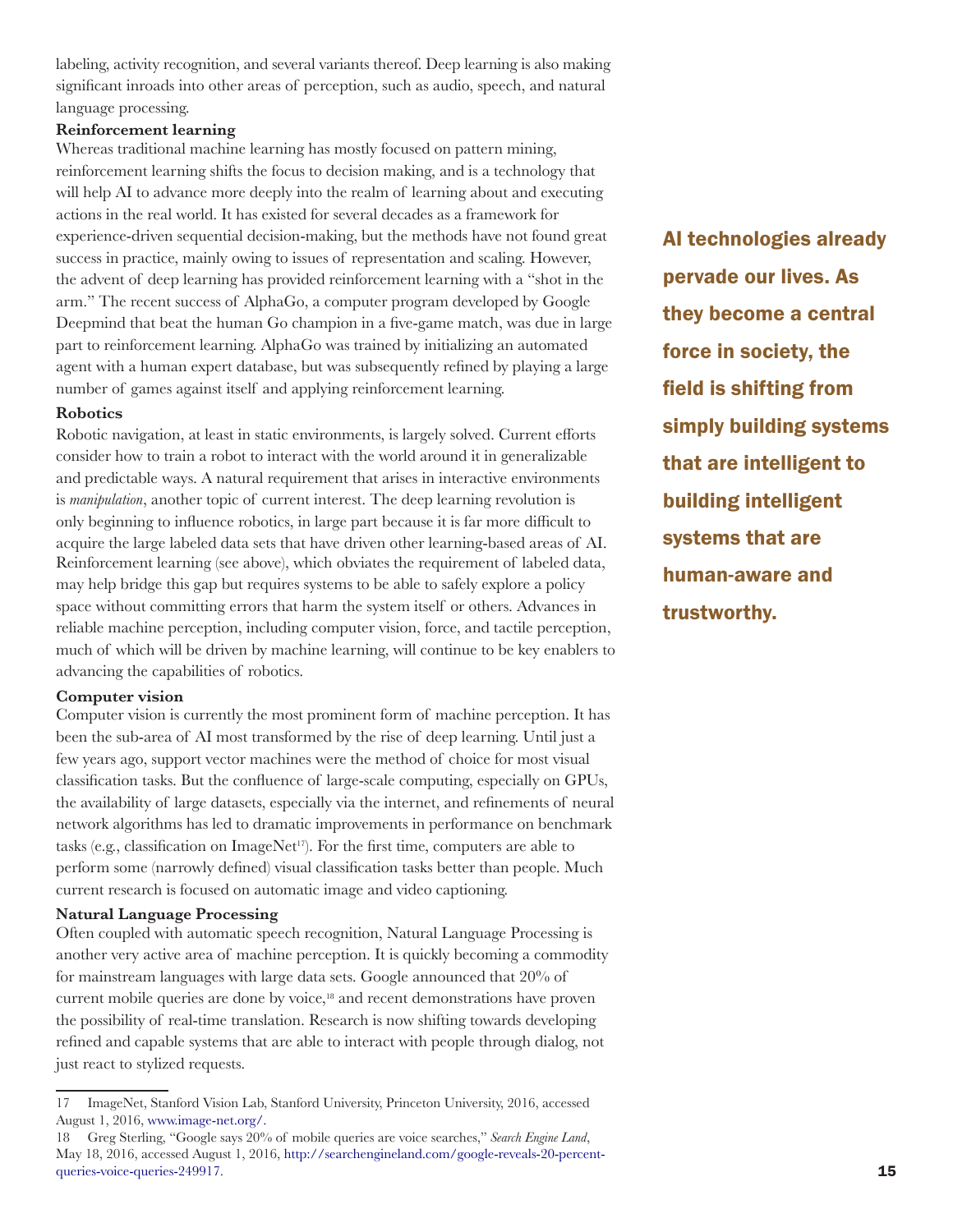#### **Collaborative systems**

Research on collaborative systems investigates models and algorithms to help develop autonomous systems that can work collaboratively with other systems and with humans. This research relies on developing formal models of collaboration, and studies the capabilities needed for systems to become effective partners. There is growing interest in applications that can utilize the complementary strengths of humans and machines—for humans to help AI systems to overcome their limitations, and for agents to augment human abilities and activities.

#### **Crowdsourcing and human computation**

Since human abilities are superior to automated methods for accomplishing many tasks, research on crowdsourcing and human computation investigates methods to augment computer systems by utilizing human intelligence to solve problems that computers alone cannot solve well. Introduced only about fifteen years ago, this research now has an established presence in AI. The best-known example of crowdsourcing is Wikipedia, a knowledge repository that is maintained and updated by netizens and that far exceeds traditionally-compiled information sources, such as encyclopedias and dictionaries, in scale and depth. Crowdsourcing focuses on devising innovative ways to harness human intelligence. Citizen science platforms energize volunteers to solve scientific problems, while paid crowdsourcing platforms such as Amazon Mechanical Turk provide automated access to human intelligence on demand. Work in this area has facilitated advances in other subfields of AI, including computer vision and NLP, by enabling large amounts of labeled training data and/or human interaction data to be collected in a short amount of time. Current research efforts explore ideal divisions of tasks between humans and machines based on their differing capabilities and costs.

#### **Algorithmic game theory and computational social choice**

New attention is being drawn to the economic and social computing dimensions of AI, including incentive structures. Distributed AI and multi-agent systems have been studied since the early 1980s, gained prominence starting in the late 1990s, and were accelerated by the internet. A natural requirement is that systems handle potentially misaligned incentives, including self-interested human participants or firms, as well as automated AI-based agents representing them. Topics receiving attention include computational mechanism design (an economic theory of incentive design, seeking incentive-compatible systems where inputs are truthfully reported), computational social choice (a theory for how to aggregate rank orders on alternatives), incentive aligned information elicitation (prediction markets, scoring rules, peer prediction) and algorithmic game theory (the equilibria of markets, network games, and parlor games such as Poker—a game where significant advances have been made in recent years through abstraction techniques and no-regret learning).

#### **Internet of Things (IoT)**

A growing body of research is devoted to the idea that a wide array of devices can be interconnected to collect and share their sensory information. Such devices can include appliances, vehicles, buildings, cameras, and other things. While it's a matter of technology and wireless networking to connect the devices, AI can process and use the resulting huge amounts of data for intelligent and useful purposes. Currently, these devices use a bewildering array of incompatible communication protocols. AI could help tame this Tower of Babel.

#### **Neuromorphic Computing**

Traditional computers implement the von Neumann model of computing, which separates the modules for input/output, instruction-processing, and memory. With the success of deep neural networks on a wide array of tasks, manufacturers are

Natural Language Processing is a very active area of machine perception. Research is now shifting towards developing systems that are able to interact with people through dialog, not just react to stylized requests.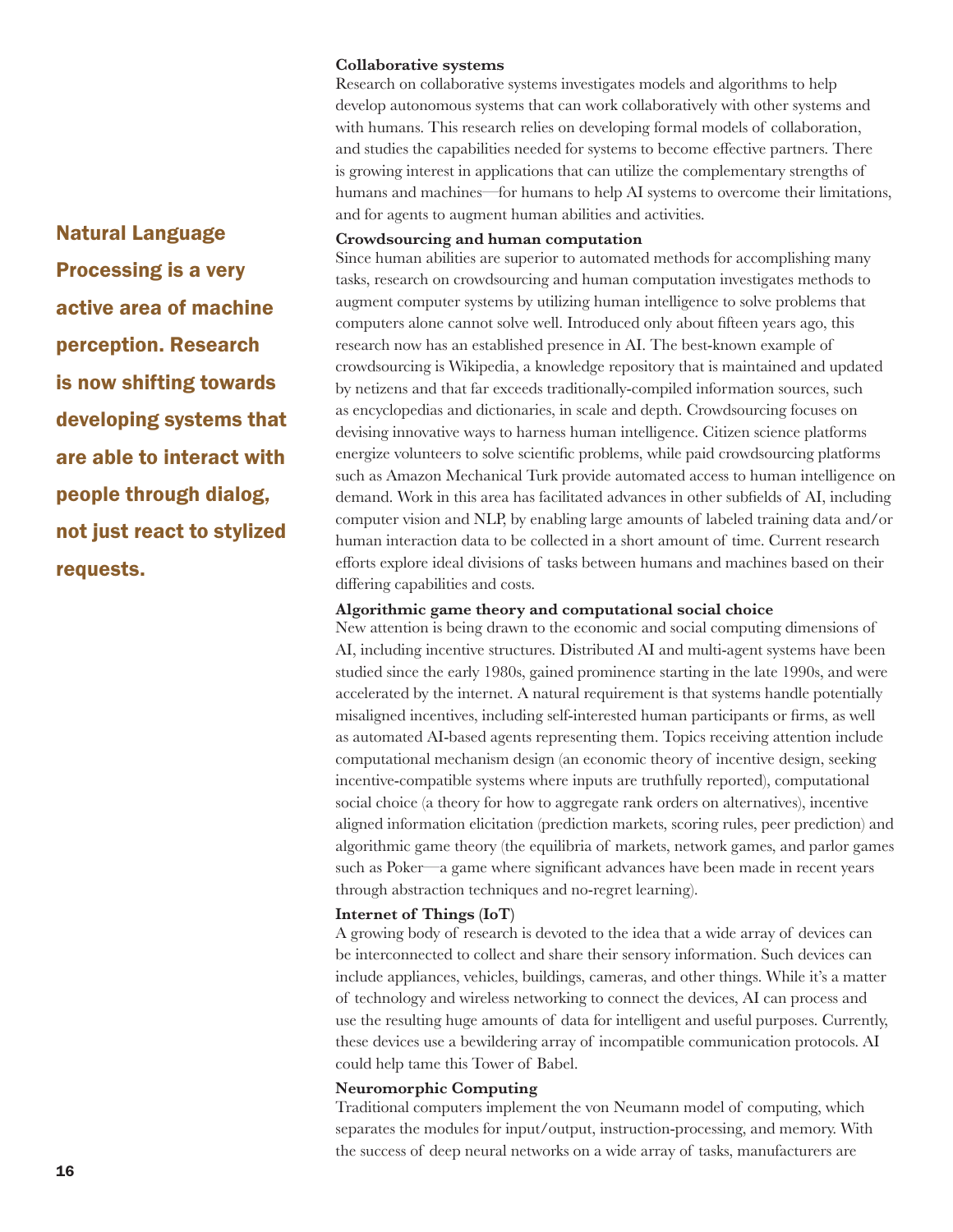actively pursuing alternative models of computing—especially those that are inspired by what is known about biological neural networks—with the aim of improving the hardware efficiency and robustness of computing systems. At the moment, such "neuromorphic" computers have not yet clearly demonstrated big wins, and are just beginning to become commercially viable. But it is possible that they will become commonplace (even if only as additions to their von Neumann cousins) in the near future. Deep neural networks have already created a splash in the application landscape. A larger wave may hit when these networks can be trained and executed on dedicated neuromorphic hardware, as opposed to simulated on standard von Neumann architectures, as they are today.

# Overall trends and the future of AI research

The resounding success of the data-driven paradigm has displaced the traditional paradigms of AI. Procedures such as theorem proving and logic-based knowledge representation and reasoning are receiving reduced attention, in part because of the ongoing challenge of connecting with real-world groundings. Planning, which was a mainstay of AI research in the seventies and eighties, has also received less attention of late due in part to its strong reliance on modeling assumptions that are hard to satisfy in realistic applications. Model-based approaches—such as physics-based approaches to vision and traditional control and mapping in robotics—have by and large given way to data-driven approaches that close the loop with sensing the results of actions in the task at hand. Bayesian reasoning and graphical models, which were very popular even quite recently, also appear to be going out of favor, having been drowned by the deluge of data and the remarkable success of deep learning.

Over the next fifteen years, the Study Panel expects an increasing focus on developing systems that are human-aware, meaning that they specifically model, and are specifically designed for, the characteristics of the people with whom they are meant to interact. There is a lot of interest in trying to find new, creative ways to develop interactive and scalable ways to teach robots. Also, IoT-type systems devices and the cloud—are becoming increasingly popular, as is thinking about social and economic dimensions of AI. In the coming years, new perception/object recognition capabilities and robotic platforms that are human-safe will grow, as will data-driven products and their markets.

The Study Panel also expects a reemergence of some of the traditional forms of AI as practitioners come to realize the inevitable limitations of purely end-to-end deep learning approaches. We encourage young researchers not to reinvent the wheel, but rather to maintain an awareness of the significant progress in many areas of AI during the first fifty years of the field, and in related fields such as control theory, cognitive science, and psychology.

A growing body of research is devoted to the idea that a wide array of devices can be interconnected to collect and share their sensory information. Such devices can include appliances, vehicles, buildings, cameras, and other things.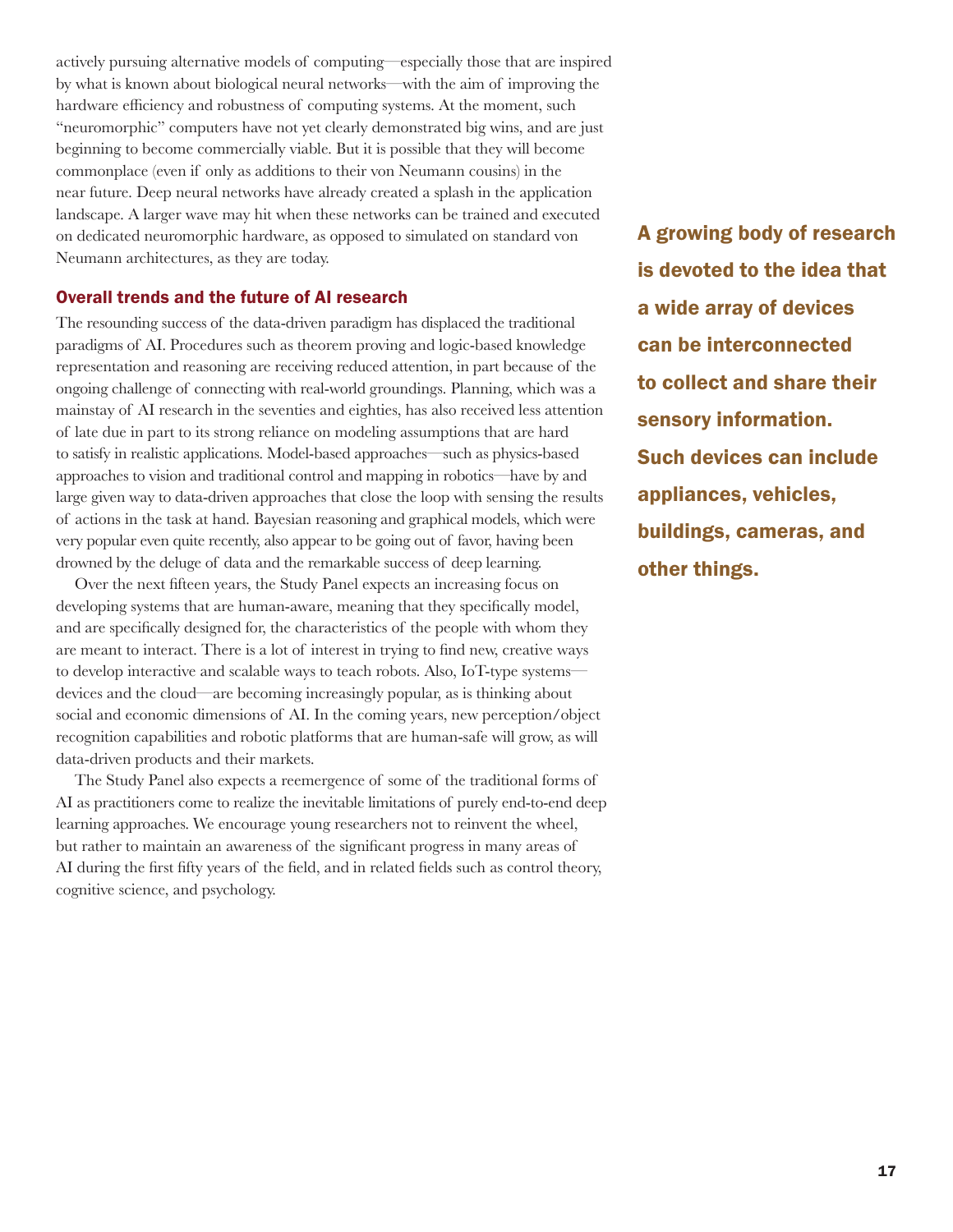# SECTION II: AI BY DOMAIN

*Though different instances of AI research and practice share common technologies, such as machine learning, they also vary considerably in different sectors of the economy and society. We call these sectors "domains," and in this section describe the different states of AI research and implementation, as well as impacts and distinct challenges, in eight of them: transportation; home/service robotics; healthcare; education; low-resource communities; public safety and security; employment and workplace; and entertainment. Based on these analyses, we also predict trends in a typical North American city over the next fifteen years. Contrary to AI's typical depiction in popular culture, we seek to offer a balanced overview of the ways in which AI is already beginning to transform everyday life, and how those transformations are likely to grow by the year 2030.*

# **TRANSPORTATION**

Transportation is likely to be one of the first domains in which the general public will be asked to trust the reliability and safety of an AI system for a critical task. Autonomous transportation will soon be commonplace and, as most people's first experience with physically embodied AI systems, will strongly influence the public's perception of AI. Once the physical hardware is made sufficiently safe and robust, its introduction to daily life may happen so suddenly as to surprise the public, which will require time to adjust. As cars will become better drivers than people, city-dwellers will own fewer cars, live further from work, and spend time differently, leading to an entirely new urban organization. Further, in the typical North American city in 2030, changes won't be limited to cars and trucks, but are likely to include flying vehicles and personal robots, and will raise social, ethical and policy issues.

A few key technologies have already catalyzed the widespread adoption of AI in transportation. Compared to 2000, the scale and diversity of data about personal and population-level transportation available today—enabled by the adoption of smartphones and decreased costs and improved accuracies for variety of sensors—is astounding. Without the availability of this data and connectivity, applications such as real-time sensing and prediction of traffic, route calculations, peer-to-peer ridesharing and self-driving cars would not be possible.

# Smarter cars

GPS was introduced to personal vehicles in 2001 with in-car navigation devices and has since become a fundamental part of the transportation infrastructure.<sup>19</sup> GPS assists drivers while providing large-scale information to technology companies and cities about transportation patterns. Widespread adoption of smartphones with GPS technology further increased connectivity and the amount of location data shared by individuals.

Current vehicles are also equipped with a wide range of sensing capabilities. An average automobile in the US is predicted to have seventy sensors including gyroscopes, accelerometers, ambient light sensors, and moisture sensors.20 Sensors are not new to vehicles. Automobiles built before 2000 had sensors for the internal state of the vehicle such as its speed, acceleration, and wheel position.<sup>21</sup>

Autonomous transportation will soon be commonplace and, as most people's first experience with physically embodied AI systems, will strongly influence the public's perception of AI.

<sup>19</sup> Mark Sullivan, "A brief history of GPS," *PCWorld*, August 9, 2012, accessed August 1, 2016, http://www.pcworld.com/article/2000276/a-brief-history-of-gps.html.

<sup>20</sup> William J. Fleming, "New Automotive Sensors - A Review," *IEEE Sensors Journal* 8*, no 11*, (2008): 1900-1921.

<sup>21</sup> Jean Jacques Meneu, ed., "Automotive Sensors: Now and in the Future," *Arrow*, September 24, 2015, accessed August 1, 2016, https://www.arrow.com/en/research-and-events/articles/automotivesensors-now-and-in-the-future.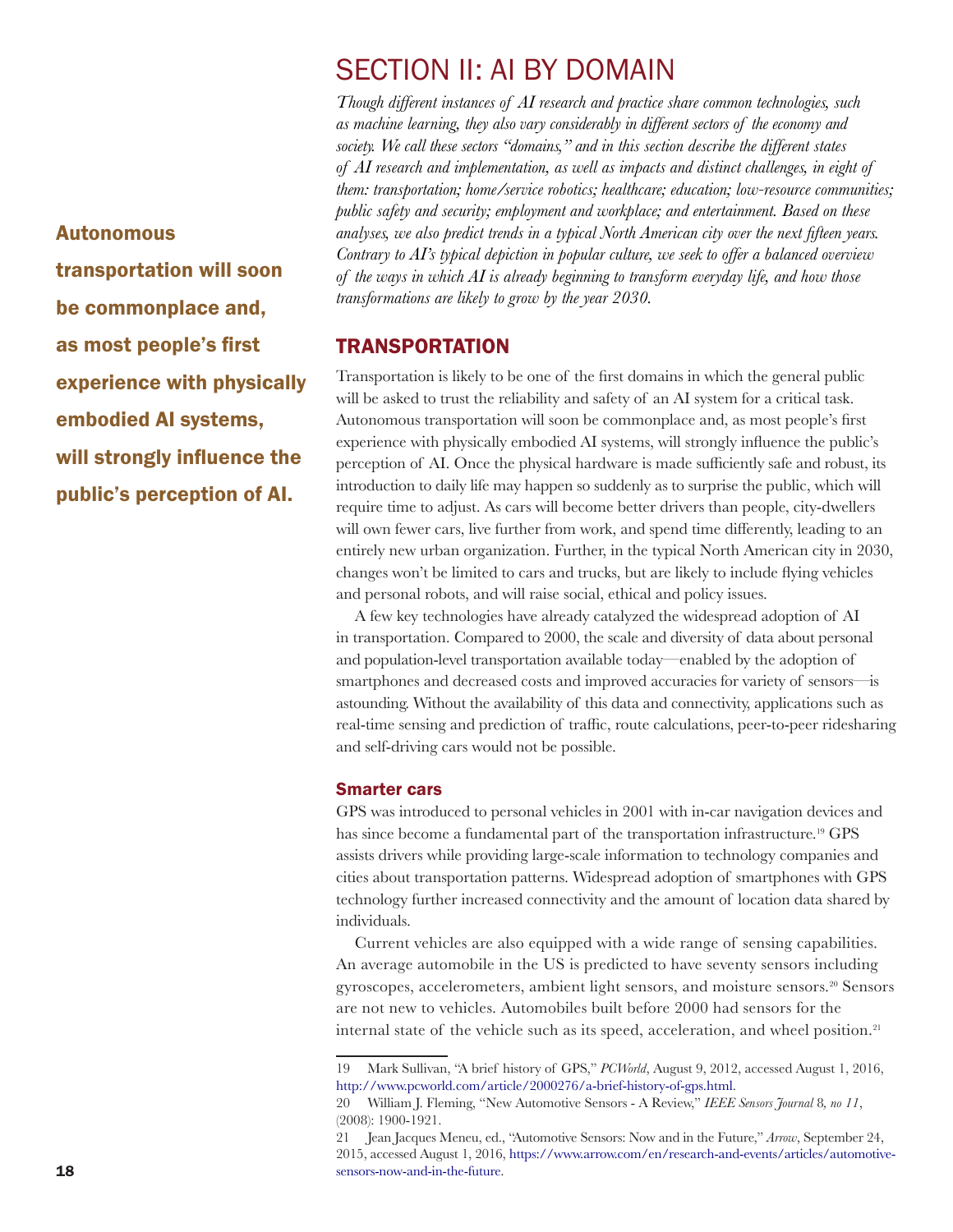They already had a number of functionalities that combined real-time sensing with perception and decision-making such as Anti-lock Braking Systems (ABS), airbag control, Traction Control Systems (TCS), and Electronic Stability Control (ESC).<sup>22</sup> Automated capabilities have been introduced into commercial cars gradually since 2003 as summarized in the following table.

| Context            | <b>Automated Functionality</b>           | <b>Release Date</b>                         |
|--------------------|------------------------------------------|---------------------------------------------|
| Parking            | <b>Intelligent Parking Assist System</b> | Since $2003^{23}$                           |
| Parking            | Summon                                   | Since $2016^{24}$                           |
| Arterial & Highway | Lane departure system                    | Since $2004$ in North America <sup>25</sup> |
| Arterial & Highway | Adaptive cruise control                  | Since $2005$ in North America <sup>26</sup> |
| Highway            | Blind spot monitoring                    | $2007^{27}$                                 |
| Highway            | Lane changing                            | 2015 <sup>28</sup>                          |

These functionalities assist drivers or completely take over well-defined activities for increased safety and comfort. Current cars can park themselves, perform adaptive cruise control on highways, steer themselves during stop-and-go traffic, and alert drivers about objects in blind spots during lane changes. Vision and radar technology were leveraged to develop pre-collision systems that let cars autonomously brake when risk of a collision is detected. Deep learning also has been applied to improve automobiles' capacity to detect objects in the environment and recognize sound. 29

# Self-driving vehicles

Since the 1930s, science fiction writers dreamed of a future with self-driving cars, and building them has been a challenge for the AI community since the 1960s. By the 2000s, the dream of autonomous vehicles became a reality in the sea and sky, and even on Mars, but self-driving cars existed only as research prototypes in labs. Driving in a city was considered to be a problem too complex for automation due to factors like pedestrians, heavy traffic, and the many unexpected events that can happen outside of the car's control. Although the technological components required to

As cars will become better drivers than people, citydwellers will own fewer cars, live further from work, and spend time differently, leading to an entirely new urban organization.

<sup>22</sup> Carl Liersch, "Vehicle Technology Timeline: From Automated to Driverless," Robert Bosch (Australia) Pty. Ltd., 2014, accessed August 1, 2016, http://dpti.sa.gov.au/\_\_data/assets/pdf\_ file/0009/246807/Carl\_Liersch\_Presentation.pdf.

<sup>23</sup> "Intelligent Parking Assist System," *Wikipedia*, last modified July 26, 2016, accessed August 1, 2016, https://en.wikipedia.org/wiki/Intelligent\_Parking\_Assist\_System.

<sup>24</sup> The Tesla Motors Team, "Summon Your Tesla from Your Phone," Tesla, January 10, 2016, accessed August 1, 2016, https://www.teslamotors.com/blog/summon-your-tesla-your-phone. 25 Lane departure warning system," *Wikipedia*, last modified July 24, 2016, accessed August 1,

<sup>2016,</sup> https://en.wikipedia.org/wiki/Lane\_departure\_warning\_system.

<sup>26</sup> "Autonomous cruise control system," *Wikipedia*, last modified July 30, 2016, accessed August 1, 2016, https://en.wikipedia.org/wiki/Autonomous\_cruise\_control\_system.

<sup>27</sup> "Blind spot monitor," *Wikipedia*, last modified April 20, 2016, accessed August 1, 2016, https://en.wikipedia.org/wiki/Blind\_spot\_monitor.

<sup>28</sup> Dana Hull, "Tesla Starts Rolling Out Autopilot Features," *Boomberg Technology*, October 14, 2015, accessed August 1, 2016, http://www.bloomberg.com/news/articles/2015-10-14/teslasoftware-upgrade-adds-automated-lane-changing-to-model-s.

<sup>29</sup> Aaron Tilley, "New Qualcomm Chip Brings Deep Learning To Cars," *Forbes*, January 5, 2016, accessed August 1, 2016, http://www.forbes.com/sites/aarontilley/2016/01/05/along-with-nvidianew-qualcomm-chip-brings-deep-learning-to-cars/#4cb4e9235357.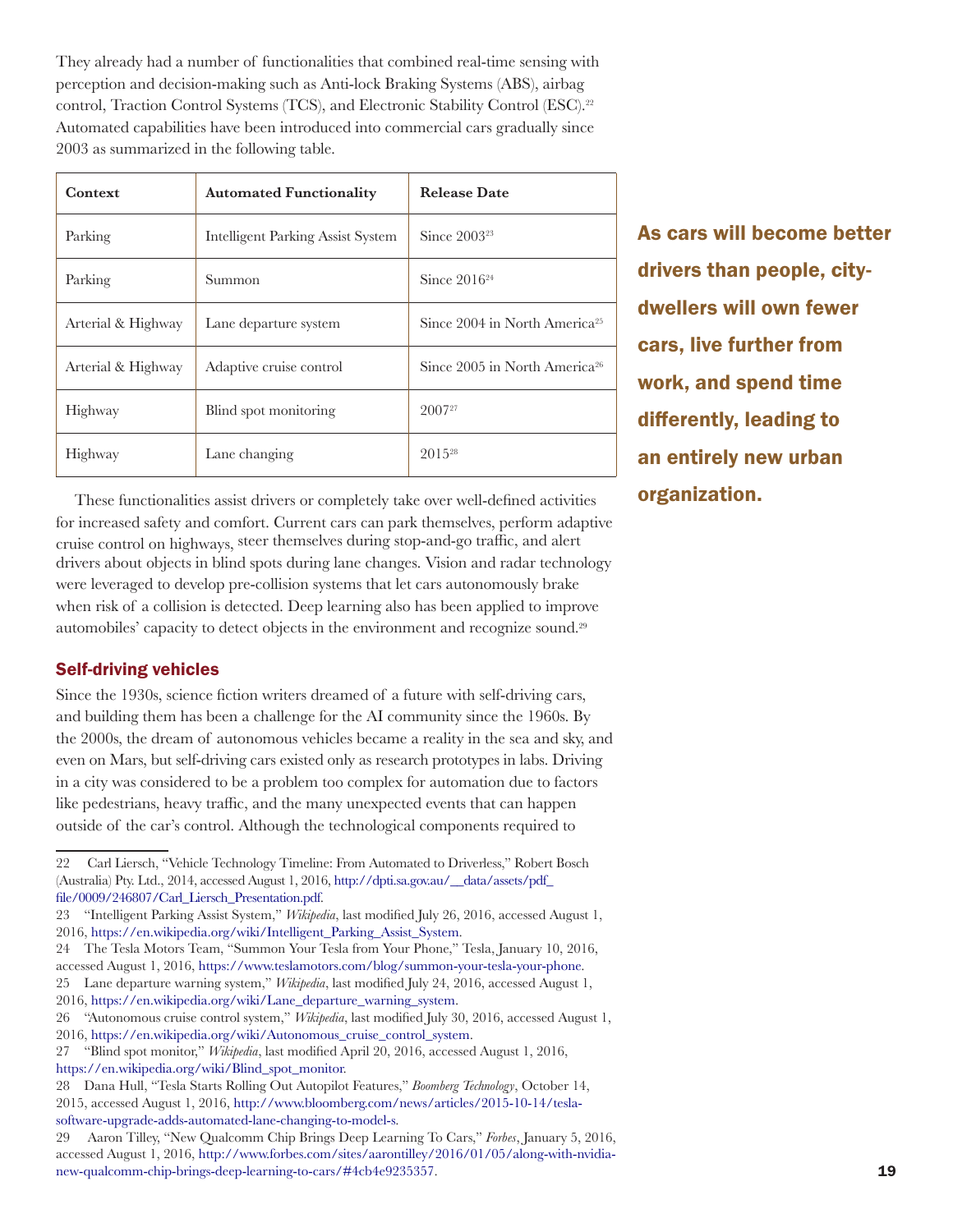make such autonomous driving possible were available in 2000—and indeed some autonomous car prototypes existed<sup>30 31</sup> 32—few predicted that mainstream companies would be developing and deploying autonomous cars by 2015. During the first Defense Advanced Research Projects Agency (DARPA) "grand challenge" on autonomous driving in 2004, research teams failed to complete the challenge in a limited desert setting.

But in eight short years, from 2004-2012, speedy and surprising progress occurred in both academia and industry. Advances in sensing technology and machine learning for perception tasks has sped progress and, as a result, Google's autonomous vehicles and Tesla's semi-autonomous cars are driving on city streets today. Google's selfdriving cars, which have logged more than 1,500,000 miles (300,000 miles without an accident),<sup>33</sup> are completely autonomous—no human input needed. Tesla has widely released self-driving capability to existing cars with a software update.34 Their cars are semi-autonomous, with human drivers expected to stay engaged and take over if they detect a potential problem. It is not yet clear whether this semi-autonomous approach is sustainable, since as people become more confident in the cars' capabilities, they are likely to pay less attention to the road, and become less reliable when they are most needed. The first traffic fatality involving an autonomous car, which occurred in June of 2016, brought this question into sharper focus.35

In the near future, sensing algorithms will achieve super-human performance for capabilities required for driving. Automated perception, including vision, is already near or at human-level performance for well-defined tasks such as recognition and tracking. Advances in perception will be followed by algorithmic improvements in higher level reasoning capabilities such as planning. A recent report predicts self-driving cars to be widely adopted by 2020.<sup>36</sup> And the adoption of self-driving capabilities won't be limited to personal transportation. We will see self-driving and remotely controlled delivery vehicles, flying vehicles, and trucks. Peer-to-peer transportation services such as ridesharing are also likely to utilize self-driving vehicles. Beyond self-driving cars, advances in robotics will facilitate the creation and adoption of other types of autonomous vehicles, including robots and drones.

It is not yet clear how much better self-driving cars need to become to encourage broad acceptance. The collaboration required in semi-self-driving cars and its implications for the cognitive load of human drivers is not well understood. But if future self-driving cars are adopted with the predicted speed, and they exceed human-level performance in driving, other significant societal changes will follow. Self-driving cars will eliminate one of the biggest causes of accidental death and injury in United States, and lengthen people's life expectancy. On average, a

36 John Greenough, "10 million self-driving cars will be on the road by 2020," *Business Insider*, June 15, 2016, accessed August 1, 2016, http://www.businessinsider.com/report-10-million-selfdriving-cars-will-be-on-the-road-by-2020-2015-5-6.

We will see self-driving and remotely controlled delivery vehicles, flying vehicles, and trucks. Peer-to-peer transportation services such as ridesharing are also likely to utilize selfdriving vehicles.

<sup>30 &</sup>quot;Navlab," *Wikipedia*, last updated June 4, 2016, accessed August 1, 2016, https://en.wikipedia. org/wiki/Navlab.

<sup>31 &</sup>quot;Navlab: The Carnegie Mellon University Navigation Laboratory," Carnegie Mellon University, accessed August 1, 2016, http://www.cs.cmu.edu/afs/cs/project/alv/www/. 32 "Eureka Prometheus Project," *Wikipedia*, last modified February 12, 2016, accessed August 1, 2016, https://en.wikipedia.org/wiki/Eureka\_Prometheus\_Project.

<sup>33 &</sup>quot;Google Self-Driving Car Project," Google, accessed August 1, 2016, https://www.google. com/selfdrivingcar/. 33 Molly McHugh, "Tesla's Cars Now Drive Themselves, Kinda," *Wired*, October 14, 2015, accessed August 1, 2016, http://www.wired.com/2015/10/tesla-self-driving-overair-update-live/.

<sup>34</sup> Molly McHugh, "Tesla's Cars Now Drive Themselves, Kinda," *Wired*, October 14, 2015, accessed August 1, 2016, http://www.wired.com/2015/10/tesla-self-driving-over-air-update-live/. 35 Anjali Singhvi and Karl Russell, "Inside the Self-Driving Tesla Fatal Accident," *The New York Times*, Last updated July 12, 2016, accessed August 1, 2016, http://www.nytimes.com/ interactive/2016/07/01/business/inside-tesla-accident.html.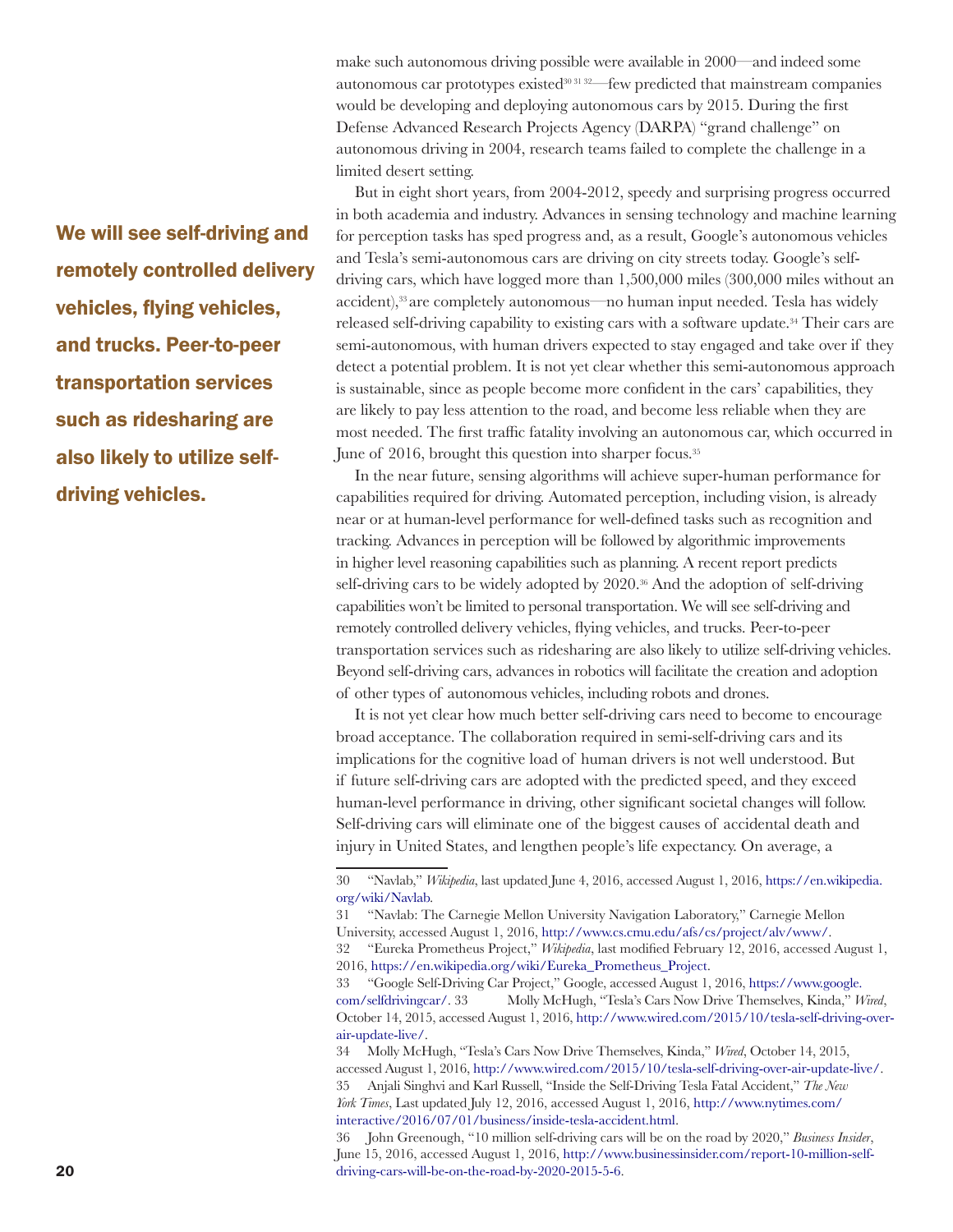commuter in US spends twenty-five minutes driving each way.37 With self-driving car technology, people will have more time to work or entertain themselves during their commutes. And the increased comfort and decreased cognitive load with self-driving cars and shared transportation may affect where people choose to live. The reduced need for parking may affect the way cities and public spaces are designed. Self-driving cars may also serve to increase the freedom and mobility of different subgroups of the population, including youth, elderly and disabled.

Self-driving cars and peer-to-peer transportation services may eliminate the need to own a vehicle. The effect on total car use is hard to predict. Trips of empty vehicles and people's increased willingness to travel may lead to more total miles driven. Alternatively, shared autonomous vehicles—people using cars as a service rather than owning their own—may reduce total miles, especially if combined with well-constructed incentives, such as tolls or discounts, to spread out travel demand, share trips, and reduce congestion. The availability of shared transportation may displace the need for public transportation—or public transportation may change form towards personal rapid transit, already available in four cities,38which uses small capacity vehicles to transport people on demand and point-to-point between many stations.39

As autonomous vehicles become more widespread, questions will arise over their security, including how to ensure that technologies are safe and properly tested under different road conditions prior to their release. Autonomous vehicles and the connected transportation infrastructure will create a new venue for hackers to exploit vulnerabilities to attack. Ethical questions are also involved in programming cars to act in situations in which human injury or death is inevitable, especially when there are split-second choices to be made about whom to put at risk. The legal systems in most states in the US do not have rules covering self-driving cars. As of 2016, four states in the US (Nevada, Florida, California, and Michigan), Ontario in Canada, the United Kingdom, France, and Switzerland have passed rules for the testing of self-driving cars on public roads. Even these laws do not address issues about responsibility and assignment of blame for an accident for self-driving and semi-selfdriving cars.<sup>40</sup>

#### Transportation planning

By 2005, cities had started investing in the transportation infrastructure to develop sensing capabilities for vehicle and pedestrian traffic.<sup>41</sup> The sensors currently used include inductive loops, video cameras, remote traffic microwave sensors, radars, and GPS.42 For example, in 2013 New York started using a combination of microwave sensors, a network of cameras, and pass readers to detect vehicle traffic in the city.<sup>43</sup>

Shared transportation may displace the need for public transportation or public transportation may change form towards personal rapid transit that uses small capacity vehicles to transport people on demand.

<sup>37</sup> Brian McKenzie and Melanie Rapino, "Commuting in the United States: 2009," *American Community Survey Reports*, United States Census Bureau, September 2011, accessed August 1, 2016, https://www.census.gov/prod/2011pubs/acs-15.pdf.

<sup>38</sup> Morgantown, West Virginia; Masdar City, UAE; London, England; and Suncheon, South Korea.

<sup>39 &</sup>quot;Personal rapid transit," *Wikipedia*, Last modified July 18, 2016, accessed August 1, 2016, https://en.wikipedia.org/wiki/Personal\_rapid\_transit.

<sup>40</sup> Patrick Lin, "The Ethics of Autonomous Cars," *The Atlantic*, October 8, 2013, accessed August 1, 2016, http://www.theatlantic.com/technology/archive/2013/10/the-ethics-ofautonomous-cars/280360/.

<sup>41</sup> Steve Lohr, "Bringing Efficiency to the Infrastructure," *The New York Times*, April 29, 2009, accessed August 1, 2016, http://www.nytimes.com/2009/04/30/business/energyenvironment/30smart.html.

<sup>42 &</sup>quot;Intelligent transportation system," *Wikipedia*, last modified July 28, 2016, accessed August 1, 2016, https://en.wikipedia.org/wiki/Intelligent\_transportation\_system.

<sup>43</sup> Access Science Editors, "Active traffic management: adaptive traffic signal control," *Access Science*, 2014, accessed August 1, 2016, http://www.accessscience.com/content/active-traffic-managementadaptive-traffic-signal-control/BR0106141.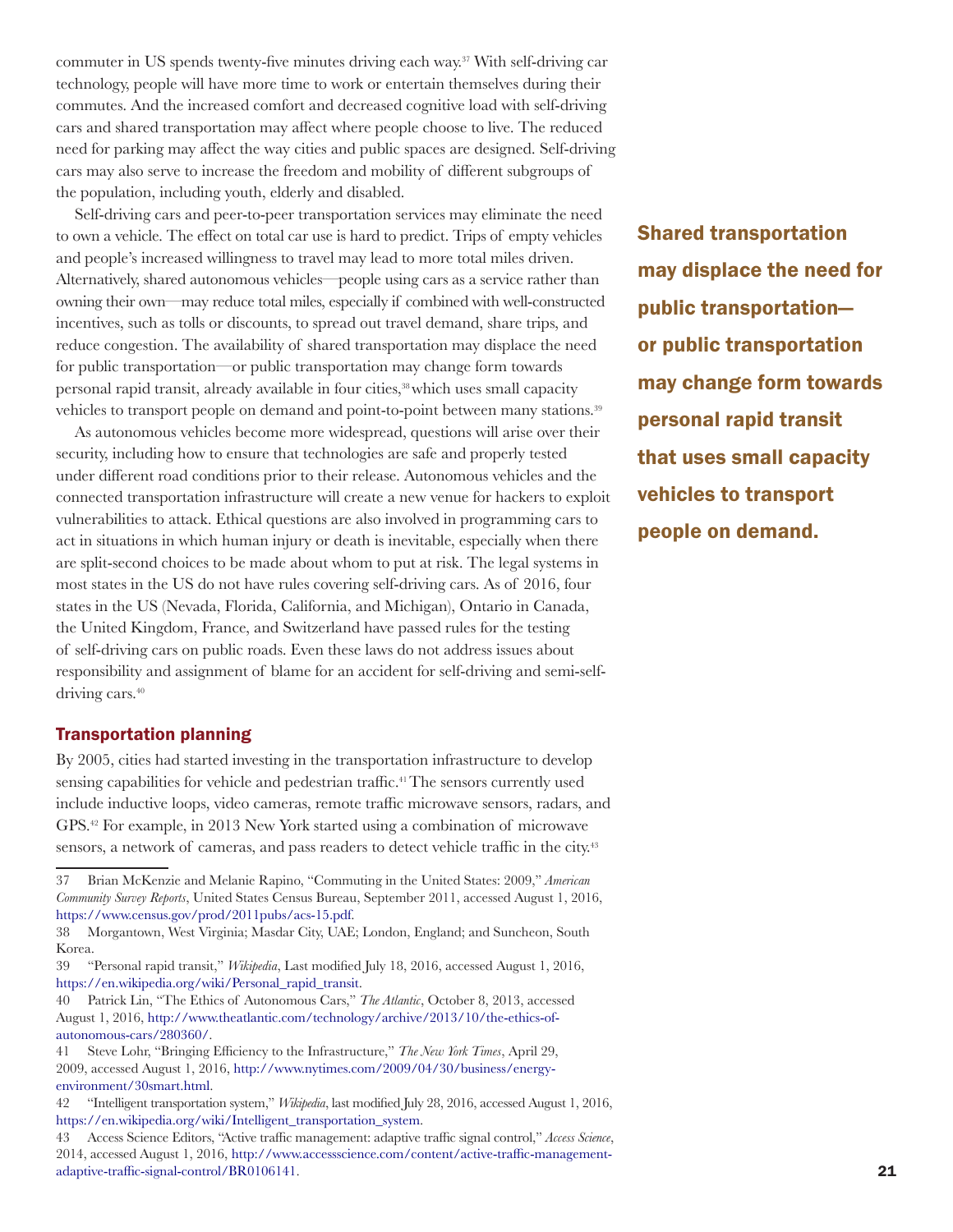Cities use AI methods to optimize services in several ways, such as bus and subway schedules, and tracking traffic conditions to dynamically adjust speed limits or apply smart pricing on highways, bridges, and HOV lanes<sup>44 45</sup> 46 Using sensors and cameras in the road network, they can also optimize traffic light timing for improving traffic flow and to help with automated enforcement.<sup>4748</sup>These dynamic strategies are aimed at better utilizing the limited resources in the transportation network, and are made possible by the availability of data and the widespread connectivity of individuals.

Before the 2000s, transportation planners were forced to rely on static pricing strategies tied to particular days or times of day, to manage demand. As dynamic pricing strategies are adopted, this raises new issues concerning the fair distribution of public goods, since market conditions in high-demand situations may make services unavailable to segments of the public.

The availability of large-scale data has also made transportation an ideal domain for machine learning applications. Since 2006, applications such as Mapquest, Google Maps, and Bing Maps have been widely used by the public for routing trips, using public transportation, receiving real-time information and predictions about traffic conditions, 4950 and finding services around a location.<sup>51 52</sup> Optimal search algorithms have been applied to the routing of vehicles and pedestrians to a given destination  $(i.e., 53.54)$ .

Despite these advances, the widespread application of sensing and optimization techniques to city infrastructure has been slower than the application of these techniques to individual vehicles or people. Although individual cities have implemented sensing and optimization applications, as yet there is no standardization of the sensing infrastructure and AI techniques used. Infrastructure costs, differing priorities among cities, and the high coordination costs among the parties involved have slowed adoption, as have public concerns over privacy related to sensing. Still,

Study%20report%20revised%206.25.10.pdf.

48 "New York City Launches Nation's Most Sophisticated Active Traffic Management System Powered by TransCore's TransSuite Traffic Management Software and RFID Technology," *Business Wire*, September 27, 2009, accessed August 1, 2016, http://www.businesswire.com/news/ home/20110927005530/en/York-City-Launches-Nation%E2%80%99s-Sophisticated-Active-Traffic. 49 Eric Horvitz, Johnson Apacible, Raman Sarin, and Lin Liao, "Prediction, Expectation, and

54 Matt Duckham and Lars Kulik, "Simplest" Paths: Automated Route Selection for Navigation," Spatial Information Theory. Foundations of Geographic Information Science, Proceedings of the International Conference, COSIT 2003, September 2003 (Springer-Verlag Berlin Heidelberg, 2003), 169-185.

Ethical questions arise when programming cars to act in situations in which human injury or death is inevitable, especially when there are split-second choices to be made about whom to put at risk.

<sup>44</sup> Kitae Jang, Koohong Chung, and Hwasoo Yeo, "A Dynamic Pricing Strategy for High Occupancy Toll Lanes," *Transportation Research Part A: Policy and Practice* 67 (2014): 69–80. 45 "Seattle Variable Tolling Study," City of Seattle Department of Transportation, May 2009, accessed August 1, 2016, http://www.seattle.gov/transportation/docs/FINAL%20Tolling%20

<sup>46</sup> James F. Peltz, "Dynamic Pricing Is Catching On in the Public and Private Sectors," *Government Technology*, March 21, 2016, accessed August 1, 2016, http://www.govtech.com/budgetfinance/Dynamic-Pricing-Is-Catching-On-in-the-Public-and-Private-Sectors.html.

<sup>47</sup> Arthur G Sims and Kenneth W. Dobinson. "The Sydney Coordinated Adaptive Traffic (SCAT) System Philosophy and Benefits." *IEEE Transactions on Vehicular Technology* 29, no. 2 (1980): 130–137.

Surprise: Methods, Designs, and Study of a Deployed Traffic Forecasting Service," *Proceedings of the Twenty-First Conference on Uncertainty and Artificial Intelligence* (2005) (Arlington, Virginia: AUAI Press, July 2005), 275–283.

<sup>50</sup> Timothy Hunter, Ryan Herring, Pieter Abbeel, and Alexandre Bayen, "Path and Travel Time Inference from GPS Probe Vehicle Data," *NIPS Analyzing Networks and Learning with Graphs 12*, no. 1 (2009). 51 John Krumm and Eric Horvitz, "Predestination: Inferring Destinations from Partial Trajectories," *UbiComp 2006: Ubiquitous Computing, Proceedings of the 8th International Conference*, September 2006, (Springer Berlin, Heidelberg, 2006), 243–260.

<sup>52</sup> Jill Duffy, "Get Organized: Using Location-Based Reminders," *PC Magazine*, June 30, 2014, accessed August 1, 2016, http://www.pcmag.com/article2/0,2817,2460207,00.asp.

<sup>53</sup> Robert J. Szczerba, Peggy Galkowski, I. S. Glicktein, and Noah Ternullo. "Robust Algorithm for Real-time Route Planning," *IEEE Transactions on Aerospace and Electronic Systems 36*, no. 3 (2000): 869–878.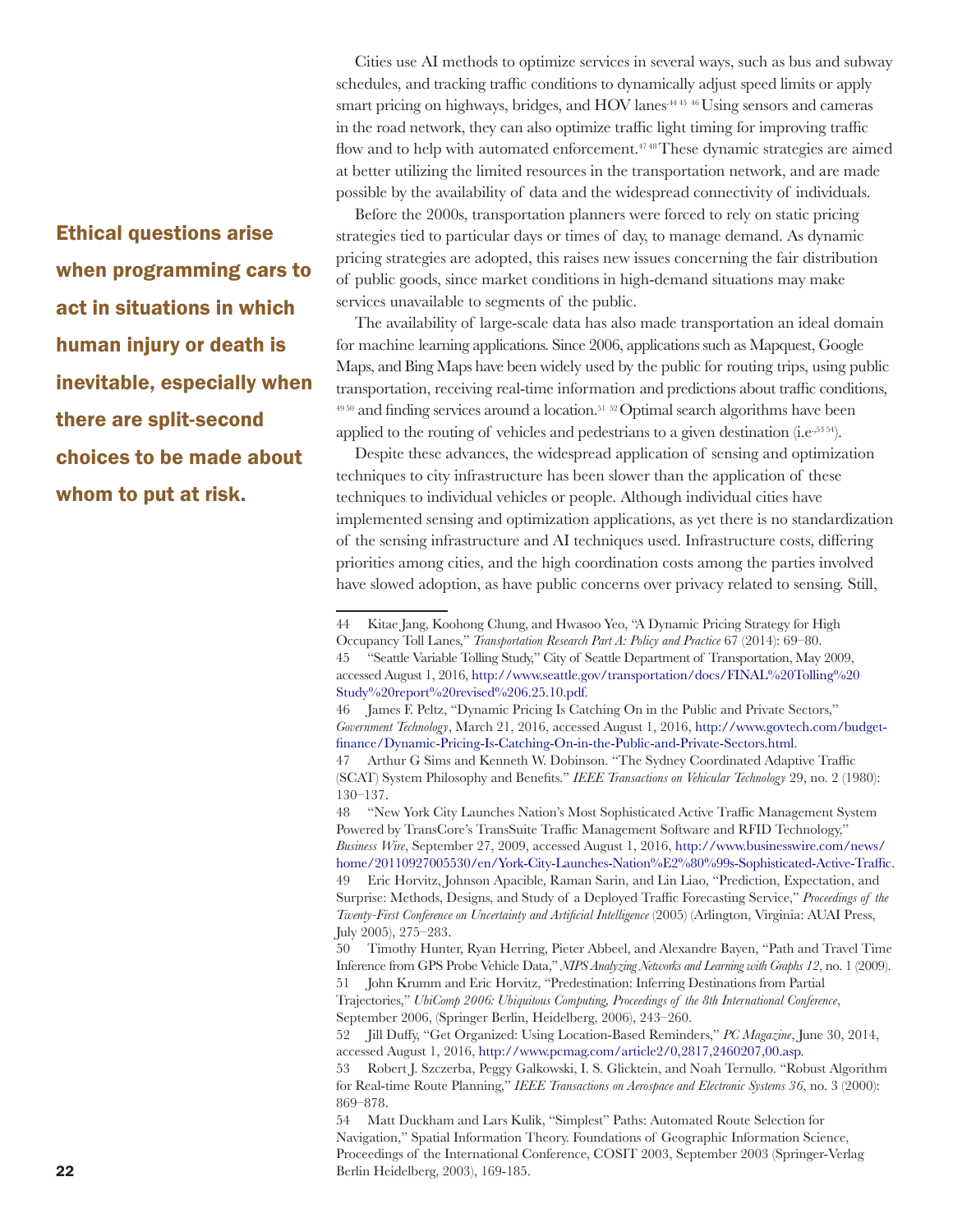AI is likely to have an increasing impact on city infrastructure. Accurate predictive models of individuals' movements, their preferences, and their goals are likely to emerge with the greater availability of data. The ethical issues regarding such an emergence are discussed in Section III of this report.

The United States Department of Transportation released a call for proposals in 2016 asking medium-size cities to imagine smart city infrastructure for transportation<sup>55</sup> This initiative plans to award forty million dollars to a city to demonstrate how technology and data can be used to reimagine the movement of people as well as goods.

One vision is a network of connected vehicles that can reach a high level of safety in driving with car-to-car communication.<sup>56</sup> If this vision becomes reality, we expect advances in multi-agent coordination, collaboration, and planning will have a significant impact on future cars and play a role in making the transportation system more reliable and efficient. Robots are also likely to take part in transportation by carrying individuals and packages (c.f., Segway robot). For transportation of goods, interest in drones has increased, and Amazon is currently testing a delivery system using them,57 although questions remain about the appropriate safety rules and regulations.

The increased sensing capabilities, adoption of drones, and the connected transportation infrastructure will also raise concerns about the privacy of individuals and the safety of private data. In coming years, these and related transportation issues will need to be addressed either by preemptive action on the part of industry or within the legal framework. As noted in the Section III policy discussion, how well this is done will affect the pace and scope of AI-related advances in the transportation sector.

# On-demand transportation

On-demand transportation services such as Uber and Lyft have emerged as another pivotal application of sensing, connectivity, and AI,58 with algorithms for matching drivers to passengers by location and suitability (reputation modeling).<sup>5960</sup>

Through dynamic pricing, these services ration access by willingness-to-pay, with dynamic pricing also encouraging an increase in the supply of drivers, and have become a popular method for transportation in cities. With their rapid advance have come multiple policy and legal issues, such as competition with existing taxi services and concerns about lack of regulation and safety. On-demand transportation services seem likely to be a major force towards self-driving cars.

Carpooling and ridesharing have long been seen as a promising approach to decrease traffic congestion and better utilize personal transportation resources. Services such as Zimride and Nuride bring together people sharing similar routes for a joint trip. But this approach to carpooling has failed to gain traction on a large scale.

Our Study Panel doesn't expect drones that can fly, swim, and drive, or flying quadcoptors to become a common means of transportation by 2030 (although prototypes exist today).

<sup>55 &</sup>quot;U.S. Department of Transportation Launches Smart City Challenge to Create a City of the Future," Transportation.gov, U.S. Department of Transportation, December 7, 2015, accessed August 1, 2016, https://www.transportation.gov/briefing-room/us-department-transportationlaunches-smart-city-challenge-create-city-future.

<sup>56</sup> Will Knight, "Car-to-Car Communication: A simple wireless technology promises to make driving much safer.," *MIT Technology Review*, accessed August 1, 2016, https://www. technologyreview.com/s/534981/car-to-car-communication/.

<sup>57 &</sup>quot;Amazon Prime Air," Amazon, accessed August 1, 2016, http://www.amazon.com/ b?node=8037720011.

<sup>58</sup> Jared Meyer, "Uber and Lyft are changing the way Americans move about their country," *National Review*, June 7, 2016, accessed August 1, 2016, http://www.nationalreview.com/ article/436263/uber-lyft-ride-sharing-services-sharing-economy-are-future.

<sup>59</sup> Alexander Howard, "How Digital Platforms Like LinkedIn, Uber And TaskRabbit Are Changing The On-Demand Economy," *The Huffington Post*, July 14, 2015, accessed August 1, 2016, http://www.huffingtonpost.com/entry/online-talent-platforms\_us\_55a03545e4b0b8145f72ccf6. 60 "Announcing UberPool," Uber Newsroom, August 5, 2014, accessed August 1, 2016, https:// newsroom.uber.com/announcing-uberpool/.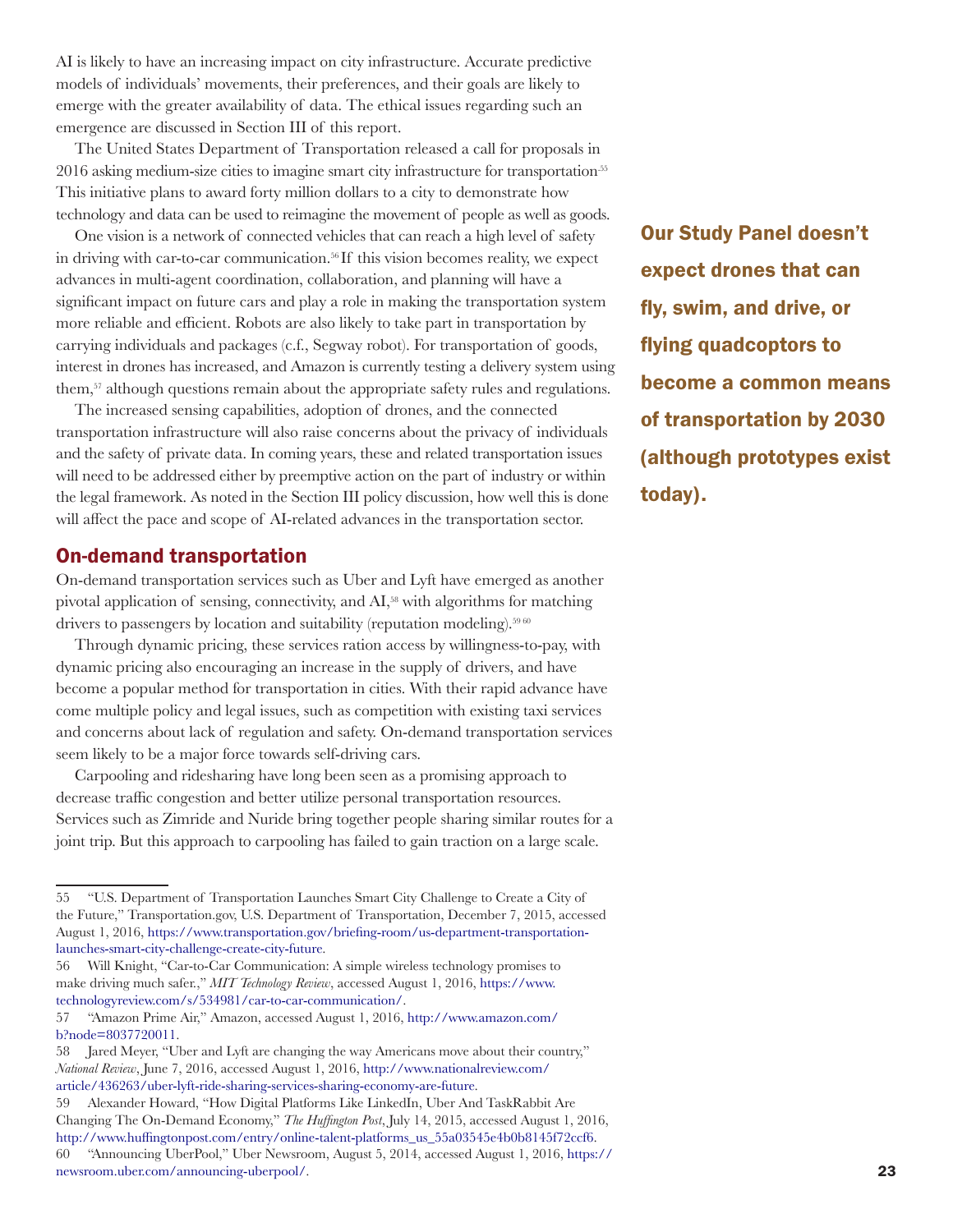Over the next fifteen years, coincident advances in mechanical and AI technologies promise to increase the safe and reliable use and utility of home robots in a typical North American city.

#### Interacting with people

For decades, people have imagined wildly different, futuristic-looking transportation vehicles. Although future cars will be smarter and drones will be available widely, it is unlikely that by 2030 we will have widely adopted transportation vehicles that look and function differently than the ones we have today. Our Study Panel doesn't expect drones that can fly, swim, and drive, or flying quadcoptors to become a common means of transportation in this time horizon (although prototypes exist today).

We do expect humans to become partners to self-driving cars and drones in their training, execution, and evaluation. This partnering will happen both when humans are co-located with machines and also virtually. We predict advances in algorithms to facilitate machine learning from human input. We also expect models and algorithms for modeling of human attention, and to support communication and coordination between humans and machine. This is an integral part of the development of future vehicles.

# HOME/SERVICE ROBOTS

Robots have entered people's homes in the past fifteen years. Disappointingly slow growth in the diversity of applications has occurred simultaneously with increasingly sophisticated AI deployed on existing applications. AI advances are often inspired by mechanical innovations, which in turn prompt new AI techniques to be introduced.

Over the next fifteen years, coincident advances in mechanical and AI technologies promise to increase the safe and reliable use and utility of home robots in a typical North American city. Special purpose robots will deliver packages, clean offices, and enhance security, but technical constraints and the high costs of reliable mechanical devices will continue to limit commercial opportunities to narrowly defined applications for the foreseeable future. As with self-driving cars and other new transportation machines, the difficulty of creating reliable, market-ready hardware is not to be underestimated.

#### Vacuum cleaners

In 2001, after many years of development, the Electrolux Trilobite, a vacuum cleaning robot, became the first commercial home robot. It had a simple control system to do obstacle avoidance, and some navigation. A year later, iRobot introduced Roomba, which was a tenth the price of the Trilobite and, with only 512 bytes of RAM, ran a behavior based controller. The most intelligent thing it did was to avoid falling down stairs. Since then, sixteen million Roombas have been deployed all over the world and several other competing brands now exist.

As the processing power and RAM capacity of low cost embedded processors improved from its dismal state in the year 2000, the AI capabilities of these robots also improved dramatically. Simple navigation, self-charging, and actions for dealing with full dust bins were added, followed by ability to deal with electrical cords and rug tassels, enabled by a combination of mechanical improvements and sensor based perception. More recently, the addition of full VSLAM (Visual Simultaneous Location and Mapping)— an AI technology that had been around for twenty years has enabled the robots to build a complete 3D world model of a house as they clean, and become more efficient in their cleaning coverage.

Early expectations that many new applications would be found for home robots have not materialized. Robot vacuum cleaners are restricted to localized flat areas, while real homes have lots of single steps, and often staircases; there has been very little research on robot mobility inside real homes. Hardware platforms remain challenging to build, and there are few applications that people want enough to buy. Perceptual algorithms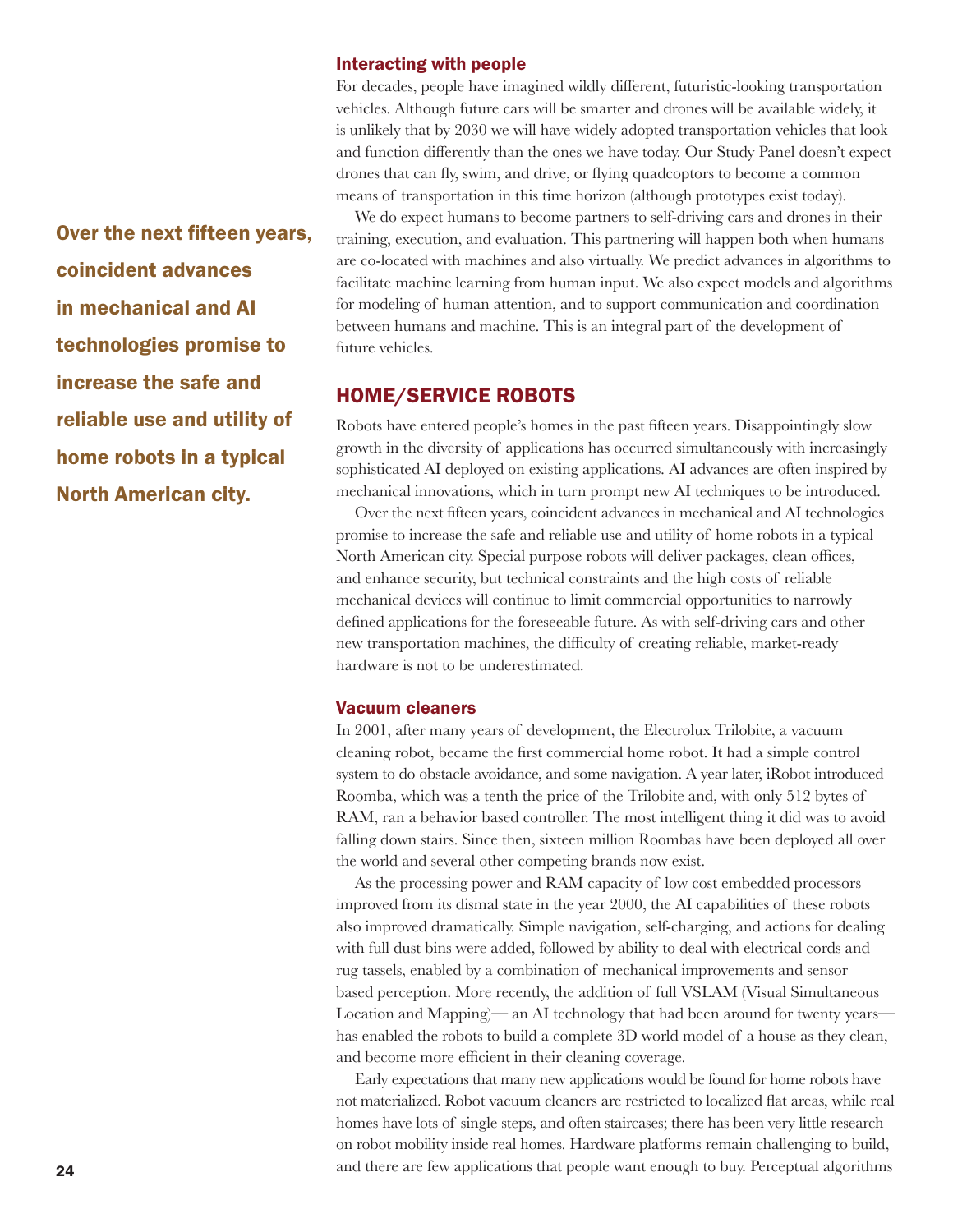for functions such as image labeling, and 3D object recognition, while common at AI conferences, are still only a few years into development as products.

#### Home robots 2030

Despite the slow growth to date of robots in the home, there are signs that this will change in the next fifteen years. Corporations such as Amazon Robotics and Uber are developing large economies of scale using various aggregation technologies. Also:

System in Module (SiM), with a lot of System on Chip (SoC) subsystems, are now being pushed out the door by phone-chip makers (Qualcomm's SnapDragon, Samsung's Artik, etc.). These are better than supercomputers of less than ten years ago with eight or more sixty-four-bit cores, and specialized silicon for cryptography, camera drivers, additional DSPs, and hard silicon for certain perceptual algorithms. This means that low cost devices will be able to support much more onboard AI than we have been able to consider over the last fifteen years.

Cloud ("someone else's computer") is going to enable more rapid release of new software on home robots, and more sharing of data sets gathered in many different homes, which will in turn feed cloud-based machine learning, and then power improvements to already deployed robots.

The great advances in speech understanding and image labeling enabled by deep learning will enhance robots' interactions with people in their homes.

Low cost 3D sensors, driven by gaming platforms, have fueled work on 3D perception algorithms by thousands of researchers worldwide, which will speed the development and adoption of home and service robots.

In the past three years, low cost and safe robot arms have been introduced to hundreds of research labs around the world, sparking a new class of research on manipulation that will eventually be applicable in the home, perhaps around 2025. More than half a dozen startups around the world are developing AI-based robots for the home, for now concentrating mainly on social interaction. New ethics and privacy issues may surface as a result.

# **HEALTHCARE**

For AI technologies, healthcare has long been viewed as a promising domain. AI-based applications could improve health outcomes and quality of life for millions of people in the coming years—but only if they gain the trust of doctors, nurses, and patients, and if policy, regulatory, and commercial obstacles are removed. Prime applications include clinical decision support, patient monitoring and coaching, automated devices to assist in surgery or patient care, and management of healthcare systems. Recent successes, such as mining social media to infer possible health risks, machine learning to predict patients at risk, and robotics to support surgery, have expanded a sense of possibility for AI in healthcare. Improvements in methods for interacting with medical professionals and patients will be a critical challenge.

As in other domains, data is a key enabler. There has been an immense forward leap in collecting useful data from personal monitoring devices and mobile apps, from electronic health records (EHR) in clinical settings and, to a lesser extent, from robots designed to assist with medical procedures and hospital operations. But using this data to enable more finely-grained diagnostics and treatments for both individual patients and patient populations has proved difficult. Research and deployment have been slowed by outdated regulations and incentive structures. Poor human-computer interaction methods and the inherent difficulties and risks of implementing technologies in such a large and complex system have slowed realization of AI's

Special purpose robots will deliver packages, clean offices, and enhance security, but technical constraints and high costs will continue to limit commercial opportunities for the foreseeable future.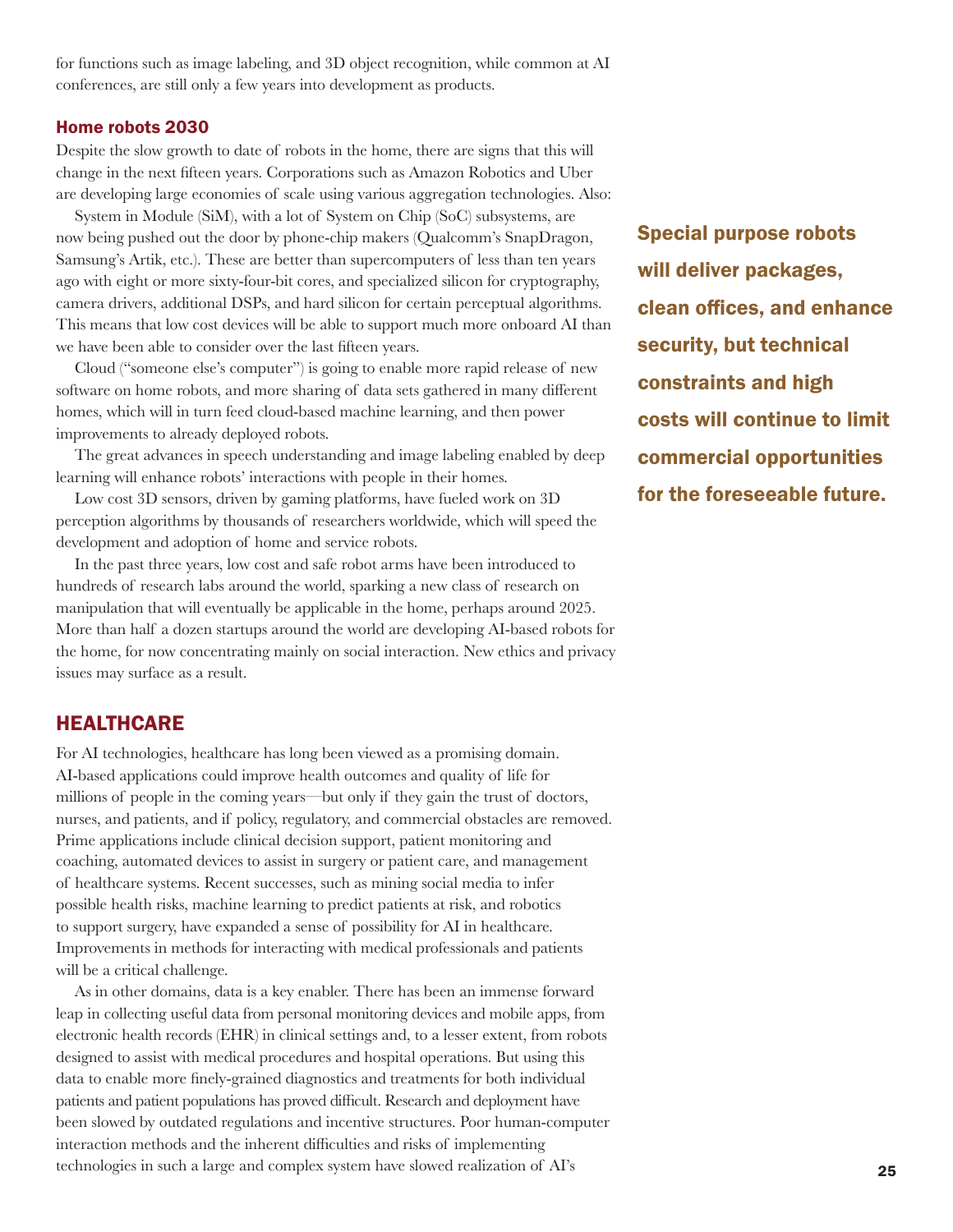promise in healthcare.61The reduction or removal of these obstacles, combined with innovations still on the horizon, have the potential to significantly improve health outcomes and quality of life for millions of people in the coming years.

#### The clinical setting

For decades, the vision of an AI-powered clinician's assistant has been a near cliché. Although there have been successful pilots of AI-related technology in healthcare, $62$ the current healthcare delivery system unfortunately remains structurally ill-suited to absorb and deploy rapid advances. Incentives provided by the Affordable Care Act have accelerated the penetration of electronic health records (EHRs) into clinical practice, but implementation has been poor, eroding clinicians' confidence in their usefulness. A small group of companies control the EHR market, and user interfaces are widely considered substandard, including annoying pop-ups that physicians routinely dismiss. The promise of new analytics using data from EHRs, including AI, remains largely unrealized due to these and other regulatory and structural barriers.

Looking ahead to the next fifteen years, AI advances, if coupled with sufficient data and well-targeted systems, promise to change the cognitive tasks assigned to human clinicians. Physicians now routinely solicit verbal descriptions of symptoms from presenting patients and, in their heads, correlate patterns against the clinical presentation of known diseases. With automated assistance, the physician could instead supervise this process, applying her or his experience and intuition to guide the input process and to evaluate the output of the machine intelligence. The literal "hands-on" experience of the physician will remain critical. A significant challenge is to optimally integrate the human dimensions of care with automated reasoning processes.

To achieve future advances, clinicians must be involved and engaged at the outset to ensure that systems are well-engineered and trusted. Already, a new generation of more tech savvy physicians routinely utilize specialized apps on mobile devices. At the same time, workloads on primary care clinicians have increased to the point that they are grateful for help from any quarter. Thus, the opportunity to exploit new learning methods, to create structured patterns of inference by mining the scientific literature automatically, and to create true cognitive assistants by supporting free-form dialogue, has never been greater. Provided these advances are not stymied by regulatory, legal, and social barriers, immense improvements to the value of healthcare are within our grasp.

#### Healthcare analytics

At the population level, AI's ability to mine outcomes from millions of patient clinical records promises to enable finer-grained, more personalized diagnosis and treatment. Automated discovery of genotype-phenotype connections will also become possible as full, once-in-a-lifetime genome sequencing becomes routine for each patient.

A related (and perhaps earlier) capability will be to find "patients like mine" as a way to inform treatment decisions based on analysis of a similar cohort. Traditional and non-traditional healthcare data, augmented by social platforms, may lead to the emergence of self-defined subpopulations, each managed by a surrounding ecosystem of healthcare providers augmented with automated recommendation and monitoring systems. These developments have the potential to radically transform healthcare

AI-based applications could improve health outcomes and quality of life for millions of people in the coming years—but only if they gain the trust of doctors, nurses, and patients.

<sup>61</sup> LeighAnne Olsen, Dara Aisner, and J. Michael McGinnis, eds., "Institute of Medicine (US) Roundtable on Evidence-Based Medicine," *The Learning Healthcare System: Workshop Summary.* (Washington (DC): *National Academies Press* (US); 2007), accessed August 1, 2016, http://www.ncbi. nlm.nih.gov/books/NBK53500/.

<sup>62</sup> Katherine E. Henry, David N. Hager, Peter J. Pronovost, and Suchi Saria, "A Targeted Realtime Early Warning Score (TREWScore) for Septic Shock," *Science Translational Medicine 7*, (299), 299ra122.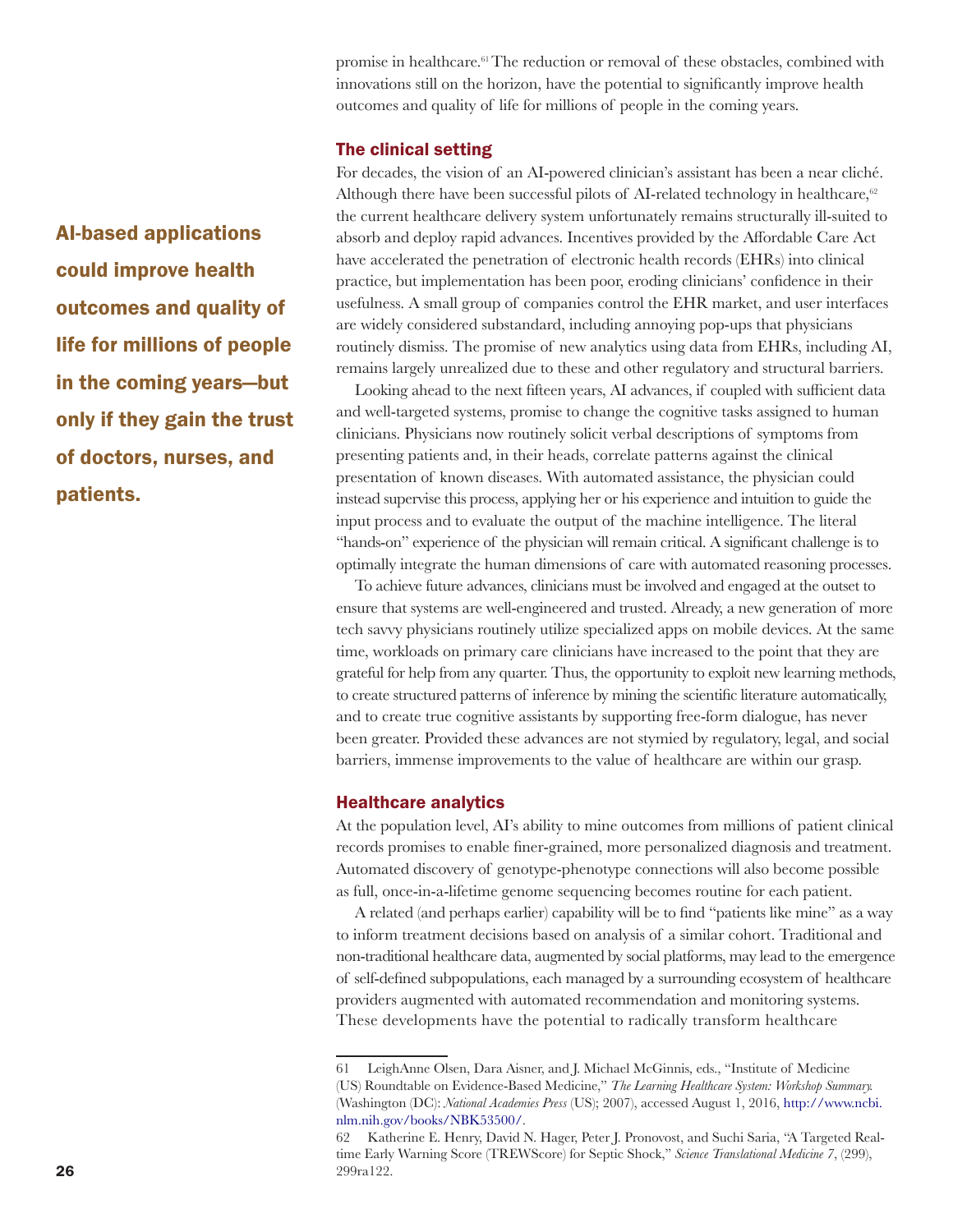delivery as medical procedures and lifetime clinical records for hundreds of millions of individuals become available. Similarly, the automated capture of personal environmental data from wearable devices will expand personalized medicine. These activities are becoming more commercially viable as vendors discover ways to engage large populations (e.g. ShareCare)<sup>63</sup> and then to create population-scale data that can be mined to produce individualized analytics and recommendations.

Unfortunately, the FDA has been slow to approve innovative diagnostic software, and there are many remaining barriers to rapid innovation. HIPAA (Health Insurance Portability and Accountability Act) requirements for protecting patient privacy create legal barriers to the flow of patient data to applications that could utilize AI technologies. Unanticipated negative effects of approved drugs could show up routinely, sooner, and more rigorously than they do today, but mobile apps that analyze drug interactions may be blocked from pulling the necessary information from patient records. More generally, AI research and innovation in healthcare are hampered by the lack of widely accepted methods and standards for privacy protection. The FDA has been slow to approve innovative software, in part due to an unclear understanding of the cost/benefit tradeoffs of these systems. If regulators (principally the FDA) recognize that effective post-marketing reporting is a dependable hedge against some safety risks, faster initial approval of new treatments and interventions may become possible.

Automated image interpretation has also been a promising subject of study for decades. Progress on interpreting large archives of weakly-labeled images, such as large photo archives scraped from the web, has been explosive. At first blush, it is surprising that there has not been a similar revolution in interpretation of medical images. Most medical imaging modalities (CT, MR, ultrasound) are inherently digital, the images are all archived, and there are large, established companies with internal R&D (e.g. Siemens, Philips, GE) devoted to imaging.

But several barriers have limited progress to date. Most hospital image archives have only gone digital over the past decade. More importantly, the problem in medicine is not to recognize what is in the image (is this a liver or a kidney?), but rather to make a fine-grained judgement about it (does the slightly darker smudge in the liver suggest a potentially cancerous tumor?). Strict regulations govern these high-stakes judgements. Even with state-of-the-art technologies, a radiologist will still likely have to look at the images, so the value proposition is not yet compelling. Also, healthcare regulations preclude easy federation of data across institutions. Thus, only very large organizations of integrated care, such as Kaiser Permanente, are able to attack these problems.

Still, automated/augmented image interpretation has started to gain momentum. The next fifteen years will probably not bring fully automated radiology, but initial forays into image "triage" or second level checking will likely improve the speed and costeffectiveness of medical imaging. When coupled with electronic patient record systems, large-scale machine learning techniques could be applied to medical image data. For example, multiple major healthcare systems have archives of millions of patient scans, each of which has an associated radiological report, and most have an associated patient record. Already, papers are appearing in the literature showing that deep neural networks can be trained to produce basic radiological findings, with high reliability, by training from this data.<sup>64</sup>

64 Hoo-Chang Shin, Holger R. Roth, Mingchen Gao, Le Lu, Ziyue Xu, Isabella Nogues, Jianhua Yao, Daniel Mollura, and Ronald M. Summers, "Deep Convolutional Neural Networks for Computer-aided Detection: CNN Architectures, Dataset Characteristics and Transfer Learning," *IEEE Transactions on Medical Imaging* 35, no. 5 (2016): 1285–1298.

A small group of companies control the EHR market, and user interfaces are widely considered substandard, including annoying pop-ups that physicians routinely dismiss.

<sup>63</sup> Sharecare, accessed August 1, 2016, *https://www.sharecare.com*.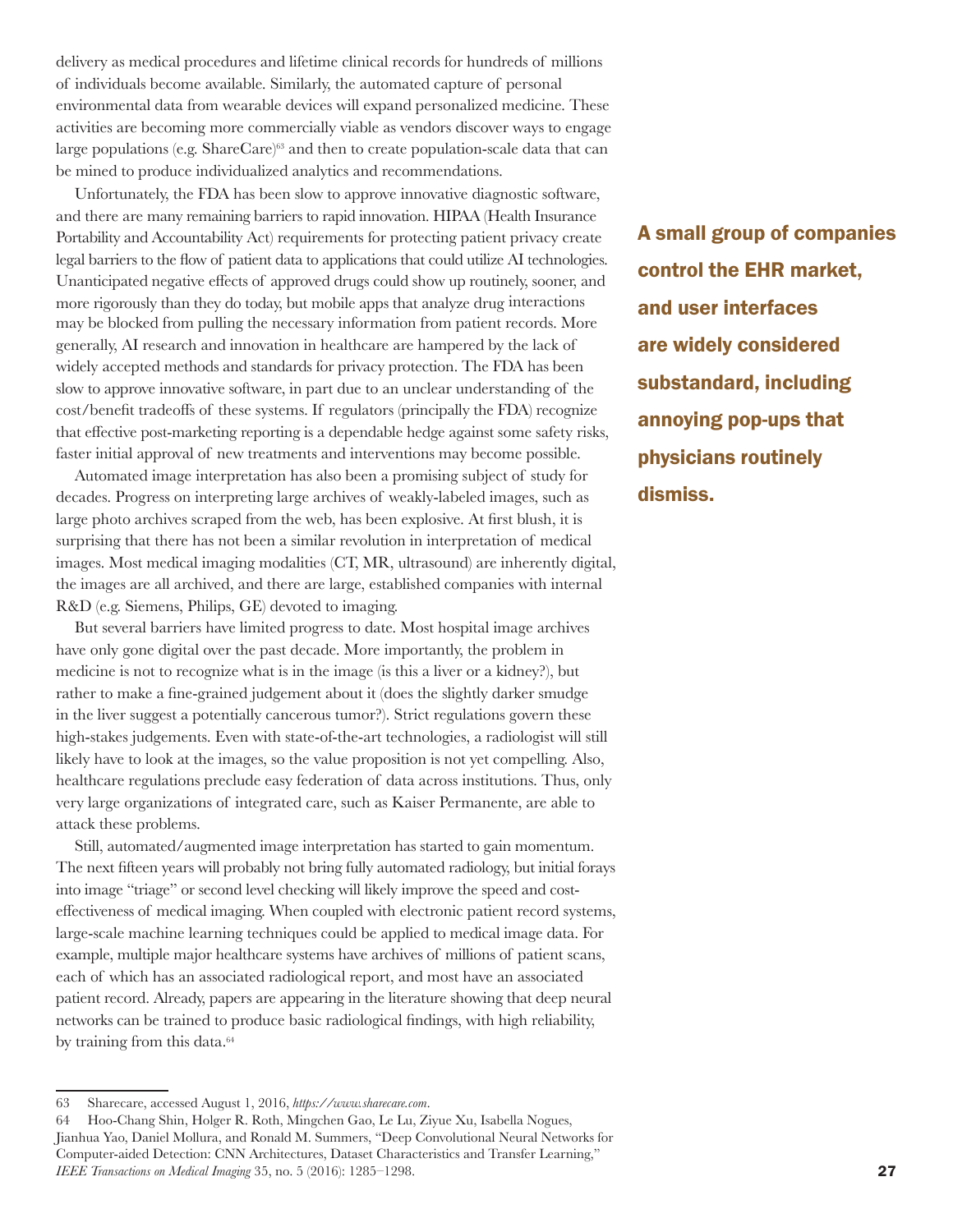#### Healthcare robotics

Fifteen years ago, healthcare robotics was largely science fiction. One company called Robodoc,<sup>65</sup> a spin-out from IBM, developed robotic systems for orthopedic surgeries, such as hip and knee replacements. The technology worked, but the company struggled commercially, and was ultimately shut down and acquired for its technology.66 More recently, though, the research and practical use of surgical robotics has exploded.

In 2000 Intuitive Surgical<sup>67</sup> introduced the da Vinci system, a novel technology initially marketed to support minimally invasive heart bypass surgery, and then gained substantial market traction for treatment of prostate cancer and merged with its only major competition, Computer Motion, in 2003. The da Vinci, now in its fourth generation, provides 3D visualization (as opposed to 2D monocular laparoscopy) and wristed instruments in an ergonomic platform. It is considered the standard of care in multiple laparoscopic procedures, and used in nearly three quarters of a million procedures a year,<sup>68</sup> providing not only a physical platform, but also a new data platform for studying the process of surgery.

The da Vinci anticipates a day when much greater insight into how medical professionals carry out the process of providing interventional medical care will be possible. The presence of the da Vinci in day-to-day operation has also opened the doors to new types of innovation—from new instrumentation to image fusion to novel biomarkers—creating its own innovation ecosystem. The success of the platform has inspired potential competitors in robotic surgery, most notably the Alphabet spin-off Verb, in collaboration with J&J/Ethicon.<sup>69</sup> There are likely to be many more, each exploring a unique niche or space and building out an ecosystem of sensing, data analytics, augmentation, and automation.

Intelligent automation in hospital operations has been less successful. The story is not unlike surgical robotics. Twenty years ago, one company, HelpMate, created a robot for hospital deliveries, $\bar{v}$  such as meals and medical records, but ultimately went bankrupt. More recently, Aethon<sup>71</sup> introduced TUG Robots for basic deliveries, but few hospitals have invested in this technology to date. However, robotics in other service industries such as hotels and warehouses, including Amazon Robotics (formerly Kiva), are demonstrating that these technologies are practical and cost effective in at least some large-scale settings, and may ultimately spur additional innovation in health care.

Looking ahead, many tasks that appear in healthcare will be amenable to augmentation, but will not be fully automated. For example, robots may be able to deliver goods to the right room in a hospital, but then require a person to pick them up and place them in their final location. Walking a patient down the corridor may

The problem in medicine is not to recognize what is in the image—is this a liver or a kidney?—but rather to make a fine-grained judgement about it. Strict regulations govern these high-stakes judgements.

<sup>65</sup> ROBODOC, accessed August 1, 2016, http://www.robodoc.com/professionals.html.

<sup>66</sup> THINK Surgical, accessed August 1, 2016, http://thinksurgical.com/history.

<sup>67</sup> Intuitive Surgical, accessed August 1, 2016, http://www.intuitivesurgical.com.

<sup>68</sup> Trefis Team, "Intuitive Surgical Maintains Its Growth Momentum With Strong Growth In Procedure Volumes," *Forbes*, January 22, 2016, accessed August 1, 2016, http://www.forbes.com/ sites/greatspeculations/2016/01/22/intuitive-surgical-maintains-its-growth-momentum-withstrong-growth-in-procedure-volumes/#22ae6b0939a1.

<sup>69</sup> Evan Ackerman, "Google and Johnson & Johnson Conjugate to Create Verb Surgical, Promise Fancy Medical Robots," *IEEE Spectrum*, December 17, 2015, accessed August 1, 2016, http://spectrum.ieee.org/automaton/robotics/medical-robots/google-verily-johnson-johnsonverb-surgical-medical-robots.

<sup>70</sup> John M. Evans and Bala Krishnamurthy, "HelpMate®, the trackless robotic courier: A perspective on the development of a commercial autonomous mobile robot," *Lecture Notes in Control and Information Sciences 236*, June 18, 2005 (Springer-Verlag London Limited, 1998), 182–210, accessed August 1, 2016, http://link.springer.com/chapter/10.1007%2FBFb0030806.

<sup>71</sup> Aethon, accessed August 1, 2016, http://www.aethon.com.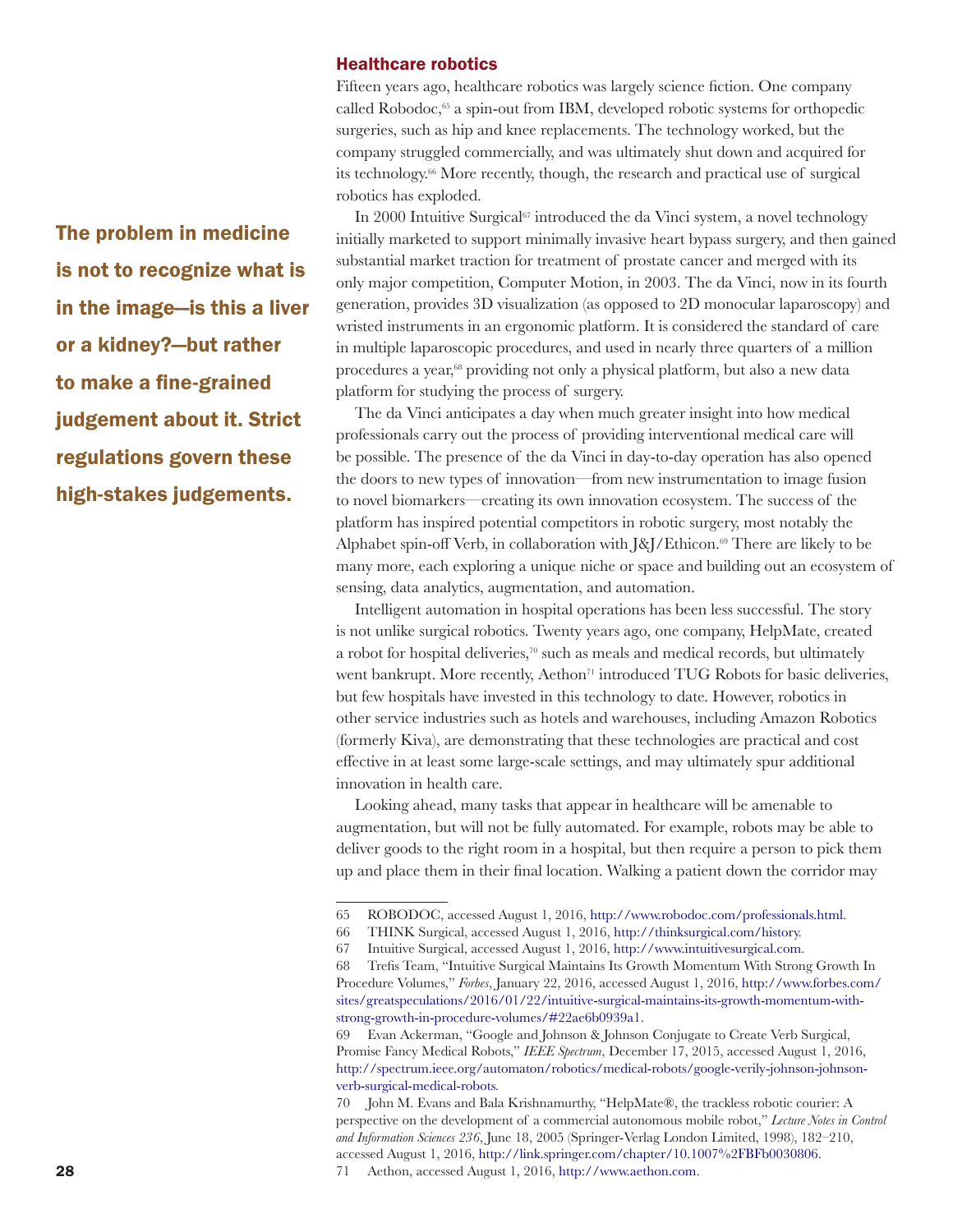be relatively simple once a patient is standing in a walker (though will certainly not be trivial for patients recovering from surgery and/or elderly patients, especially in corridors crowded with equipment and other people). Driving a needle to place a suture is relatively straightforward once the needle is correctly placed.<sup>72</sup> This implies that many future systems will involve intimate interaction between people and machines and require technologies that facilitate collaboration between them.

The growth of automation will enable new insights into healthcare processes. Historically, robotics has not been a strongly data-driven or data-oriented science. This is changing as (semi)automation infiltrates healthcare. As the new surgical, delivery, and patient care platforms come online, the beginnings of quantification and predictive analytics are being built on top of data coming from these platforms.73 This data will be used to assess quality of performance, identify deficiencies, errors, or potential optimizations, and will be used as feedback to improve performance. In short, these platforms will facilitate making the connection between what is done, and the outcome achieved, making true "closed-loop" medicine a real possibility.

#### Mobile health

To date, evidence-driven analytics on healthcare have relied on traditional healthcare data—mainly the electronic medical records discussed above. In the clinical setting, there are hopeful trends towards bringing new data to bear. For example, Tele-Language enables a human clinician to conduct language therapy sessions with multiple patients simultaneously with the aid of an AI agent trained by the clinician. And Lifegraph, which extracts behavioral patterns and creates alerts from data passively collected from a patient's smartphone, has been adopted by psychiatrists in Israel to detect early signs of distressful behavior in patients.

Looking ahead, driven by the mobile computing revolution, the astonishing growth of "biometrics in the wild"—and the explosion of platforms and applications that use them—is a hopeful and unanticipated trend. Thousands of mobile apps now offer information, introduce behavior modification, or identify groups of "people like me." This, combined with the emerging trend of more specialized motion tracking devices, such as Fitbit, and the emerging (inter)connectedness between the home environment and health-monitoring devices, has created a vibrant new sector of innovation.

By combining social and healthcare data, some healthcare apps can perform data mining, learning, and prediction from captured data, though their predictions are relatively rudimentary. The convergence of data and functionality across applications will likely spur new and even obvious products, such as an exercise app that not only proposes a schedule for exercise but also suggests the best time to do it, and provides coaching to stick to that schedule.

Specialized motion tracking devices... and the emerging (inter) connectedness between the home environment and health-monitoring devices have created a vibrant new sector of innovation.

<sup>72</sup> Azad Shademan, Ryan S. Decker, Justin D. Opfermann, Simon Leonard, Axel Krieger, and Peter CW Kim, "Supervised Autonomous Robotic Soft Tissue Surgery," *Science Translational Medicine*  8, no. 337 (2016): 337ra64–337ra64.

<sup>73</sup> Carolyn Chen, Lee White, Timothy Kowalewski, Rajesh Aggarwal, Chris Lintott, Bryan Comstock, Katie Kuksenok, Cecilia Aragon, Daniel Holst, and Thomas Lendvay, "Crowd-Sourced Assessment of Technical Skills: a novel method to evaluate surgical performance." *Journal of Surgical Research* 187, no. 1 (2014): 65–71.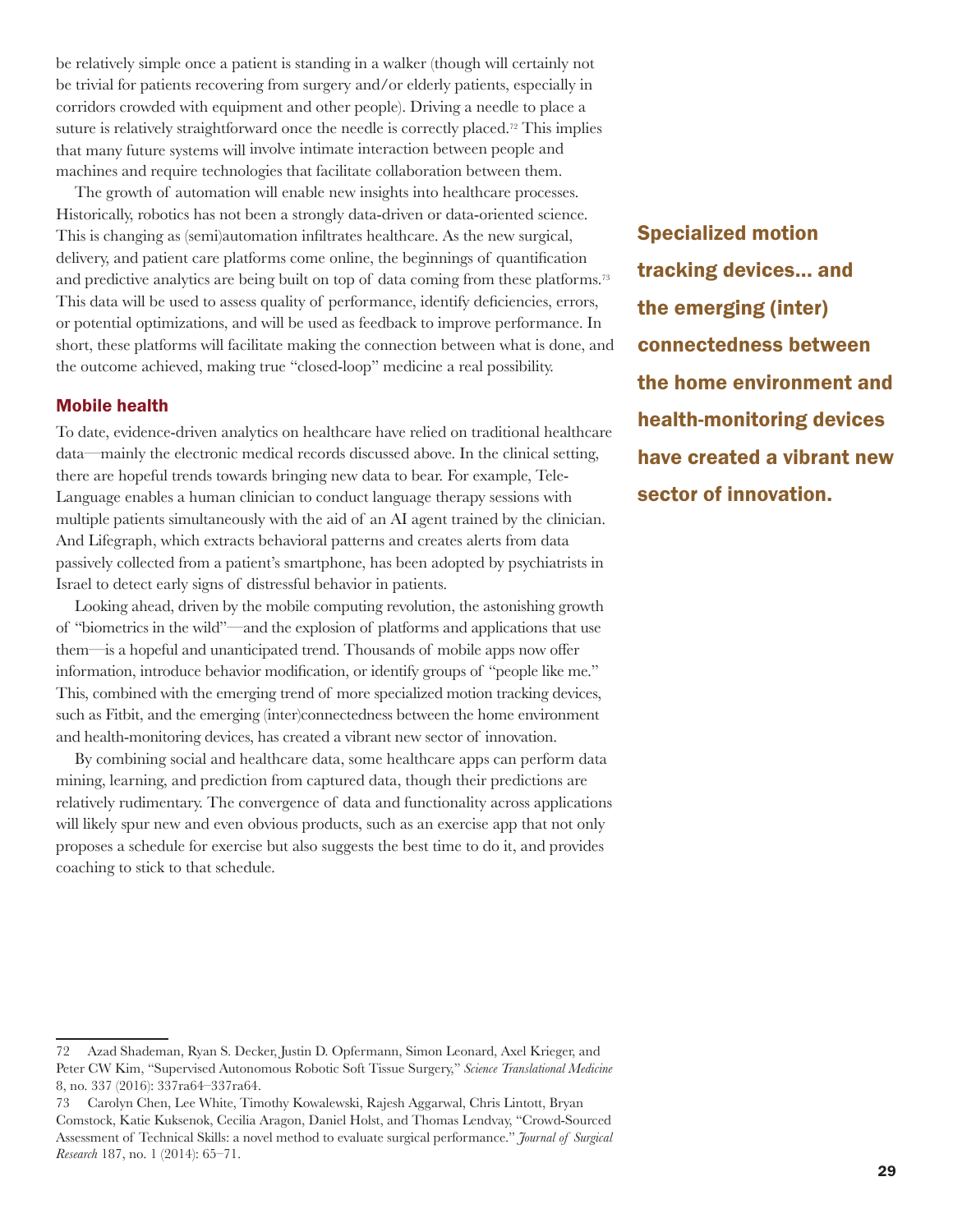#### Elder care

Over the next fifteen years the number of elderly in the United States will grow by over 50%.74 The National Bureau of Labor Statistics projects that home health aides will grow 38% over the next ten years. Despite the broad opportunities in this domain—basic social support, interaction and communication devices, home health monitoring, a variety of simple in-home physical aids such as walkers, and light meal preparation—little has happened over the past fifteen years. But the coming generational shift will accompany a change in technology acceptance among the elderly. Currently, someone who is seventy was born in 1946 and may have first experienced some form of personalized IT in middle age or later, while a fifty-year-old today is far more technology-friendly and savvy. As a result, there will be a growing interest and market for already available and maturing technologies to support physical, emotional, social, and mental health. Here are a few likely examples by category:

#### **Life quality and independence**

- Automated transportation will support continued independence and expanded social horizons.
- Sharing of information will help families remain engaged with one another at a distance, and predictive analytics may be used to "nudge" family groups toward positive behaviors, such as reminders to "call home."
- Smart devices in the home will help with daily living activities when needed, such as cooking and, if robot manipulation capabilities improve sufficiently, dressing and toileting.

#### **Health and wellness**

- Mobile applications that monitor movement and activities, coupled with social platforms, will be able to make recommendations to maintain mental and physical health.
- In-home health monitoring and health information access will be able to detect changes in mood or behavior and alert caregivers.
- Personalized health management will help mitigate the complexities associated with multiple co-morbid conditions and/or treatment interactions.

#### **Treatments and devices**

- Better hearing aids and visual assistive devices will mitigate the effects of hearing and vision loss, improving safety and social connection.
- Personalized rehabilitation and in-home therapy will reduce the need for hospital or care facility stays.
- Physical assistive devices (intelligent walkers, wheel chairs, and exoskeletons) will extend the range of activities of an infirm individual.

The Study Panel expects an explosion of low-cost sensing technologies that can provide substantial capabilities to the elderly in their homes. In principle, social agents with a physical presence and simple physical capabilities (e.g. a mobile robot with basic communication capabilities) could provide a platform for new innovations. However, doing so will require integration across multiple areas of AI—Natural Language Processing, reasoning, learning, perception, and robotics—to create a system that is useful and usable by the elderly.

These innovations will also introduce questions regarding privacy within various circles, including friends, family, and care-givers, and create new challenges to accommodate an evermore active and engaged population far past retirement.

Better hearing aids and visual assistive devices will mitigate the effects of hearing and vision loss, improving safety and social connection. Personalized rehabilitation and in-home therapy will reduce the need for hospital stays.

<sup>74</sup> Jennifer M. Ortman, Victoria A. Velkoff, and Howard Hogan, "An Aging Nation: The Older Population in the United States: Population Estimates and Projections," *Current Population Reports*, U.S Census Bureau (May 2014), accessed August 1, 2016, https://www.census.gov/ prod/2014pubs/p25-1140.pdf.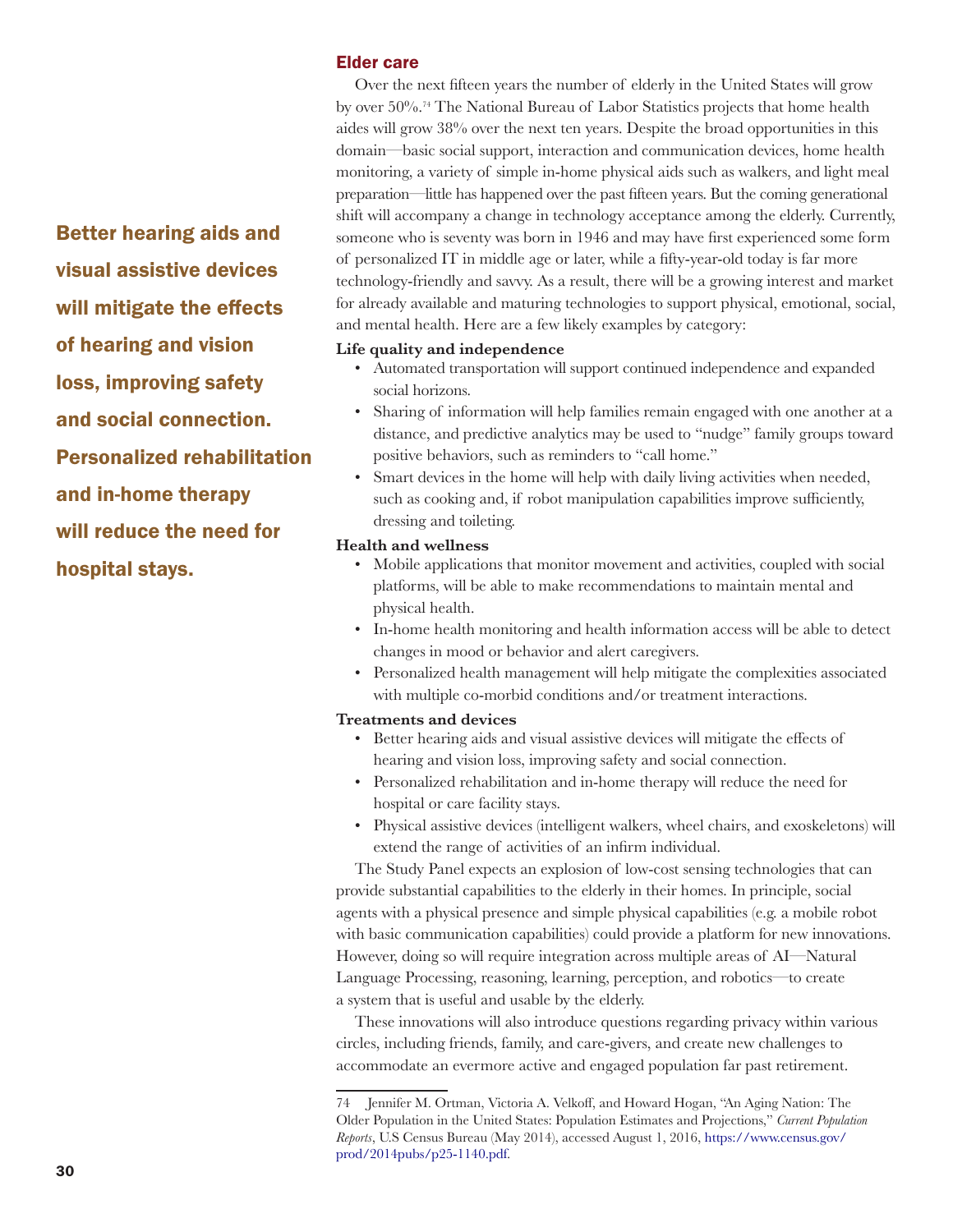# **EDUCATION**

The past fifteen years have seen considerable AI advances in education. Applications are in wide use by educators and learners today, with some variation between K-12 and university settings. Though quality education will always require active engagement by human teachers, AI promises to enhance education at all levels, especially by providing personalization at scale. Similar to healthcare, resolving how to best integrate human interaction and face-to-face learning with promising AI technologies remains a key challenge.

Robots have long been popular educational devices, starting with the early Lego Mindstorms kits developed with the MIT Media Lab in the 1980s. Intelligent Tutoring Systems (ITS) for science, math, language, and other disciplines match students with interactive machine tutors. Natural Language Processing, especially when combined with machine learning and crowdsourcing, has boosted online learning and enabled teachers to multiply the size of their classrooms while simultaneously addressing individual students' learning needs and styles. The data sets from large online learning systems have fueled rapid growth in learning analytics.

Still, schools and universities have been slow in adopting AI technologies primarily due to lack of funds and lack of solid evidence that they help students achieve learning objectives. Over the next fifteen years in a typical North American city, the use of intelligent tutors and other AI technologies to assist teachers in the classroom and in the home is likely to expand significantly, as will learning based on virtual reality applications. But computer-based learning systems are not likely to fully replace human teaching in schools.

# Teaching robots

Today, more sophisticated and versatile kits for use in K-12 schools are available from a number of companies that create robots with new sensing technologies programmable in a variety of languages. Ozobot is a robot that teaches children to code and reason deductively while configuring it to dance or play based on color-coded patterns.75 Cubelets help teach children logical thinking through assembling robot blocks to think, act, or sense, depending upon the function of the different blocks.76 Wonder Workshop's Dash and Dot span a range of programming capabilities. Children eight years old and older can create simple actions using a visual programming language, Blockly, or build iOS and Android applications using C or Java.77 PLEO rb is a robot pet that helps children learn biology by teaching the robot to react to different aspects of the environment.78 However, while fun and engaging for some, in order for such kits to become widespread, there will need to be compelling evidence that they improve students' academic performance.

#### Intelligent Tutoring Systems (ITS) and online learning

ITS have been developed from research laboratory projects such as Why-2 Atlas, which supported human-machine dialogue to solve physics problems early in the era.79 The rapid migration of ITS from laboratory experimental stages to real use is Though quality education will always require active engagement by human teachers, AI promises to enhance education at all levels, especially by providing personalization at scale.

<sup>75</sup> Ozobot, accessed August 1, 2016, http://ozobot.com/.

<sup>76 &</sup>quot;Cubelets," Modular Robotics, accessed August 1, 2016, http://www.modrobotics.com/ cubelets.

<sup>77 &</sup>quot;Meet Dash," Wonder Workshop, accessed August 1, 2016, https://www.makewonder.com/ dash.

<sup>78 &</sup>quot;Pleo rb," Innvo Labs, accessed August 1, 2016, http://www.pleoworld.com/pleo\_rb/eng/ lifeform.php.

<sup>79</sup> Kurt VanLehn, Pamela W. Jordan, Carolyn P. Rosé, Dumisizwe Bhembe, Michael Böttner, Andy Gaydos, Maxim Makatchev, Umarani Pappuswamy, Michael Ringenberg, Antonio Roque, Stephanie Siler, and Ramesh Srivastava, "The Architecture of Why2-Atlas: A Coach for Qualitative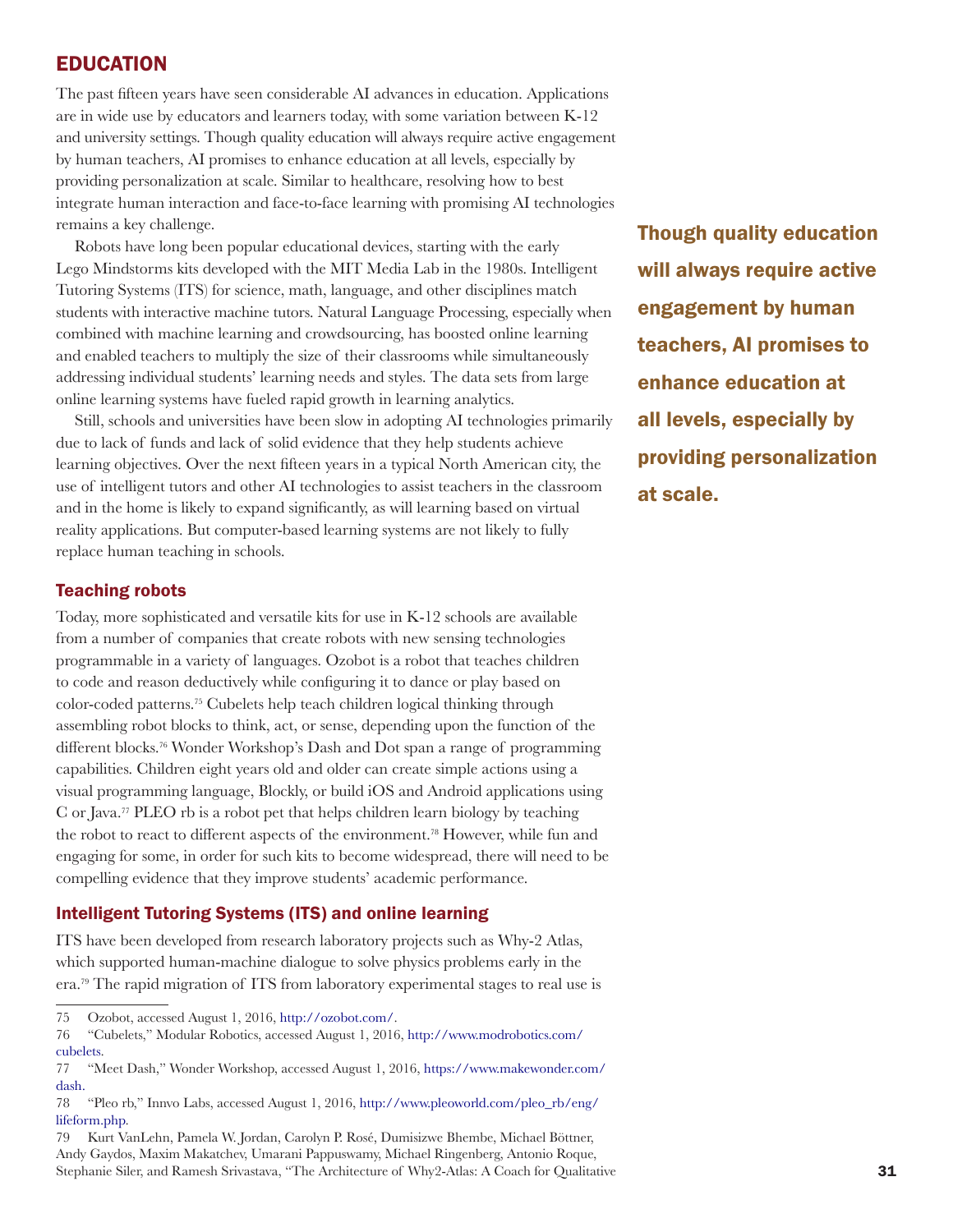It can be argued that AI is the secret sauce that has enabled instructors, particularly in higher education, to multiply the size of their classrooms by a few orders of magnitude—class sizes of a few tens of thousands are not uncommon.

surprising and welcome. Downloadable software and online systems such as Carnegie Speech or Duolingo provide foreign language training using Automatic Speech Recognition (ASR) and NLP techniques to recognize language errors and help users correct them.<sup>80</sup> Tutoring systems such as the Carnegie Cognitive Tutor<sup>81</sup> have been used in US high schools to help students learn mathematics. Other ITS have been developed for training in geography, circuits, medical diagnosis, computer literacy and programming, genetics, and chemistry. Cognitive tutors use software to mimic the role of a good human tutor by, for example, providing hints when a student gets stuck on a math problem. Based on the hint requested and the answer provided, the tutor offers context specific feedback.

Applications are growing in higher education. An ITS called SHERLOCK<sup>82</sup> is beginning to be used to teach Air Force technicians to diagnose electrical systems problems in aircraft. And the University of Southern California's Information Sciences Institute has developed more advanced avatar-based training modules to train military personnel being sent to international posts in appropriate behavior when dealing with people from different cultural backgrounds. New algorithms for personalized tutoring, such as Bayesian Knowledge Tracing, enable individualized mastery learning and problem sequencing.83

Most surprising has been the explosion of the Massive Open Online Courses (MOOCs) and other models of online education at all levels—including the use of tools like Wikipedia and Khan Academy as well as sophisticated learning management systems that build in synchronous as well as asynchronous education and adaptive learning tools. Since the late 1990s, companies such as the Educational Testing Service and Pearson have been developing automatic NLP assessment tools to co-grade essays in standardized testing.84 Many of the MOOCs which have become so popular, including those created by EdX, Coursera, and Udacity, are making use of NLP, machine learning, and crowdsourcing techniques for grading short-answer and essay questions as well as programming assignments.<sup>85</sup> Online education systems that support graduate-level professional education and lifelong learning are also expanding rapidly. These systems have great promise because the need for face-to-face interaction is less important for working professionals and career changers. While not the leaders in AI-supported systems and applications, they will become early adopters as the technologies are tested and validated.

It can be argued that AI is the secret sauce that has enabled instructors, particularly in higher education, to multiply the size of their classrooms by a few orders of magnitude—class sizes of a few tens of thousands are not uncommon. In order to continually test large classes of students, automated generation of the questions is

84 Jill Burstein, Karen Kukich, Susanne Wolff, Chi Lu, Martin Chodorow, Lisa Braden-Harder, and Mary Dee Harris, "Automated Scoring Using a Hybrid Feature Identification Technique" in *Proceedings of the Annual Meeting of the Association of Computational Linguistics*, Montreal, Canada, August 1998, accessed August 1, 2016, https://www.ets.org/Media/Research/pdf/erater\_acl98.pdf. 85 EdX, https://www.edx.org/, Coursera, https://www.coursera.org/, Udacity, https://www. udacity.com/, all accessed August 1, 2016.

Physics Essay Writing," *Intelligent Tutoring Systems: Proceedings of the 6th International Conference*, (Springer Berlin Heidelberg, 2002), 158–167.

<sup>80</sup> VanLehn et al, "The Architecture of Why2-Atlas."

<sup>81 &</sup>quot;Resources and Support," Carnegie Learning, accessed August 1, 2016, https://www. carnegielearning.com/resources-support/.

<sup>82</sup> Alan Lesgold, Suzanne Lajoie, Marilyn Bunzo, and Gary Eggan, "SHERLOCK: A Coached Practice Environment for an Electronics Troubleshooting Job," in J. H. Larkin and R. W. Chabay, eds., *Computer-Assisted Instruction and Intelligent Tutoring Systems: Shared Goals and Complementary Approaches* (Hillsdale, New Jersey: Lawrence Erlbaum Associates, 1988).

<sup>83</sup> Michael V. Yudelson, Kenneth R. Koedinger, and Geoffrey J. Gordon, (2013). " Individualized Bayesian Knowledge Tracing Models," *Artificial Intelligence in Education*, (Springer Berlin Heidelberg, 2013), 171–180.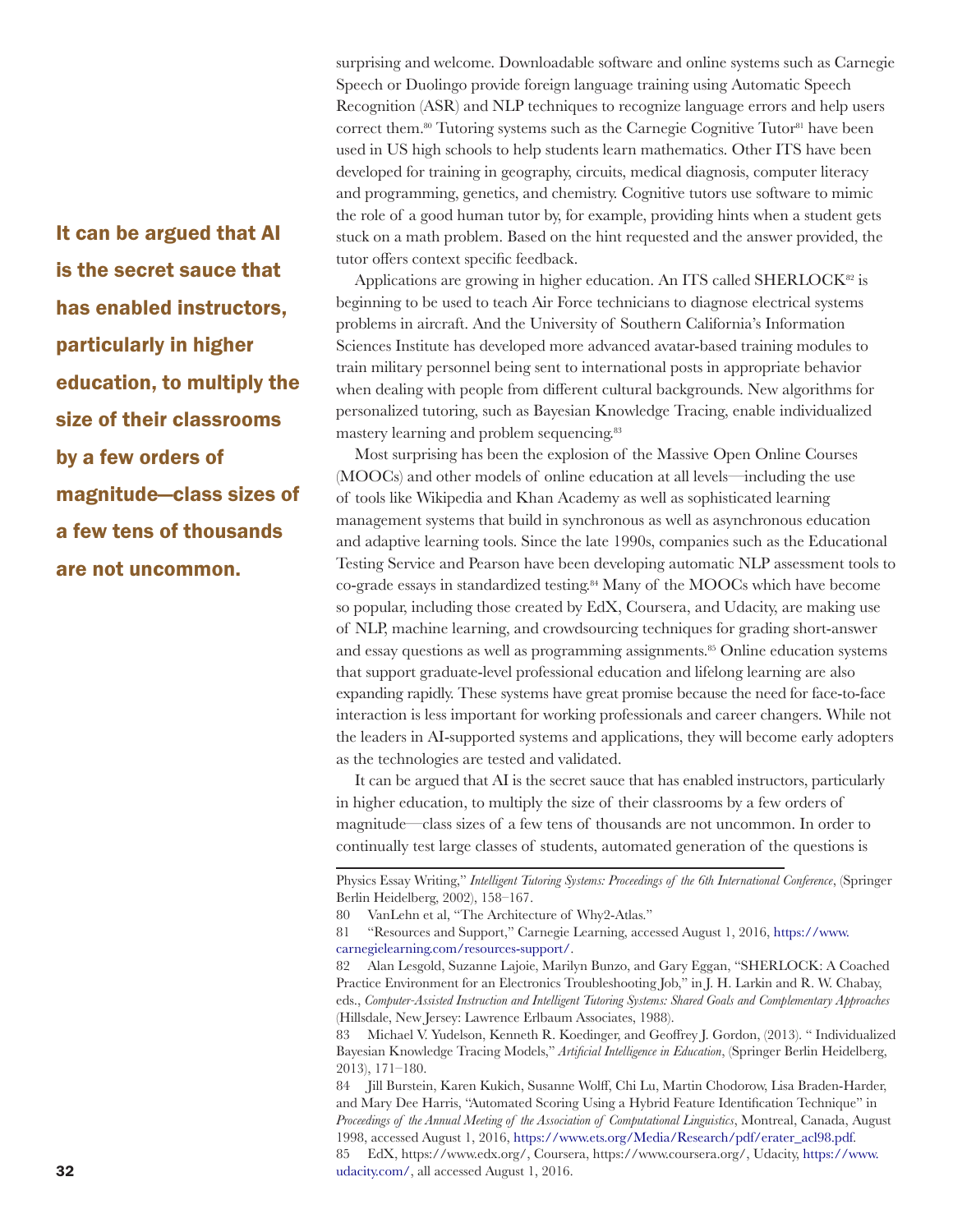also possible, such as those designed to assess vocabulary,<sup>86</sup> wh (who/what/when/ where/why) questions,<sup>87</sup> and multiple choice questions,<sup>88</sup> using electronic resources such as WordNet, Wikipedia, and online ontologies. With the explosion of online courses, these techniques are sure to be eagerly adopted for use in online education. Although the long term impact of these systems will have on the educational system remains unclear, the AI community has learned a great deal in a very short time.

# Learning analytics

Data sets being collected from massive scale online learning systems, ranging from MOOCs to Khan Academy, as well as smaller scale online programs, have fueled the rapid growth of the field of learning analytics. Online courses are not only good for widespread delivery, but are natural vehicles for data collection and experimental instrumentation that will contribute to scientific findings and improving the quality of learning at scale. Organizations such as the Society for Learning Analytics Research (SOLAR), and the rise of conferences including the Learning Analytics and Knowledge Conference<sup>89</sup> and the Learning at Scale Conference  $(L@S)^{90}$  reflect this trend. This community applies deep learning, natural language processing, and other AI techniques to analysis of student engagement, behavior, and outcomes.

Current projects seek to model common student misconceptions, predict which students are at risk of failure, and provide real-time student feedback that is tightly integrated with learning outcomes. Recent work has also been devoted to understanding the cognitive processes involved in comprehension, writing, knowledge acquisition, and memory, and to applying that understanding to educational practice by developing and testing educational technologies.

## Challenges and opportunities

One might have expected more and more sophisticated use of AI technologies in schools, colleges, and universities by now. Much of its absence can be explained by the lack of financial resources of these institutions as well as the lack of data establishing the technologies' effectiveness. These problems are being addressed, albeit slowly, by private foundations and by numerous programs to train primarily secondary school teachers in summer programs. As in other areas of AI, excessive hype and promises about the capabilities of MOOCs have meant that expectations frequently exceed the reality. The experiences of certain institutions, such as San Jose State University's experiment with Udacity,<sup>91</sup> have led to more sober assessment of the potential of the new educational technologies.

The current absence of sophisticated use of AI technologies in schools, colleges, and universities may be explained by the lack of financial resources as well as the lack of data establishing the technologies' effectiveness.

<sup>86</sup> Jonathan C. Brown, Gwen A. Frishkoff , and Maxine Eskenazi, "Automatic Question Generation for Vocabulary Assessment," *Proceedings of Human Language Technology Conference and Conference on Empirical Methods in Natural Language Processing (HLT/EMNLP)*, Vancouver, October 2005, (Association for Computational Linguistics, 2005), 819–826.

<sup>87</sup> Michael Heilman, "Automatic Factual Question Generation from Text," PhD thesis CMU-LTI-11-004, (Carnegie Mellon University, 2011), accessed August 1, 2016, http://www.cs.cmu. edu/~ark/mheilman/questions/papers/heilman-question-generation-dissertation.pdf.

<sup>88</sup> Tahani Alsubait, Bijan Parsia, and Uli Sattler, "Generating Multiple Choice Questions from Ontologies: How Far Can We Go?," in eds. P. Lambrix, E. Hyvönen. E. Blomqvist, V. Presutti, G. Qi, U. Sattler, Y. Ding, and C. Ghidini, *Knowledge Engineering and Knowledge Management: EKAW 2014 Satellite Events, VISUAL, EKM1, and ARCOE-Logic* Linköping, Sweden, November 24–28, 2014 Revised Selected Papers, (Switzerland: Springer International Publishing, 2015), 66–79.

<sup>89</sup> The 6th International Learning Analytics & Knowledge Conference, accessed August 1, 2016, http://lak16.solaresearch.org/.

<sup>90</sup> Third Annual ACM Conference on Learning at Scale, http://learningatscale.acm.org/ las2016/.

<sup>91</sup> Ry Rivard, "Udacity Project on 'Pause'," *Inside Higher Ed*, July 18, 2013, accessed August 1, 2016, https://www.insidehighered.com/news/2013/07/18/citing-disappointing-student-outcomessan-jose-state-pauses-work-udacity.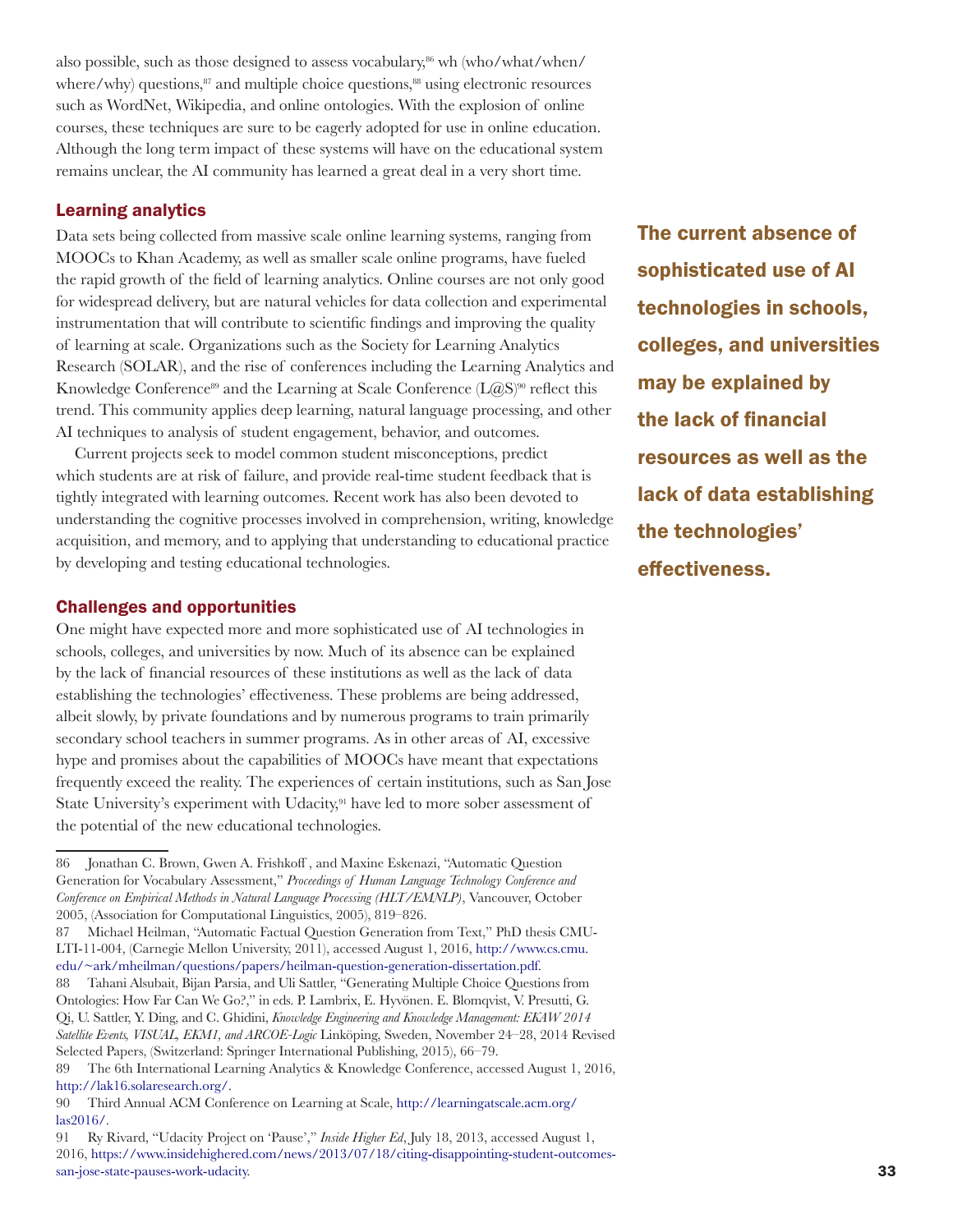While formal education will not disappear, the Study Panel believes that MOOCs and other forms of online education will become part of learning at all levels, from K-12 through university, in a blended classroom experience.

In the next fifteen years, it is likely that human teachers will be assisted by AI technologies with better human interaction, both in the classroom and in the home. The Study Panel expects that more general and more sophisticated virtual reality scenarios in which students can immerse themselves in subjects from all disciplines will be developed. Some steps in this direction are being taken now by increasing collaborations between AI researchers and researchers in the humanities and social sciences, exemplified by Stanford's Galileo Correspondence Project<sup>92</sup> and Columbia's Making and Knowing Project.93 These interdisciplinary efforts create interactive experiences with historical documents and the use of Virtual Reality (VR) to explore interactive archeological sites.94 VR techniques are already being used in the natural sciences such as biology, anatomy, geology and astronomy to allow students to interact with environments and objects that are difficult to engage with in the real world. The recreation of past worlds and fictional worlds will become just as popular for studies of arts and other sciences.

AI techniques will increasingly blur the line between formal, classroom education and self-paced, individual learning. Adaptive learning systems, for example, are going to become a core part of the teaching process in higher education because of the pressures to contain cost while serving a larger number of students and moving students through school more quickly. While formal education will not disappear, the Study Panel believes that MOOCs and other forms of online education will become part of learning at all levels, from K-12 through university, in a blended classroom experience. This development will facilitate more customizable approaches to learning, in which students can learn at their own pace using educational techniques that work best for them. Online education systems will learn as the students learn, supporting rapid advances in our understanding of the learning process. Learning analytics, in turn, will accelerate the development of tools for personalized education.

The current transition from hard copy books to digital and audio media and texts is likely to become prevalent in education as well. Digital reading devices will also become much 'smarter', providing students with easy access to additional information about subject matter as they study. Machine Translation (MT) technology will also make it easier to translate educational material into different languages with a fair degree of accuracy, just as it currently translates technical manuals. Textbook translation services that currently depend only upon human translators will increasingly incorporate automatic methods to improve the speed and affordability of their services for school systems.

Online learning systems will also expand the opportunity for adults and working professionals to enhance their knowledge and skills (or to retool and learn a new field) in a world where these fields are evolving rapidly. This will include the expansion of fully online professional degrees as well as professional certifications based on online coursework.

#### Broader societal consequences

In countries where education is difficult for the broad population to obtain, online resources may have a positive effect if the population has the tools to access them. The development of online educational resources should make it easier for foundations that support international educational programs to provide quality

<sup>92</sup> Stanford University: Galileo Correspondence Project, accessed August 1, 2016, http://galileo. stanford.edu.

<sup>93</sup> The Making and Knowing Project: Reconstructing the 16th Century Workshop of BNF MS. FR. 640 at Columbia University, accessed August 1, 2016, http://www.makingandknowing.org.

<sup>94</sup> Paul James, "3D Mapped HTC Vive Demo Brings Archaeology to Life," *Road to VR*, August 31, 2015, accessed August 1, 2016, http://www.roadtovr.com/3d-mapped-htc-vive-demo-bringsarchaeology-to-life/.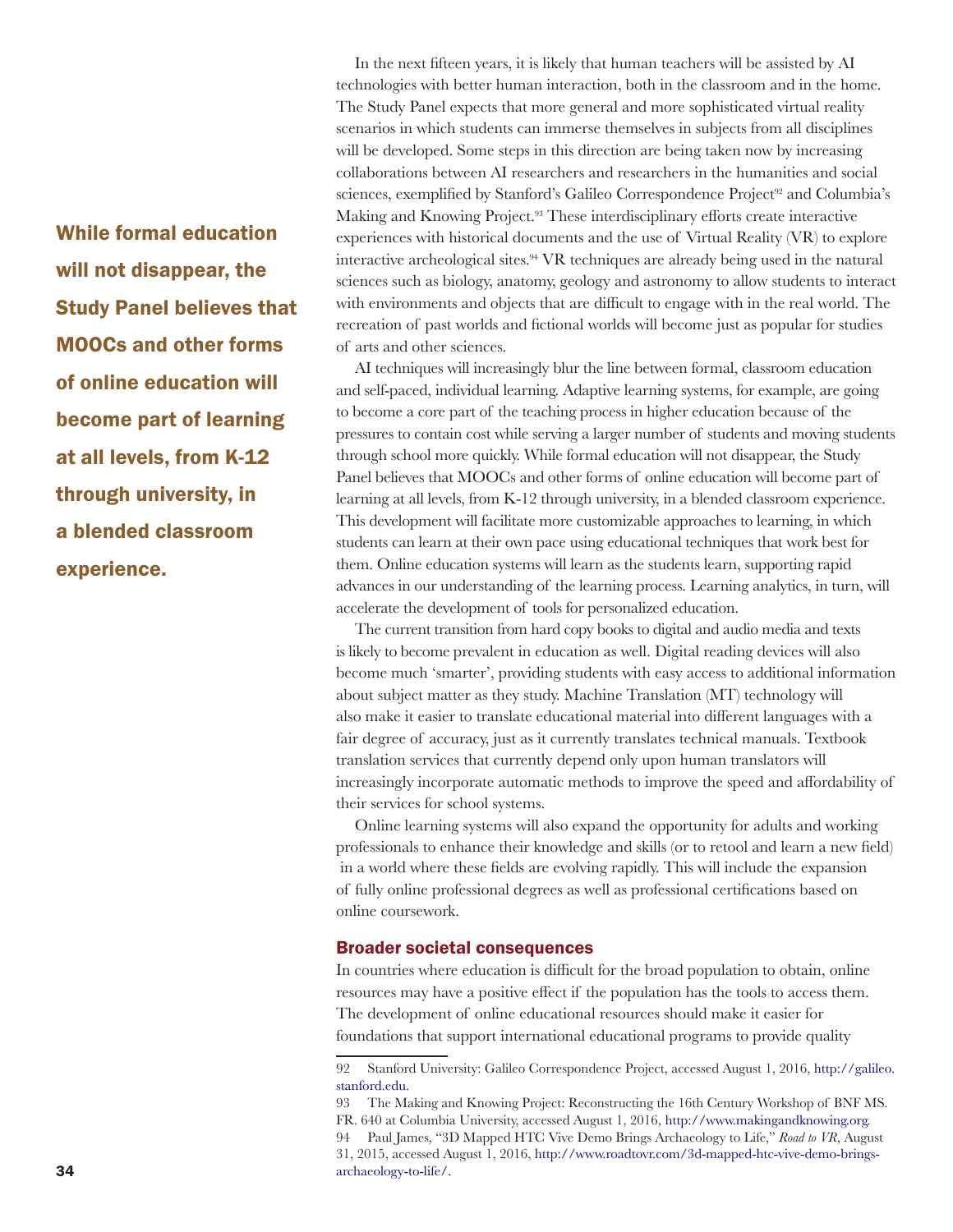education by providing tools and relatively simple amounts of training in their use. For example, large numbers of educational apps, many of them free, are being developed for the iPad. On the negative side, there is already a major trend among students to restrict their social contacts to electronic ones and to spend large amounts of time without social contact, interacting with online programs. If education also occurs more and more online, what effect will the lack of regular, face-to-face contact with peers have on students' social development? Certain technologies have even been shown to create neurological side effects.95 On the other hand, autistic children have benefited from interactions with AI systems already.<sup>96</sup>

# LOW-RESOURCE COMMUNITIES

Many opportunities exist for AI to improve conditions for people in low-resource communities in a typical North American city—and, indeed, in some cases it already has. Understanding these direct AI contributions may also inform potential contributions in the poorest parts of the developing world. There has not been a significant focus on these populations in AI gatherings, and, traditionally, AI funders have underinvested in research lacking commercial application. With targeted incentives and funding priorities, AI technologies could help address the needs of low-resource communities. Budding efforts are promising. Counteracting fears that AI may contribute to joblessness and other societal problems, AI may provide mitigations and solutions, particularly if implemented in ways that build trust in them by the affected communities.

#### **Machine learning, data mining approaches**

 Under the banner of "data science for social good," AI has been used to create predictive models to help government agencies more effectively use their limited budgets to address problems such as lead poisoning, $97$  a major public health concern that has been in the news due to ongoing events in Flint, Michigan. Children may be tested for elevated lead levels, but that unfortunately means the problem is only detected after they have already been poisoned. Many efforts are underway to use predictive models to assist government agencies in prioritizing children at risk, including those who may not yet have been exposed.98 Similarly, the Illinois Department of Human Services (IDHS) uses predictive models to identify pregnant women at risk for adverse birth outcomes in order to maximize the impact of prenatal care. The City of Cincinnati uses them to proactively identify and deploy inspectors to properties at risk of code violations.

#### **Scheduling, planning**

Task assignment scheduling and planning techniques have been applied by many different groups to distribute food before it spoils from those who may have excess, such as restaurants, to food banks, community centers and individuals.<sup>99</sup>

 With targeted incentives and funding priorities, AI technologies could help address the needs of lowresource communities. Budding efforts are promising.

<sup>95</sup> Scientist have studied, for example, the way reliance on GPS may lead to changes in the hippocampus. Kim Tingley, "The Secrets of the Wave Pilots," *The New York Times*, March 17, 2016, accessed August 1, 2016, http://www.nytimes.com/2016/03/20/magazine/the-secrets-of-the-wavepilots.html.

<sup>96</sup> Judith Newman, "To Siri, With Love: How One Boy With Autism Became BFF With Apple's Siri," *The New York Times*, October 17, 2014, accessed August 1, 2016, http://www.nytimes. com/2014/10/19/fashion/how-apples-siri-became-one-autistic-boys-bff.html.

<sup>97</sup> Eric Potash, Joe Brew, Alexander Loewi, Subhabrata Majumdar, Andrew Reece, Joe Walsh, Eric Rozier, Emile Jorgensen, Raed Mansour, and Rayid Ghani, "Predictive Modeling for Public Health: Preventing Childhood Lead Poisoning," *Proceedings of the 21th ACM SIGKDD International Conference on Knowledge Discovery and Data Mining* (New York: Association for Computing Machinery, 2015), 2039–2047.

<sup>98</sup> Data Science for Social Good, University of Chicago, accessed August 1, 2016, http://dssg.uchicago.edu/.

<sup>99</sup> Senay Solak, Christina Scherrer, and Ahmed Ghoniem, "The Stop-and-Drop Problem in Nonprofit Food Distribution Networks," *Annals of Operations Research 221*, no. 1 (October 2014):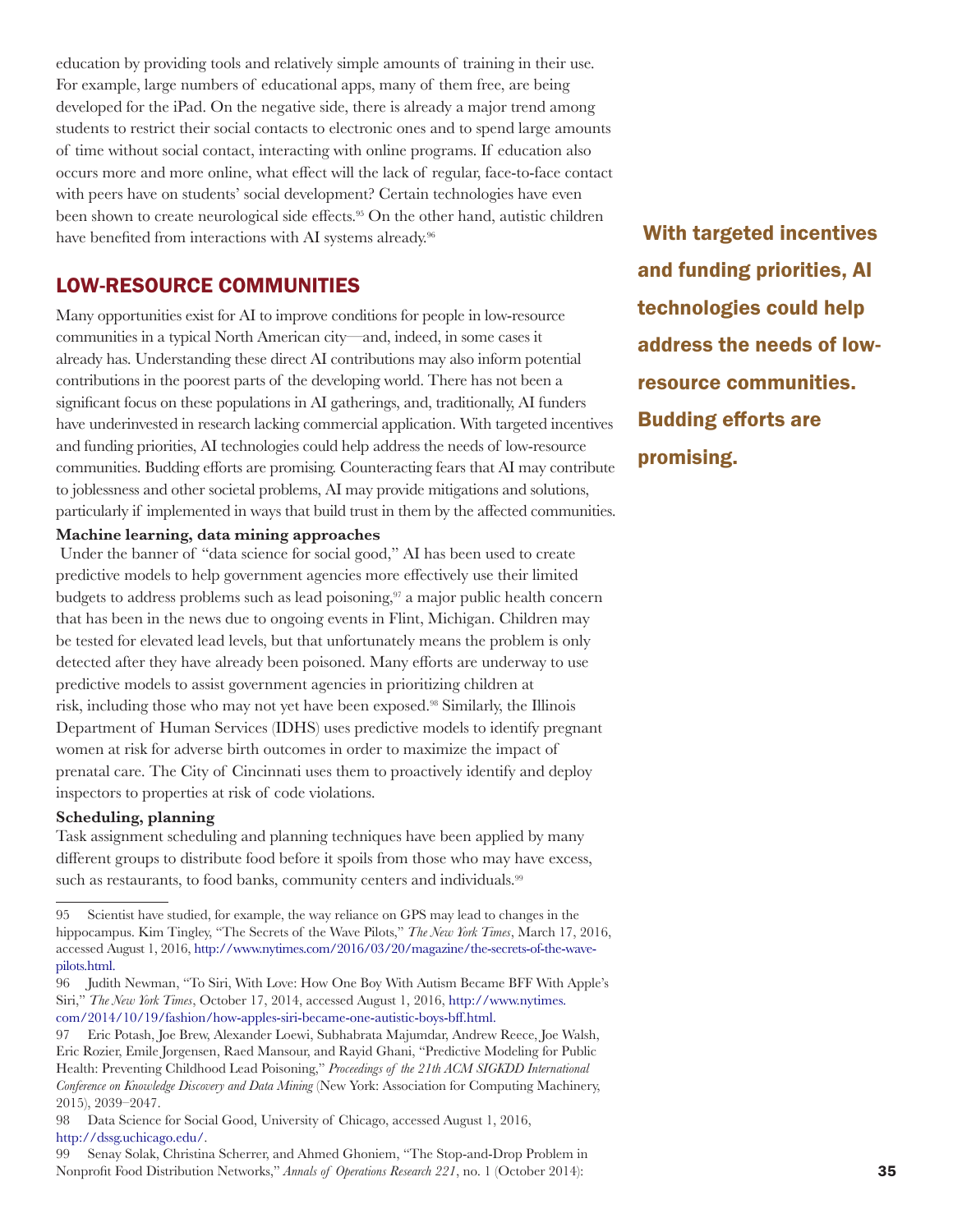One of the more successful uses of AI analytics is in detecting white collar crime, such as credit card fraud. Cybersecurity (including spam) is a widely shared concern, and machine learning is making an impact.

#### **Reasoning with social networks and influence maximization**

Social networks can be harnessed to create earlier, less-costly interventions involving large populations. For example, AI might be able to assist in spreading healthrelated information. In Los Angeles, there are more than 5,000 homeless youth (ages thirteen-twenty-four). Individual interventions are difficult and expensive, and the youths' mistrust of authority dictates that key messages are best spread through peer leaders. AI programs might be able to leverage homeless youth social networks to strategically select peer leaders to spread health-related information, such as how to avoid spread of HIV. The dynamic, uncertain nature of these networks does pose challenges for AI research.100 Care must also be taken to prevent AI systems from reproducing discriminatory behavior, such as machine learning that identifies people through illegal racial indicators, or through highly-correlated surrogate factors, such as zip codes. But if deployed with great care, greater reliance on AI may well result in a reduction in discrimination overall, since AI programs are inherently more easily audited than humans.

# PUBLIC SAFETY AND SECURITY

Cities already have begun to deploy AI technologies for public safety and security. By 2030, the typical North American city will rely heavily upon them. These include cameras for surveillance that can detect anomalies pointing to a possible crime, drones, and predictive policing applications. As with most issues, there are benefits and risks. Gaining public trust is crucial. While there are legitimate concerns that policing that incorporates AI may become overbearing or pervasive in some contexts, the opposite is also possible. AI may enable policing to become more targeted and used only when needed. And assuming careful deployment, AI may also help remove some of the bias inherent in human decision-making**.**

One of the more successful uses of AI analytics is in detecting white collar crime, such as credit card fraud.101 Cybersecurity (including spam) is a widely shared concern, and machine learning is making an impact. AI tools may also prove useful in helping police manage crime scenes or search and rescue events by helping commanders prioritize tasks and allocate resources, though these tools are not yet ready for automating such activities. Improvements in machine learning in general, and transfer learning in particular—for speeding up learning in new scenarios based on similarities with past scenarios—may facilitate such systems.

The cameras deployed almost everywhere in the world today tend to be more useful for helping solve crimes than preventing them.102 103 This is due to the low quality of event identification from videos and the lack of manpower to look at massive video streams. As AI for this domain improves, it will better assist crime prevention and prosecution through greater accuracy of event classification and efficient automatic processing of video to detect anomalies—including, potentially,

#### 407–426.

<sup>100</sup> Jordan Pearson, "Artificial Intelligence Could Help Reduce HIV Among Homeless Youths," Teamcore, University of Southern California, February 4. 2015, accessed August 1, 2016, http:// teamcore.usc.edu/news/motherboard\_news\_ai\_could\_help\_reduce\_HIV.pdf.

<sup>101 &</sup>quot;RSA Adaptive Authentication," *RSA*, accessed August 1, 2016, https://www.rsa.com/en-us/ products-services/fraud-prevention/adaptive-authentication.

<sup>102</sup> Takeshi Arikuma and Yasunori Mochizuki, "Intelligent multimedia surveillance system for safer cities" *APSIPA Transactions on Signal and Information Processing 5* (2016): 1–8.

<sup>103 &</sup>quot;Big Op-Ed: Shifting Opinions On Surveillance Cameras,", *Talk of the Nation*, NPR, April 22, 2013, accessed August 1, 2016, http://www.npr.org/2013/04/22/178436355/big-op-ed-shiftingopinions-on-surveillance-cameras.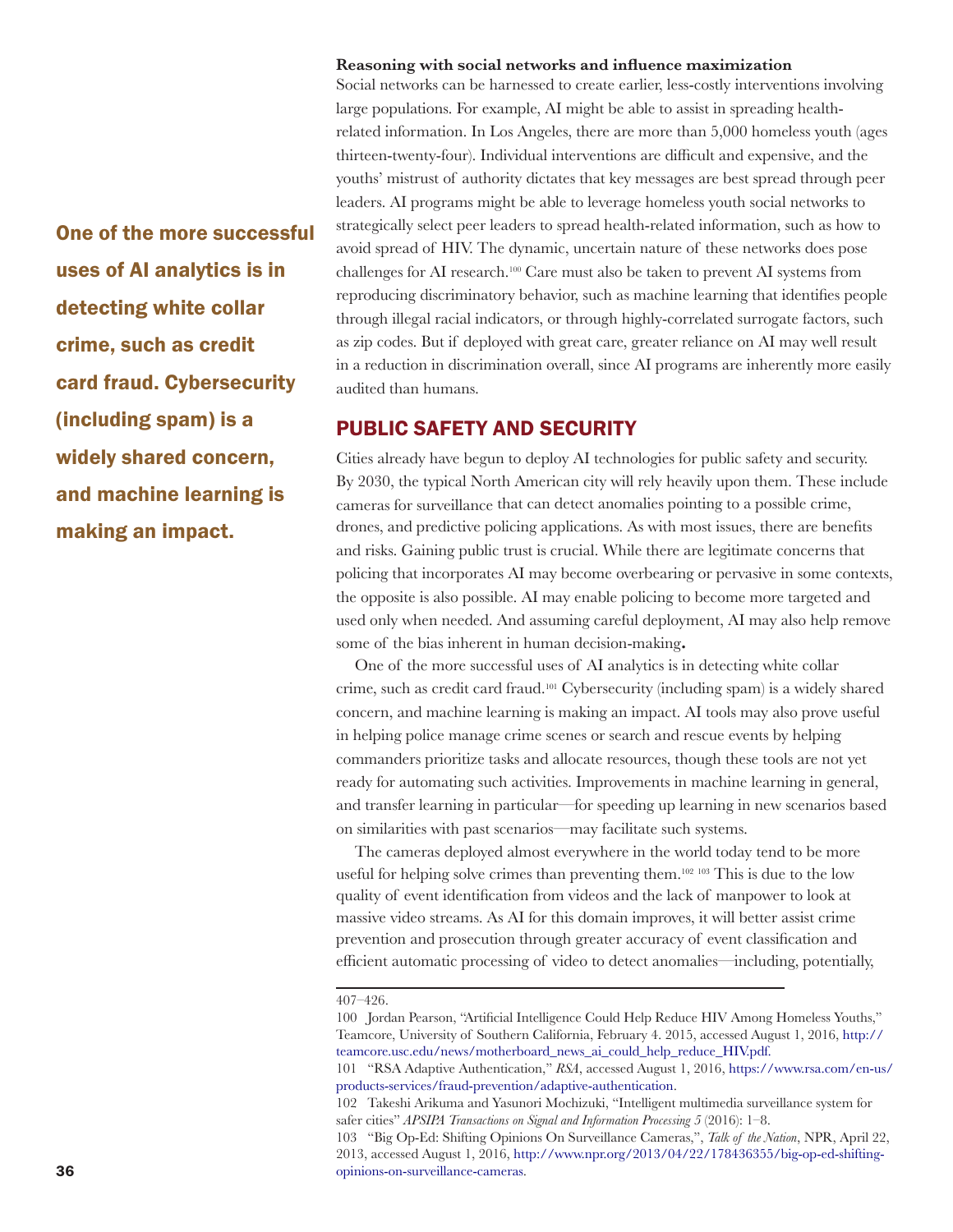evidence of police malpractice. These improvements could lead to even more widespread surveillance. Some cities have already added drones for surveillance purposes, and police use of drones to maintain security of ports, airports, coastal areas, waterways, industrial facilities is likely to increase, raising concerns about privacy, safety, and other issues.

The New York Police Department's CompStat was the first tool pointing toward predictive policing,104 and many police departments now use it.105 Machine learning significantly enhances the ability to predict where and when crimes are more likely to happen and who may commit them. As dramatized in the movie *Minority Report*, predictive policing tools raise the specter of innocent people being unjustifiably targeted. But well-deployed AI prediction tools have the potential to actually remove or reduce human bias, rather than reinforcing it, and research and resources should be directed toward ensuring this effect.

AI techniques can be used to develop intelligent simulations for training lawenforcement personnel to collaborate. While international criminal organizations and terrorists from different countries are colluding, police forces from different countries still face difficulty in joining forces to fight them. Training international groups of law enforcement personnel to work as teams is very challenging. The European Union, through the Horizon 2020 program, currently supports such attempts in projects such as LawTrain.106 The next step will be to move from simulation to actual investigations by providing tools that support such collaborations.

Tools do exist for scanning Twitter and other feeds to look for certain types of events and how they may impact security. For example, AI can help in social network analysis to prevent those at risk from being radicalized by ISIS or other violent groups. Law enforcement agencies are increasingly interested in trying to detect plans for disruptive events from social media, and also to monitor activity at large gatherings of people to analyze security. There is significant work on crowd simulations to determine how crowds can be controlled. At the same time, legitimate concerns have been raised about the potential for law enforcement agencies to overreach and use such tools to violate people's privacy.

The US Transportation Security Administration (TSA), Coast Guard, and the many other security agencies that currently rely on AI will likely increase their reliance to enable significant efficiency and efficacy improvements.107 AI techniques vision, speech analysis, and gait analysis— can aid interviewers, interrogators, and security guards in detecting possible deception and criminal behavior. For example, the TSA currently has an ambitious project to redo airport security nationwide.108 Called DARMS, the system is designed to improve efficiency and efficacy of airport security by relying on personal information to tailor security based on a person's risk categorization and the flights being taken. The future vision for this project is a tunnel that checks people's security while they walk through it. Once again, developers of this technology should be careful to avoid building in bias (e.g. about a person's risk level category) through use of datasets that reflect prior bias.109

As dramatized in the movie *Minority Report*, predictive policing tools raise the specter of innocent people being unjustifiably targeted. But well-deployed AI prediction tools have the potential to actually remove or reduce human bias.

<sup>104</sup> Walter L. Perry, Brian McInnis, Carter C. Price, Susan Smith, and John S. Hollywood, "The Role of Crime Forecasting in Law Enforcement Operations," *Rand Corporation Report 233* (2013). 105 "CompStat," *Wikipedia*, last modified July 28, 2016, accessed August 1, 2016, https:// en.wikipedia.org/wiki/CompStat.

<sup>106</sup> LAW-TRAIN, accessed August 1, 2016, http://www.law-train.eu/.

<sup>107</sup> Milind Tambe, *Security and Game Theory: Algorithms, Deployed Systems, Lessons Learned* (New York: Cambridge University Press, 2011).

<sup>108</sup> Peter Neffenger, "TSA's 2017 Budget—A Commitment to Security (Part I)," Department of Homeland Security, March 1, 2016, accessed August 1, 2016, https://www.tsa.gov/news/ testimony/2016/03/01/hearing-fy17-budget-request-transportation-security-administration. 109 Crawford, "AI's White Guy Problem."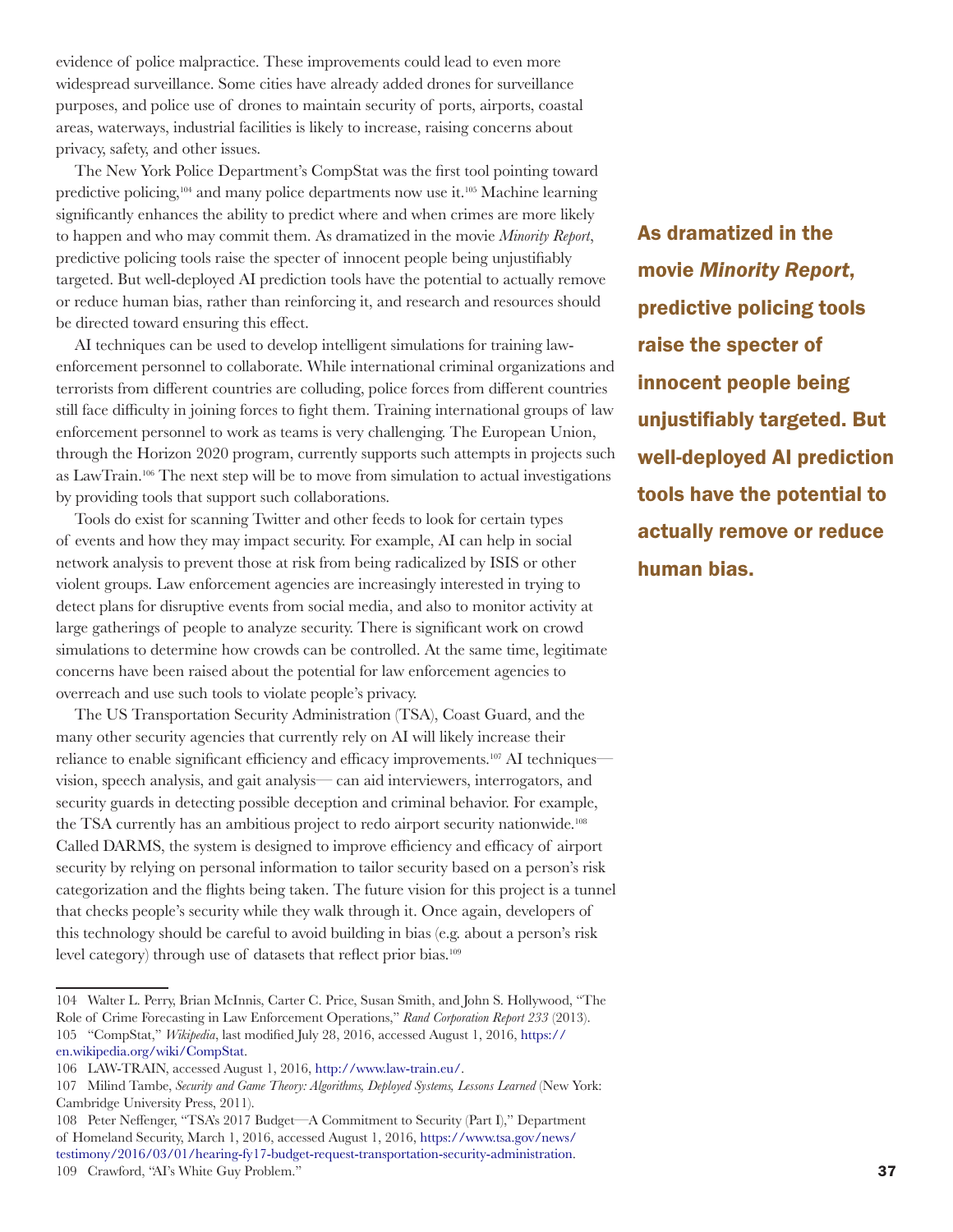# EMPLOYMENT AND WORKPLACE

While AI technologies are likely to have a profound future impact on employment and workplace trends in a typical North American city, it is difficult to accurately assess current impacts, positive or negative. In the past fifteen years, employment has shifted due to a major recession and increasing globalization, particularly with China's introduction to the world economy, as well as enormous changes in non-AI digital technology. Since the 1990s, the US has experienced continued growth in productivity and GDP, but median income has stagnated and the employment to population ratio has fallen.

There are clear examples of industries in which digital technologies have had profound impacts, good and bad, and other sectors in which automation will likely make major changes in the near future. Many of these changes have been driven strongly by "routine" digital technologies, including enterprise resource planning, networking, information processing, and search. Understanding these changes should provide insights into how AI will affect future labor demand, including the shift in skill demands. To date, digital technologies have been affecting workers more in the skilled middle, such as travel agents, rather than the very lowest-skilled or highest skilled work.110 On the other hand, the spectrum of tasks that digital systems can do is evolving as AI systems improve, which is likely to gradually increase the scope of what is considered routine. AI is also creeping into high end of the spectrum, including professional services not historically performed by machines.

To be successful, AI innovations will need to overcome understandable human fears of being marginalized. AI will likely replace tasks rather than jobs in the near term, and will also create new kinds of jobs. But the new jobs that will emerge are harder to imagine in advance than the existing jobs that will likely be lost. Changes in employment usually happen gradually, often without a sharp transition, a trend likely to continue as AI slowly moves into the workplace. A spectrum of effects will emerge, ranging from small amounts of replacement or augmentation to complete replacement. For example, although most of a lawyer's job is not yet automated,<sup>111</sup> AI applied to legal information extraction and topic modeling has automated parts of first-year lawyers' jobs.<sup>112</sup> In the not too distant future, a diverse array of job-holders, from radiologists to truck drivers to gardeners, may be affected.

AI may also influence the size and location of the workforce. Many organizations and institutions are large because they perform functions that can be scaled only by adding human labor, either "horizontally" across geographical areas or "vertically" in management hierarchies. As AI takes over many functions, scalability no longer implies large organizations. Many have noted the small number of employees of some high profile internet companies, but not of others. There may be a natural scale of human enterprise, perhaps where the CEO can know everyone in the company. Through the creation of efficiently outsourced labor markets enabled by AI, enterprises may tend towards that natural size.

AI will also create jobs, especially in some sectors, by making certain tasks more important, and create new categories of employment by making new modes of interaction possible. Sophisticated information systems can be used to create new

AI will likely replace tasks rather than jobs in the near term, and will also create new kinds of jobs. But the new jobs that will emerge are harder to imagine in advance than the existing jobs that will likely be lost.

<sup>110</sup> Jeremy Ashkenas and Alicia Parlapiano, "How the Recession Reshaped the Economy, in 255 Charts," *The New York Times*, June 6, 2014, accessed August 1, 2016, http://www.nytimes.com/ interactive/2014/06/05/upshot/how-the-recession-reshaped-the-economy-in-255-charts.html. 111 R Dana Remus and Frank S. Levy, "Can Robots Be Lawyers? Computers, Lawyers, and the Practice of Law," *Social Science Research Network*, last modified February 12, 2016, accessed August 1, 2016, http://papers.ssrn.com/sol3/papers.cfm?abstract\_id=2701092.

<sup>112</sup> John Markoff, "Armies of Expensive Lawyers, Replaced by Cheaper Software," *The New York Times*, March 4, 2011, accessed August 1, 2016, http://www.nytimes.com/2011/03/05/ science/05legal.html.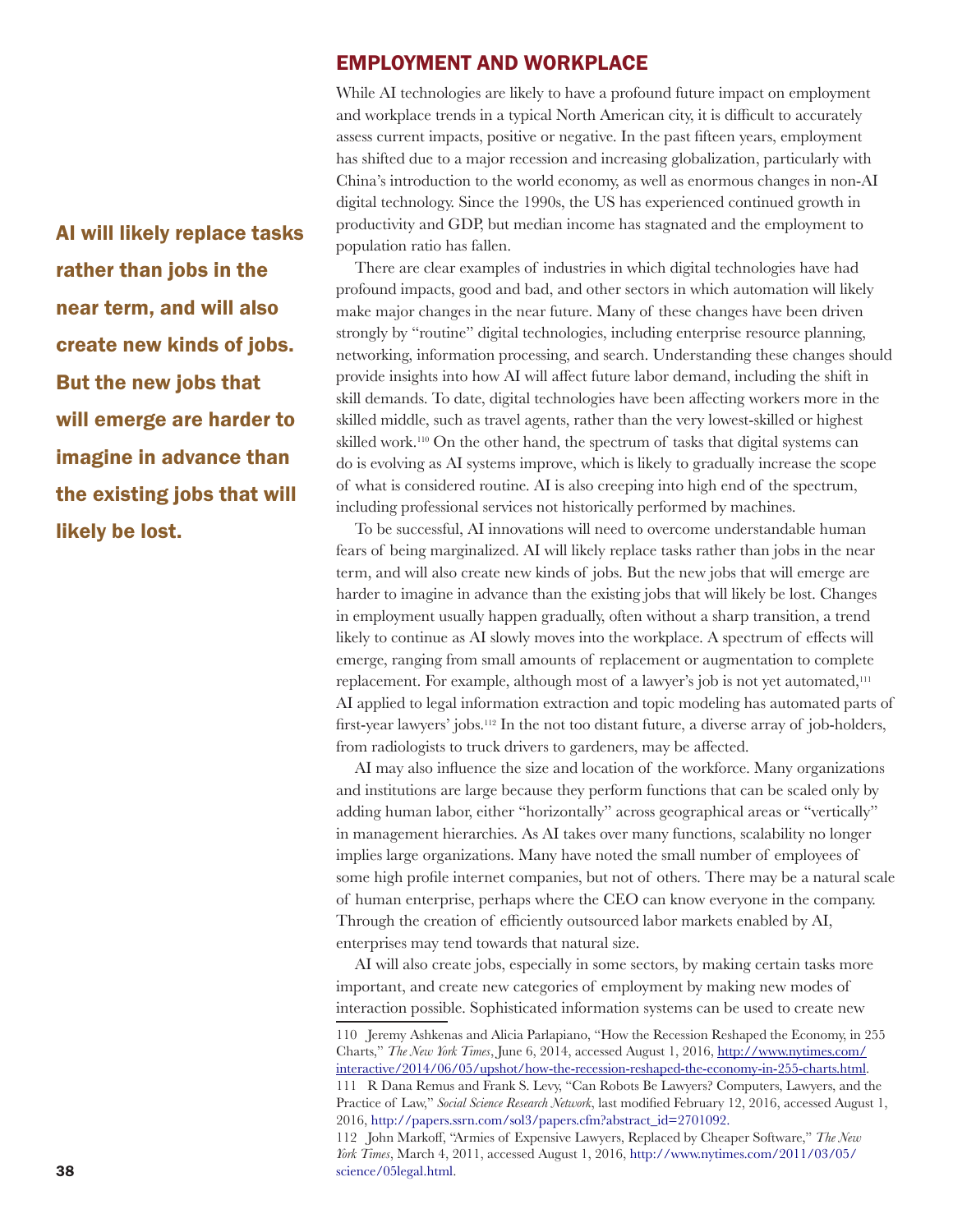markets, which often have the effect of lowering barriers to entry and increasing participation—from app stores to AirBnB to taskrabbit. A vibrant research community within AI studies further ways of creating new markets and making existing ones operate more efficiently.

While work has intrinsic value, most people work to be able to purchase goods and services they value. Because AI systems perform work that previously required human labor, they have the effect of lowering the cost of many goods and services, effectively making everyone richer. But as exemplified in current political debates, job loss is more salient to people—especially those directly affected—than diffuse economic gains, and AI unfortunately is often framed as a threat to jobs rather than a boon to living standards.

There is even fear in some quarters that advances in AI will be so rapid as to replace all human jobs—including those that are largely cognitive or involve judgment—within a single generation. This sudden scenario is highly unlikely, but AI will gradually invade almost all employment sectors, requiring a shift away from human labor that computers are able to take over.

The economic effects of AI on cognitive human jobs will be analogous to the effects of automation and robotics on humans in manufacturing jobs. Many middle-aged workers have lost well-paying factory jobs and the socio-economic status in family and society that traditionally went with such jobs. An even larger fraction of the total workforce may, in the long run, lose well-paying "cognitive" jobs. As labor becomes a less important factor in production as compared to owning intellectual capital, a majority of citizens may find the value of their labor insufficient to pay for a socially acceptable standard of living. These changes will require a political, rather than a purely economic, response concerning what kind of social safety nets should be in place to protect people from large, structural shifts in the economy. Absent mitigating policies, the beneficiaries of these shifts may be a small group at the upper stratum of the society.<sup>113</sup>

In the short run, education, re-training, and inventing new goods and services may mitigate these effects. Longer term, the current social safety net may need to evolve into better social services for everyone, such as healthcare and education, or a guaranteed basic income. Indeed, countries such as Switzerland and Finland have actively considered such measures. AI may be thought of as a radically different mechanism of wealth creation in which everyone should be entitled to a portion of the world's AI-produced treasure.114 It is not too soon for social debate on how the economic fruits of AI-technologies should be shared. As children in traditional societies support their aging parents, perhaps our artificially intelligent "children" should support us, the "parents" of their intelligence.

As labor becomes a less important factor in production as compared to owning intellectual capital, a majority of citizens may find the value of their labor insufficient to pay for a socially acceptable standard of living.

<sup>113</sup> For example, Brynjolfsson and McAfee, *Second Machine Age*, have two chapters of devoted to this (Erik Brynjolfsson and Andrew McAfee, *The Second Machine Age: Work, Progress, and Prosperity in a Time of Brilliant Technologies*, (New York: W. W. Norton & Company, Inc., 2014)) and Brynjolfsson, McAfee, and Spence describe policy responses for the combination of globalization and digital technology (Erik Brynjolfsson, Andrew McAfee, and Michael Spence, *Foreign Affairs*, July/August 2014, accessed August 1, 2016, https://www.foreignaffairs.com/articles/united-states/ 2014-06-04/new-world-order).

<sup>114</sup> GDP does not do a good job of measuring the value of many digital goods. When society can't manage what isn't measured, bad policy decisions result. One alternative is to look at consumer surplus, not just dollar flows. As AI is embodied in more goods, this issue becomes more salient. It may look like GDP goes down but people have better well-being through access to these digital goods. See Erik Brynjolfsson and Adam Saunders, "What the GDP Gets Wrong (Why Managers Should Care)," *Sloan Management Review*, vol. 51, no. 1 (October 1, 2009): 95–96.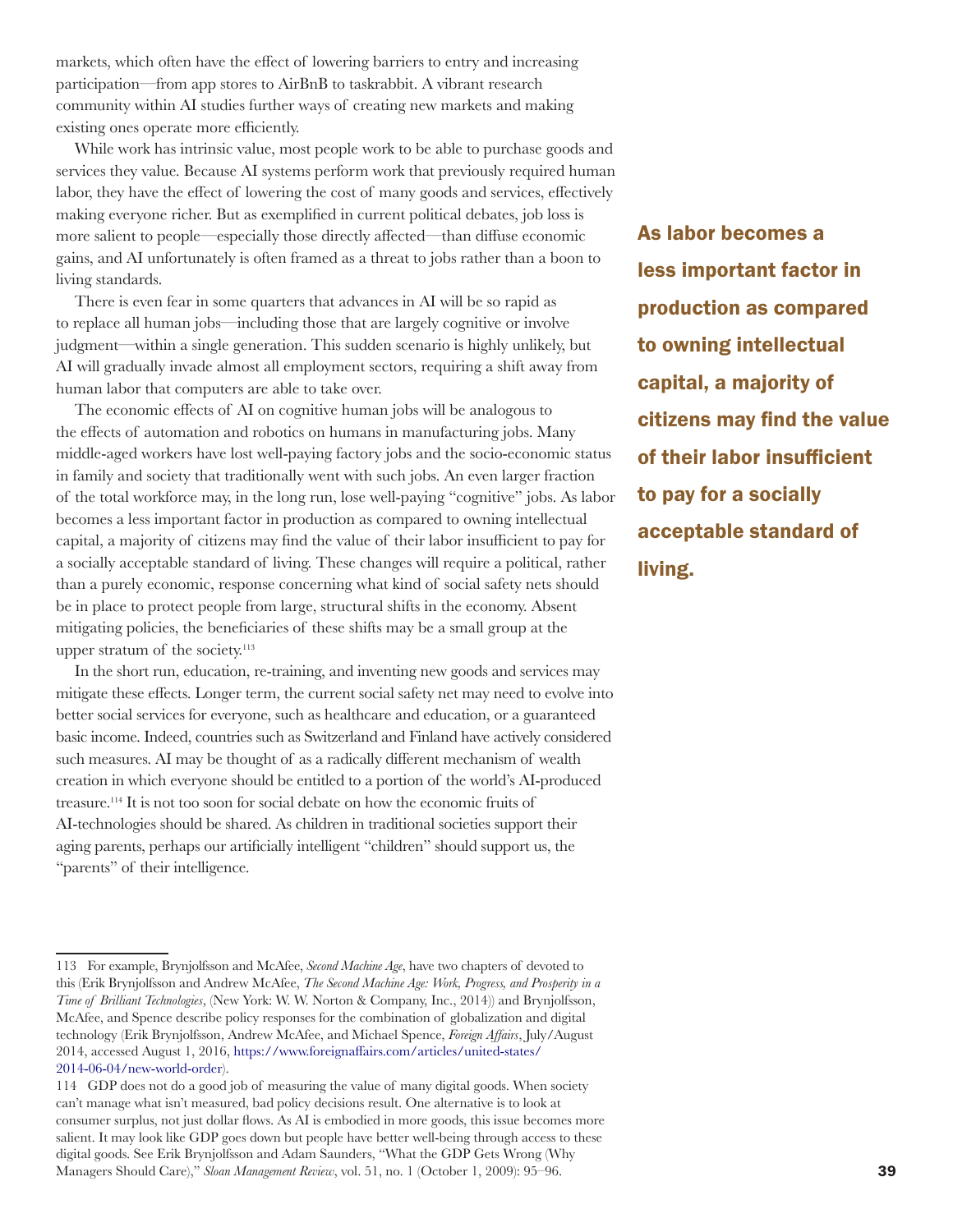# ENTERTAINMENT

With the explosive growth of the internet over the past fifteen years, few can imagine their daily lives without it. Powered by AI, the internet has established user-generated content as a viable source of information and entertainment. Social networks such as Facebook are now pervasive, and they function as personalized channels of social interaction and entertainment—sometimes to the detriment of interpersonal interaction. Apps such as WhatsApp and Snapchat enable smart-phone users to remain constantly "in touch" with peers and share sources of entertainment and information. In on-line communities such as Second Life and role-playing games such as World of Warcraft, people imagine an alternative existence in a virtual world.115 Specialized devices, such as Amazon's Kindle have also redefined the essentials of long-cherished pastimes. Books can now be browsed and procured with a few swipes of the finger, stored by the thousands in a pocket-sized device, and read in much the same way as a handheld paperback.

Trusted platforms now exist for sharing and browsing blogs, videos, photos, and topical discussions, in addition to a variety of other user-generated information. To operate at the scale of the internet, these platforms must rely on techniques that are being actively developed in natural language processing, information retrieval, image processing, crowdsourcing, and machine learning. Algorithms such as collaborative filtering have been developed, for example, to recommend relevant movies, songs, or articles based on the user's demographic details and browsing history.116

Traditional sources of entertainment have also embraced AI to keep pace with the times. As exemplified in the book and movie *Moneyball*, professional sport is now subjected to intensive quantitative analysis.117 Beyond aggregate performance statistics, on-field signals can be monitored using sophisticated sensors and cameras. Software has been created for composing music118 and recognizing soundtracks.119 Techniques from computer vision and NLP have been used in creating stage performances.120 Even the lay user can exercise his or her creativity on platforms such as WordsEye, which automatically generates 3D scenes from natural language text.121 AI has also come to the aid of historical research in the arts, and is used extensively in stylometry and, more recently, in the analysis of paintings.122

The enthusiasm with which humans have responded to AI-driven entertainment has been surprising and led to concerns that it reduces interpersonal interaction among human beings. Few predicted that people would spend hours on end interacting with a display. Children often appear to be genuinely happier playing at home on their devices rather than outside with their friends. AI will increasingly enable entertainment that is more interactive, personalized, and engaging. Research should be directed toward understanding how to leverage these attributes for individuals' and society's benefit.

AI will increasingly enable entertainment that is more interactive, personalized, and engaging. Research should be directed toward understanding how to leverage these attributes for individuals' and society's benefit.

<sup>115</sup> Second Life, accessed August 1, 2016, http://secondlife.com; "World of Warcraft," Blizzard Entertainment, Inc, accessed August 1, 2016, http://us.battle.net/wow/en/.

<sup>116</sup> John S. Breese, David Heckerman, and Carl Kadie, "Empirical Analysis of Predictive Algorithms for Collaborative Filtering," *Proceedings of the 14th Conference on Uncertainty in Artificial Intelligence* (July 1998), accessed August 1, 2016, http://arxiv.org/pdf/1301.7363.pdf, 43–52. 117 Michael Lewis, *Moneyball: The Art of Winning an Unfair Game* (New York: W. W. Norton &

Company, Inc., 2003): http://www.imdb.com/title/tt1210166/).

<sup>118</sup> MuseScore, accessed August 1, 2016, https://musescore.org/. 119 Shazam, accessed August 1, 2016, http://www.shazam.com/.

<sup>120</sup> Annie Dorsen, accessed August 1, 2016, http://www.anniedorsen.com/. 121 WordsEye, accessed August 1, 2016, https://www.wordseye.com/.

<sup>122 &</sup>quot;Stylometry," *Wikipedia*, last modified August 4, 2016, accessed August 1, 2016, https://

en.wikipedia.org/wiki/Stylometry; http://arxiv.org/pdf/1408.3218v1.pdf.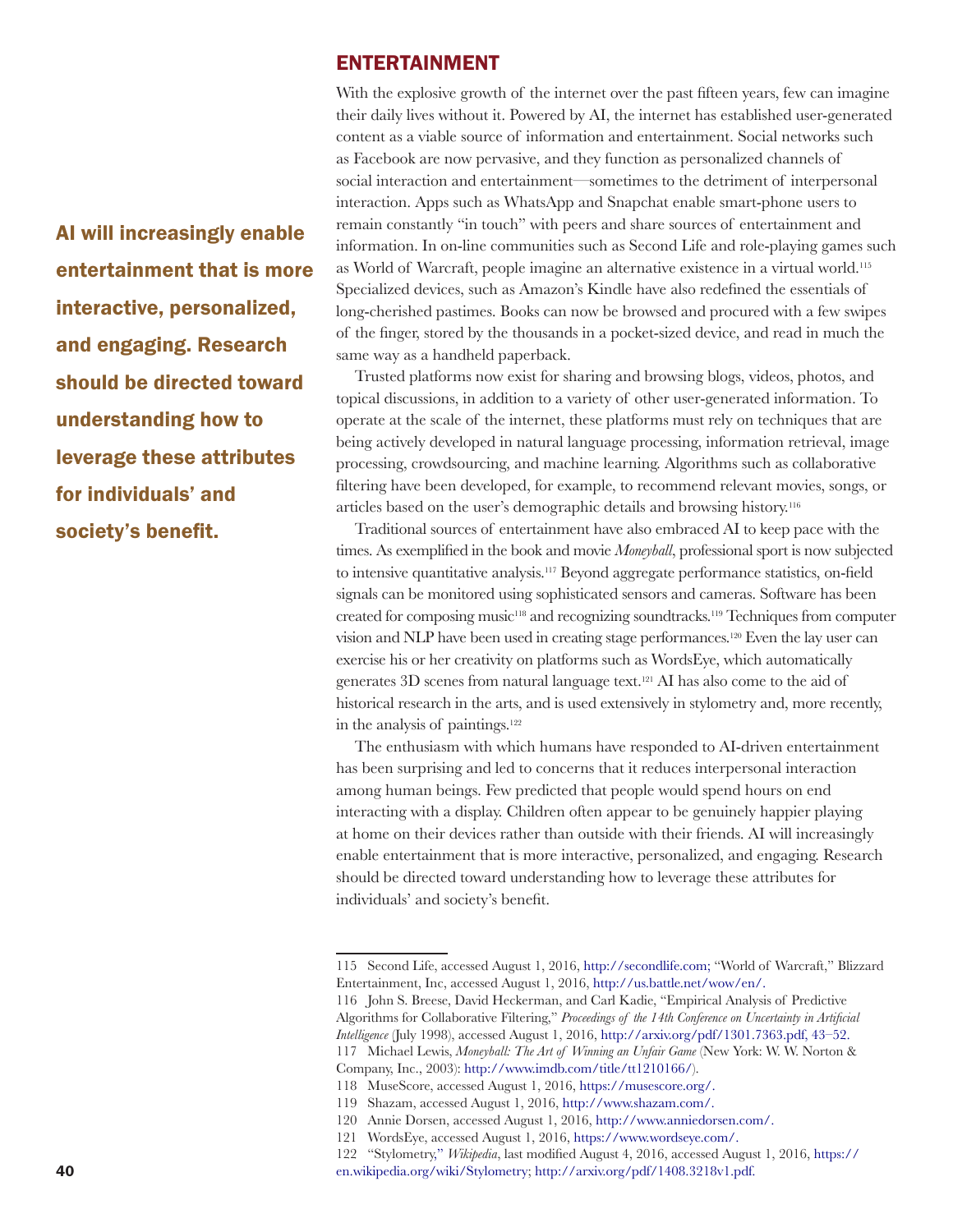#### Imagining the Future

The success of any form of entertainment is ultimately determined by the individuals and social groups that are its subjects. The modes of entertainment that people find appealing are diverse and change over time. It is therefore hard to predict the forms entertainment will take in the next fifteen years precisely. Nevertheless, current trends suggest at least a few features that the future entertainment landscape is likely to contain.

To date, the information revolution has mostly unfolded in software. However, with the growing availability of cheaper sensors and devices, greater innovation in the hardware used in entertainment systems is expected. Virtual reality and haptics could enter our living rooms—personalized companion robots are already being developed.123 With the accompanying improvements in Automatic Speech Recognition, the Study Panel expects that interaction with robots and other entertainment systems will become dialogue-based, perhaps constrained at the start, but progressively more human-like. Equally, the interacting systems are predicted to develop new characteristics such as emotion, empathy, and adaptation to environmental rhythms such as time of day.124

Today, an amateur with a video camera and readily-available software tools can make a relatively good movie. In the future, more sophisticated tools and apps will become available to make it even easier to produce high-quality content, for example, to compose music or to choreograph dance using an avatar. The creation and dissemination of entertainment will benefit from the progress of technologies such as ASR, dubbing, and Machine Translation, which will enable content to be customized to different audiences inexpensively. This democratization and proliferation of AIcreated media makes it difficult to predict how humans' taste for entertainment, which are already fluid, will evolve.

With content increasingly delivered digitally, and large amounts of data being logged about consumers' preferences and usage characteristics, media powerhouses will be able to micro-analyze and micro-serve content to increasingly specialized segments of the population—down to the individual.125 Conceivably the stage is set for the emergence of media conglomerates acting as "Big Brothers" who are able to control the ideas and online experiences to which specific individuals are exposed. It remains to be seen whether broader society will develop measures to prevent their emergence. This topic, along with others pertaining to AI-related policy, is treated in more detail in the next section.

More sophisticated tools and apps will become available to make it even easier to produce high-quality content, for example, to compose music or to choreograph dance using an avatar.

<sup>123</sup> Emoters, accessed August 1, 2016, http://emoterbots.com/.

<sup>124 &</sup>quot;Siri," Apple, Inc., accessed August 1, 2016, http://www.apple.com/in/ios/siri/.

<sup>125</sup> Ryan Calo, "Digital Market Manipulation," *George Washington Law Review* 82, no. 4 (2014): 995–1051.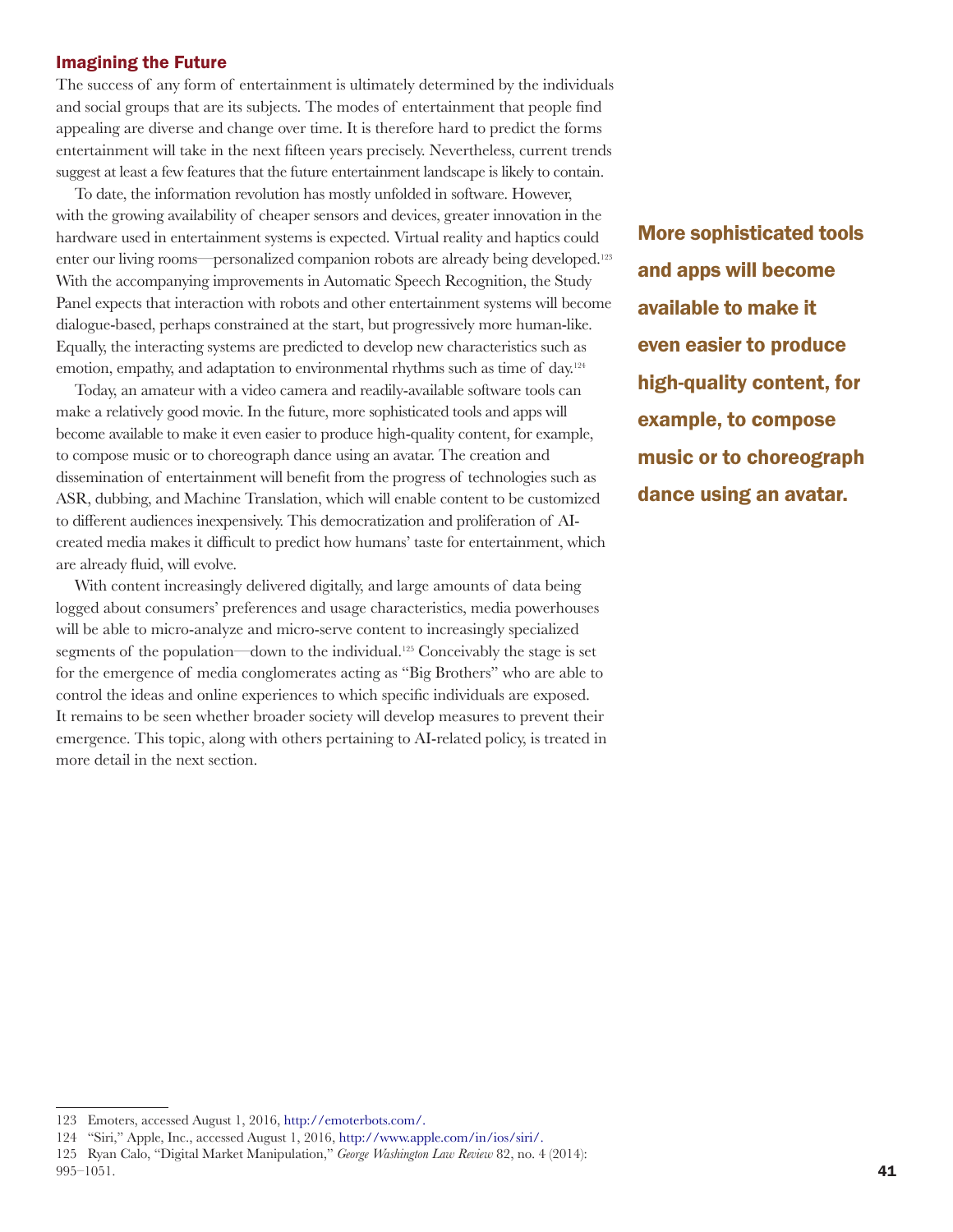The measure of success for AI applications is the value they create for human lives. Going forward, the ease with which people use and adapt to AI applications will likewise largely determine their success.

# SECTION III: PROSPECTS AND RECOMMENDATIONS FOR AI PUBLIC POLICY

*The goal of AI applications must be to create value for society. Our policy recommendations flow from this goal, and, while this report is focused on a typical North American city in 2030, the recommendations are broadly applicable to other places over time. Strategies that enhance our ability to interpret AI systems and participate in their use may help build trust and prevent drastic failures. Care must be taken to augment and enhance human capabilities and interaction, and to avoid discrimination against segments of society. Research to encourage this direction and inform public policy debates should be emphasized. Given the current sector-specific regulation of US industries, new or retooled laws and policies will be needed to address the widespread impacts AI is likely to bring. Rather than "more" or "stricter" regulation, policies should be designed to encourage helpful innovation, generate and transfer expertise, and foster broad corporate and civic responsibility for addressing critical societal issues raised by these technologies. In the long term, AI will enable new wealth creation that will require social debate on how the economic fruits of AI technologies should be shared.*

# AI POLICY, NOW AND IN THE FUTURE

Throughout history, humans have both shaped and adapted to new technologies. This report anticipates that advances in AI technologies will be developed and fielded gradually—not in sudden, unexpected jumps in the techniques themselves—and will build on what exists today, making this adaptation easier. On the other hand, small improvements to techniques, computing power, or availability of data can occasionally lead to novel, game-changing applications. The measure of success for AI applications is the value they create for human lives. Going forward, the ease with which people use and adapt to AI applications will likewise largely determine their success.

Conversely, since AI applications are susceptible to errors and failures, a mark of their success will be how users perceive and tolerate their shortcomings. As AI becomes increasingly embedded in daily lives and used for more critical tasks, system mistakes may lead to backlash from users and negatively affect their trust. Though accidents in a self-driving car may be less probable than those driven by humans, for example, they will attract more attention. Design strategies that enhance the ability of humans to understand AI systems and decisions (such as explicitly explaining those decisions), and to participate in their use, may help build trust and prevent drastic failures. Likewise, developers should help manage people's expectations, which will affect their happiness and satisfaction with AI applications. Frustration in carrying out functions promised by a system diminishes people's trust and reduces their willingness to use the system in the future.

Another important consideration is how AI systems that take over certain tasks will affect people's affordances and capabilities. As machines deliver super-human performances on some tasks, people's ability to perform them may wither. Already, introducing calculators to classrooms has reduced children's ability to do basic arithmetic operations. Still, humans and AI systems have complementary abilities. People are likely to focus on tasks that machines cannot do as well, including complex reasoning and creative expression.

Already, children are increasingly exposed to AI applications, such as interacting with personal assistants on cell phones or with virtual agents in theme parks. Having early exposure will improve children's interactions with AI applications, which will become a natural part of their daily lives. As a result, gaps will appear in how younger and older generations perceive AI's influences on society.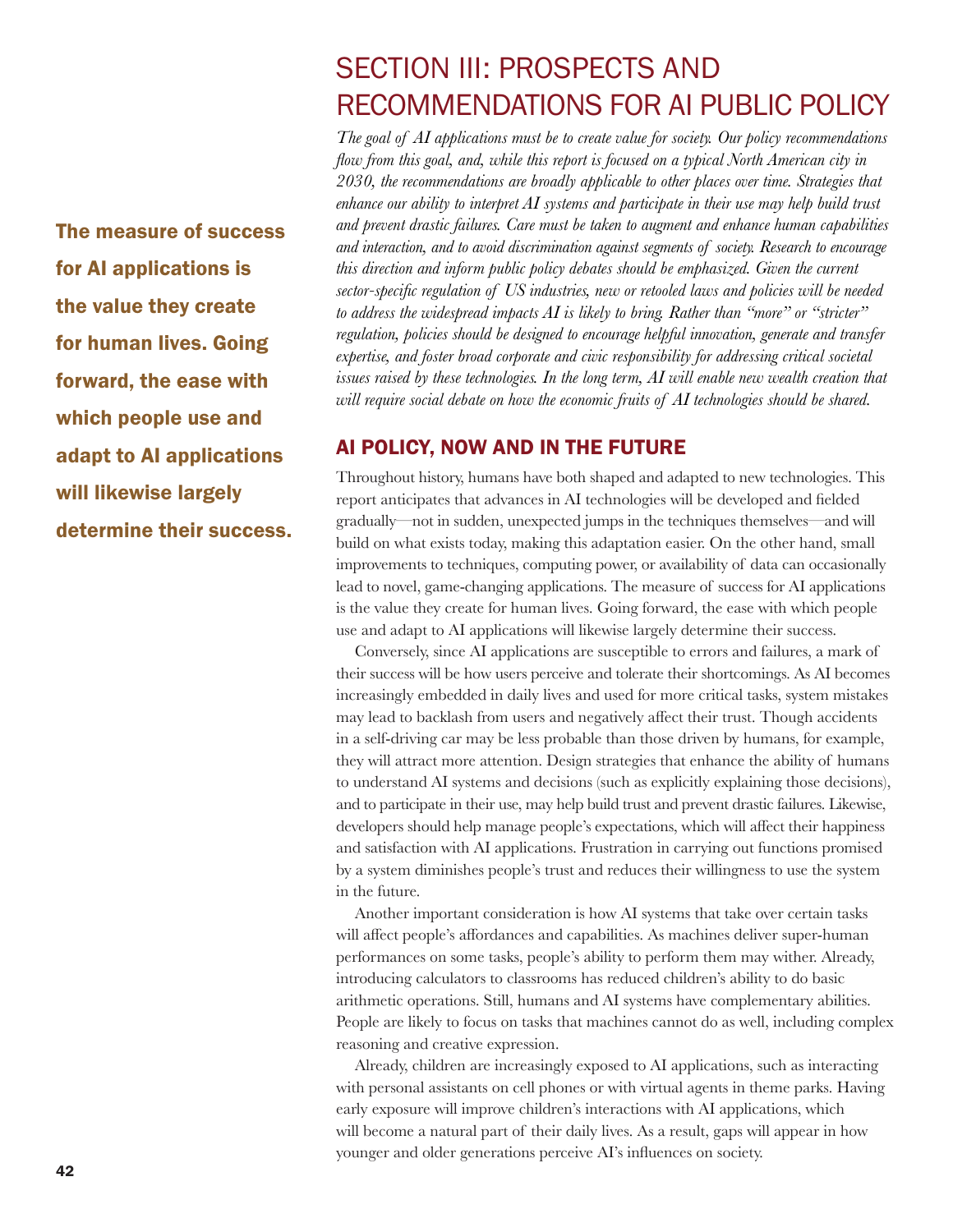Likewise, AI could widen existing inequalities of opportunity if access to AI technologies—along with the high-powered computation and large-scale data that fuel many of them—is unfairly distributed across society. These technologies will improve the abilities and efficiency of people who have access to them. A person with access to accurate Machine Translation technology will be better able to use learning resources available in different languages. Similarly, if speech translation technology is only available in English, people who do not speak English will be at a disadvantage.

Further, AI applications and the data they rely upon may reflect the biases of their designers and users, who specify the data sources. This threatens to deepen existing social biases, and concentrate AI's benefits unequally among different subgroups of society. For example, some speech recognition technologies do not work well for women and people with accents. As AI is increasingly used in critical applications, these biases may surface issues of fairness to diverse groups in society. On the other hand, compared to the well-documented biases in human decision-making, AI-based decision-making tools have the potential to significantly reduce the bias in critical decisions such as who is lent money or sent to jail.

Privacy concerns about AI-enabled surveillance are also widespread, particularly in cities with pervasive instrumentation. Sousveillance, the recording of an activity by a participant, usually with portable personal devices, has increased as well. Since views about bias and privacy are based on personal and societal ethical and value judgments, the debates over how to address these concerns will likely grow and resist quick resolution. Similarly, since AI is generating significant wealth, debates will grow regarding how the economic fruits of AI technologies should be shared—especially as AI expertise and the underlying data sets that fuel applications are concentrated in a small number of large corporations.

To help address these concerns about the individual and societal implications of rapidly evolving AI technologies, the Study Panel offers three general policy recommendations:

# **1. Define a path toward accruing technical expertise in AI at all levels of government. Effective governance requires more experts who understand and can analyze the interactions between AI technologies, programmatic objectives, and overall societal values.**

Absent sufficient technical expertise to assess safety or other metrics, national or local officials may refuse to permit a potentially promising application. Or insufficiently trained officials may simply take the word of industry technologists and green light a sensitive application that has not been adequately vetted. Without an understanding of how AI systems interact with human behavior and societal values, officials will be poorly positioned to evaluate the impact of AI on programmatic objectives.

#### **2. Remove the perceived and actual impediments to research on the fairness, security, privacy, and social impacts of AI systems.**

Some interpretations of federal laws such as the Computer Fraud and Abuse Act and the anti-circumvention provision of the Digital Millennium Copyright Act are ambiguous regarding whether and how proprietary AI systems may be reverse engineered and evaluated by academics, journalists, and other researchers. Such research is critical if AI systems with physical and other material consequences are to be properly vetted and held accountable.

## **3. Increase public and private funding for interdisciplinary studies of the societal impacts of AI.**

As a society, we are underinvesting resources in research on the societal implications of AI technologies. Private and public dollars should be directed toward interdisciplinary

AI could widen existing inequalities of opportunity if access to AI technologies—along with the high-powered computation and largescale data that fuel many of them—is unfairly distributed across society.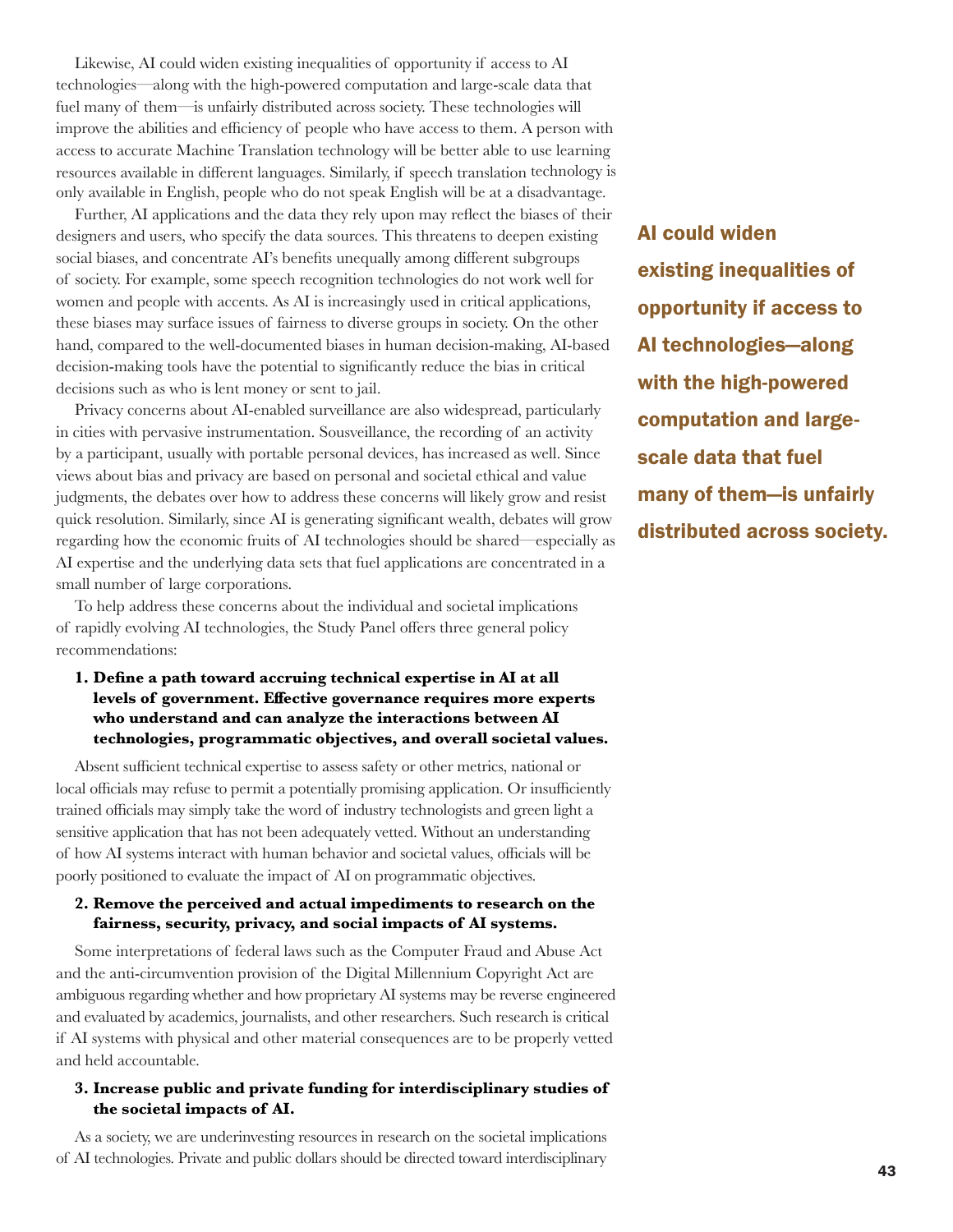teams capable of analyzing AI from multiple angles. Research questions range from basic research into intelligence to methods to assess and affect the safety, privacy, fairness, and other impacts of AI.

Questions include: Who is responsible when a self-driven car crashes or an intelligent medical device fails? How can AI applications be prevented from unlawful discrimination? Who should reap the gains of efficiencies enabled by AI technologies and what protections should be afforded to people whose skills are rendered obsolete? As AI becomes integrated more broadly and deeply into industrial and consumer products, it enters areas in which established regulatory regimes will need to be adapted to AI innovations or in some cases fundamentally reconfigured according to broadly accepted goals and principles.

The approach in the United States to date has been sector-specific, with oversight by a variety of agencies. The use of AI in devices that deliver medical diagnostics and treatments is subject to aggressive regulation by the Food and Drug Administration (FDA), both in defining what the product is and specifying the methods by which it is produced, including standards of software engineering. The use of drones in regulated airspace falls under the authority of the Federal Aviation Administration (FAA).126 For consumer-facing AI systems, regulation by the Federal Trade Commission (FTC) comes into play. Financial markets using AI technologies, such as in high-frequency trading, come under regulation by the Security Exchange Commission (SEC).

In addition to sector-specific approaches, the somewhat ambiguous and broad regulatory category of "critical infrastructure" may apply to AI applications.127 The Obama Administration's Presidential Policy Directive (PPD) 21 broadly defines critical infrastructure as composed of "the assets, systems, and networks, whether physical or virtual, so vital to the United States that their incapacitation or destruction would have a debilitating effect on security, national economic security, national public health or safety, or any combination thereof." Today, an enterprise does not come under federal regulation solely by falling under that broad definition. Instead, the general trend of federal policy is to seek regulation in sixteen sectors of the economy.128

As regards AI, critical infrastructure is notably defined by the end-user application, and not the technology or sector that actually produces AI software.<sup>129</sup> Software

As a society, we are underinvesting resources in research on the societal implications of AI technologies. Private and public dollars should be directed toward interdisciplinary teams capable of analyzing AI from multiple angles.

<sup>126</sup> FAA controls the ways drones fly, requires drones to be semiautonomous as opposed to autonomous, requires visual connection to the drone, and enforces no-fly zones close to airports. 127 "Presidential Policy Directive (PPD-21)—Critical Infrastructure Security and Resilience," The White House, February 12, 2013, accessed August 1, 2016, https://www.whitehouse.gov/the-pressoffice/2013/02/12/presidential-policy-directive-critical-infrastructure-security-and-resil. 128 PPD 21 identifies agencies responsible in each case. Chemical: Department of Homeland Security; Commercial Facilities: Department of Homeland Security; Communications: Department of Homeland Security; Critical Manufacturing: Department of Homeland Security; Dams: Department of Homeland Security; Defense Industrial Base: Department of Defense; Emergency Services: Department of Homeland Security; Energy: Department of Energy; Financial Services: Department of the Treasury; Food and Agriculture: U.S. Department of Agriculture and Department of Health and Human Services; Government Facilities: Department of Homeland Security and General Services Administration; Healthcare and Public Health: Department of Health and Human Services; Information Technology: Department of Homeland Security; Nuclear Reactors, Materials, and Waste: Department of Homeland Security; Transportation Systems: Department of Homeland Security and Department of Transportation; Water and Wastewater Systems: Environmental Protection Agency.

<sup>129</sup> In "ICYMI- Business Groups Urge White House to Rethink Cyber Security Order," *Internet Association*, March 5, 2013, accessed August 1, 2016, https://internetassociation.org/030513gov-3/: "Obama's Feb. 12 order says the government can't designate 'commercial information technology products' or consumer information technology services as critical U.S. infrastructure targeted for voluntary computer security standards,' ... 'Obama's order isn't meant to get down to the level of products and services and dictate how those products and services behave,' said David LeDuc, senior director of public policy for the Software & Information Industry Association, a Washington trade group that lobbied for the exclusions."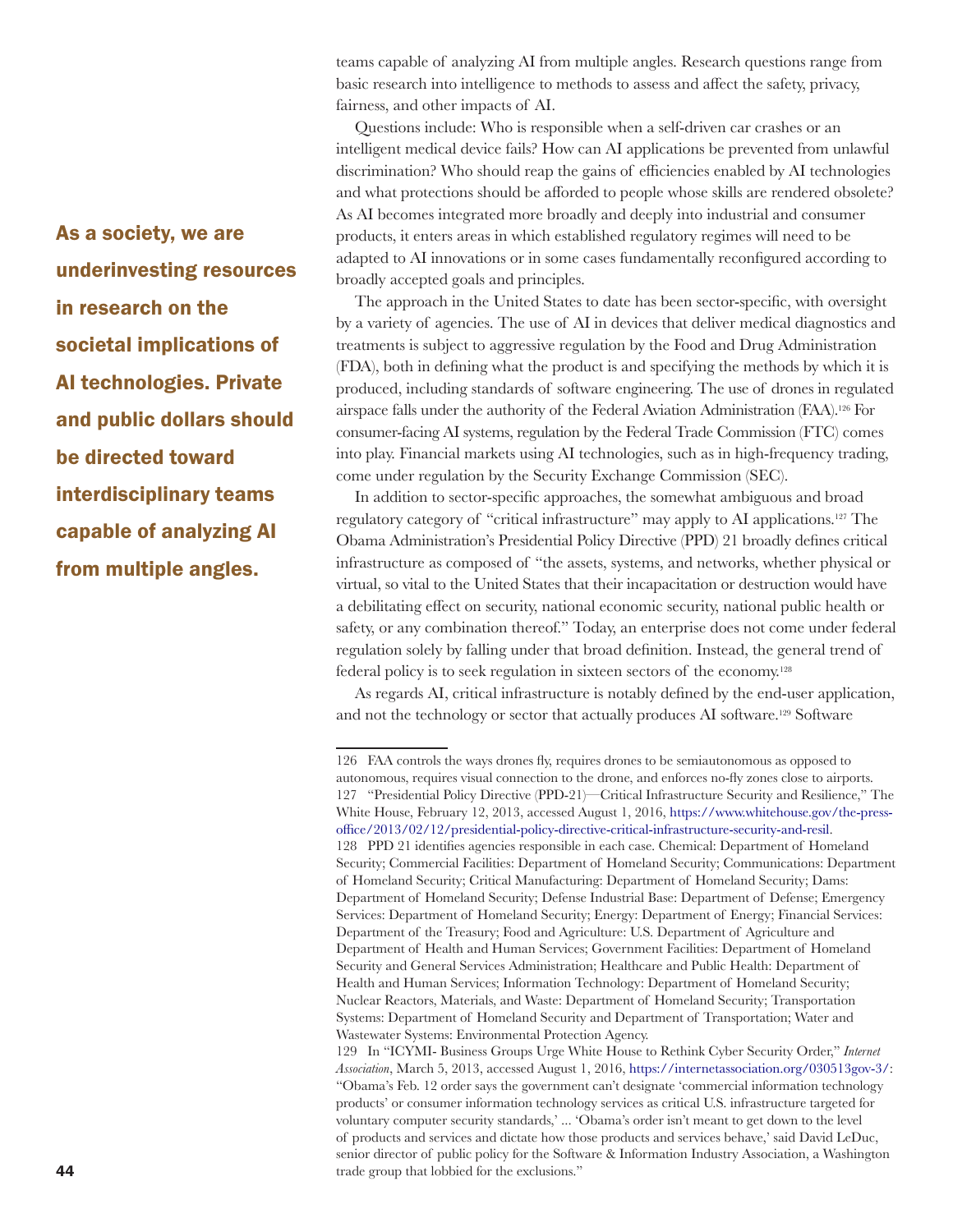companies such as Google, Facebook, and Amazon have actively lobbied to avoid being designated as critical to the economy, arguing that this would open the door to regulation that would inevitably compromise their rapid product development cycles and ability to innovate.130 Nonetheless, as the companies creating, operating, and maintaining critical infrastructure use AI, interest will grow in regulating that software.

Some existing regulatory regimes for software safety (for example, the FDA's regulation of high consequence medical software) require specific software engineering practices at the developer level. However, modern software systems are often assembled from library components which may be supplied by multiple vendors, and are relatively application-independent. It doesn't seem feasible or desirable to subject all such developers to the standards required for the most critical, rare applications. Nor does it seem advisable to allow unregulated use of such components in safety critical applications. Tradeoffs between promoting innovation and regulating for safety are difficult ones, both conceptually and in practice. At a minimum, regulatory entities will require greater expertise going forward in order to understand the implications of standards and measures put in place by researchers, government, and industry.131

# Policy and legal considerations

While a comprehensive examination of the ways artificial intelligence (AI) interacts with the law is beyond the scope of this inaugural report, this much seems clear: as a transformative technology, AI has the potential to challenge any number of legal assumptions in the short, medium, and long term. Precisely how law and policy will adapt to advances in AI—and how AI will adapt to values reflected in law and policy—depends on a variety of social, cultural, economic, and other factors, and is likely to vary by jurisdiction.

American law represents a mixture of common law, federal, state, and local statutes and ordinances, and—perhaps of greatest relevance to AI—regulations. Depending on its instantiation, AI could implicate each of these sources of law. For example, Nevada passed a law broadly permitting autonomous vehicles and instructed the Nevada Department of Motor Vehicles to craft requirements. Meanwhile, the National Highway Transportation Safety Administration has determined that a selfdriving car system, rather than the vehicle occupants, can be considered the "driver" of a vehicle. Some car designs sidestep this issue by staying in autonomous mode only when hands are on the wheel (at least every so often), so that the human driver has ultimate control and responsibility. Still, Tesla's adoption of this strategy did not prevent the first traffic fatality involving an autonomous car, which occurred in June of 2016. Such incidents are sure to influence public attitudes towards autonomous driving. And as most people's first experience with embodied agents, autonomous transportation will strongly influence the public's perception of AI.

Driverless cars are, of course, but one example of the many instantiations of AI in services, products, and other contexts. The legal effect of introducing AI into the provision of tax advice, automated trading on the stock market, or generating medical diagnoses will also vary in accordance to the regulators that govern these contexts and the rules that apply within them. Many other examples of AI applications fall within current non-technology-specific policy, including predictive

Absent sufficient technical expertise to assess safety or other metrics, national or local officials may refuse to permit a potentially promising application—or green light a sensitive application that has not been adequately vetted.

<sup>130</sup> Eric Engleman, "Google Exception in Obama's Cyber Order Questioned as Unwise Gap," *Bloomberg Technology*, March 4, 2013, accessed August 1, 2016, http://www.bloomberg.com/news/ articles/2013-03-05/google-exception-in-obama-s-cyber-order-questioned-as-unwise-gap.

<sup>131</sup> Ryan Calo, "The Case for a Federal Robotics Commission," *Brookings Report*, September 15, 2014, accessed August 1, 2016, http://www.brookings.edu/research/reports2/2014/09/case-forfederal-robotics-commission.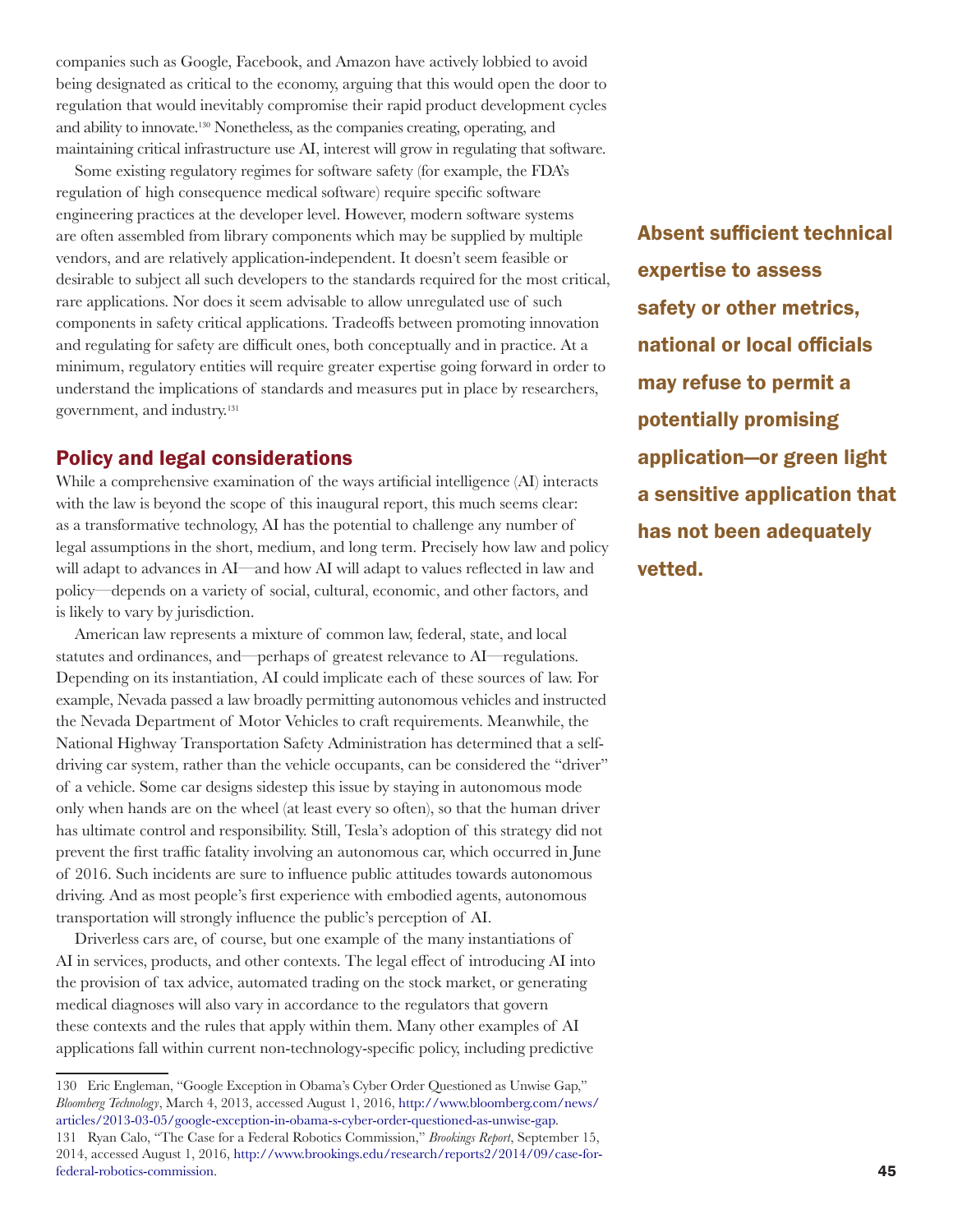policing, non-discriminatory loans, healthcare applications such as eldercare and drug delivery, systems designed to interact with children (for example, autonomous tutoring systems are required to respect laws in regard to balanced handling of evolution vs. intelligent design), and interactive entertainment.

Given the present structure of American administrative law, it seems unlikely that AI will be treated comprehensively in the near term. Nevertheless, it is possible to enumerate broad categories of legal and policy issues that AI tends to raise in various contexts.

#### **Privacy**

Private information about an individual can be revealed through decisions and predictions made by AI. While some of the ways that AI implicates privacy mirror those of technologies such as computers and the internet, other issues may be unique to AI. For example, the potential of AI to predict future behavior based on previous patterns raises challenging questions. Companies already use machine learning to predict credit risk. And states run prisoner details through complex algorithms to predict the likelihood of recidivism when considering parole. In these cases, it is a technical challenge to ensure that factors such as race and sexual orientation are not being used to inform AI-based decisions. Even when such features are not directly provided to the algorithms, they may still correlate strongly with seemingly innocuous features such as zip code. Nonetheless, with careful design, testing, and deployment, AI algorithms may be able to make less biased decisions than a typical person.

Anthropomorphic interfaces increasingly associated with AI raise novel privacy concerns. Social science research suggests people are hardwired to respond to anthropomorphic technology as though it were human. Subjects in one study were more likely to answer when they were born if the computer first stated when it was built.<sup>132</sup> In another, they skipped sensitive questions when posed by an anthropomorphic interface.133 At a basic level lies the question: Will humans continue to enjoy the prospect of solitude in a world permeated by apparently social agents "living" in our houses, cars, offices, hospital rooms, and phones?<sup>134</sup>

#### **Innovation policy**

Early law and policy decisions concerning liability and speech helped ensure the commercial viability of the Internet. By contrast, the software industry arguably suffers today from the decision of firms to pivot from open and free software to the more aggressive pursuit of intellectual property protections, resulting in what some have termed patent "thickets." Striking the proper balance between incentivizing innovation in AI while promoting cooperation and protection against third party harm will prove a central challenge.

#### **Liability (civil***)*

As AI is organized to directly affect the world, even physically, liability for harms caused by AI will increase in salience. The prospect that AI will behave in ways designers do not expect challenges the prevailing assumption within tort law that courts only compensate for foreseeable injuries. Courts might arbitrarily assign liability to a human actor even when liability is better located elsewhere for reasons of fairness or efficiency. Alternatively, courts could refuse to find liability because the defendant before the court did not, and could not, foresee the harm that the AI caused. Liability would then fall by default on the blameless victim. The role

As AI applications engage in behavior that, were it done by a human, would constitute a crime, courts and other legal actors will have to puzzle through whom to hold accountable and on what theory.

<sup>132</sup> Youngme Moon, "Intimate Exchanges: Using Computers to Elicit Self-Disclosure from Consumers," *Journal of Consumer Research* 26, no. 4 (March 2000): 323–339.

<sup>133</sup> Lee Sproull, Mani Subramani, Sara Kiesler , Janet H. Walker, and Keith Waters, "When the Interface is a Face," *Human-Computer Interaction* 11, no. 2 (1996): 97–124.

<sup>134</sup> M. Ryan Calo, "People Can Be So Fake: A New Dimension to Privacy and Technology Scholarship," *Penn State Law Review* 114, no. 3 (2010): 809–855.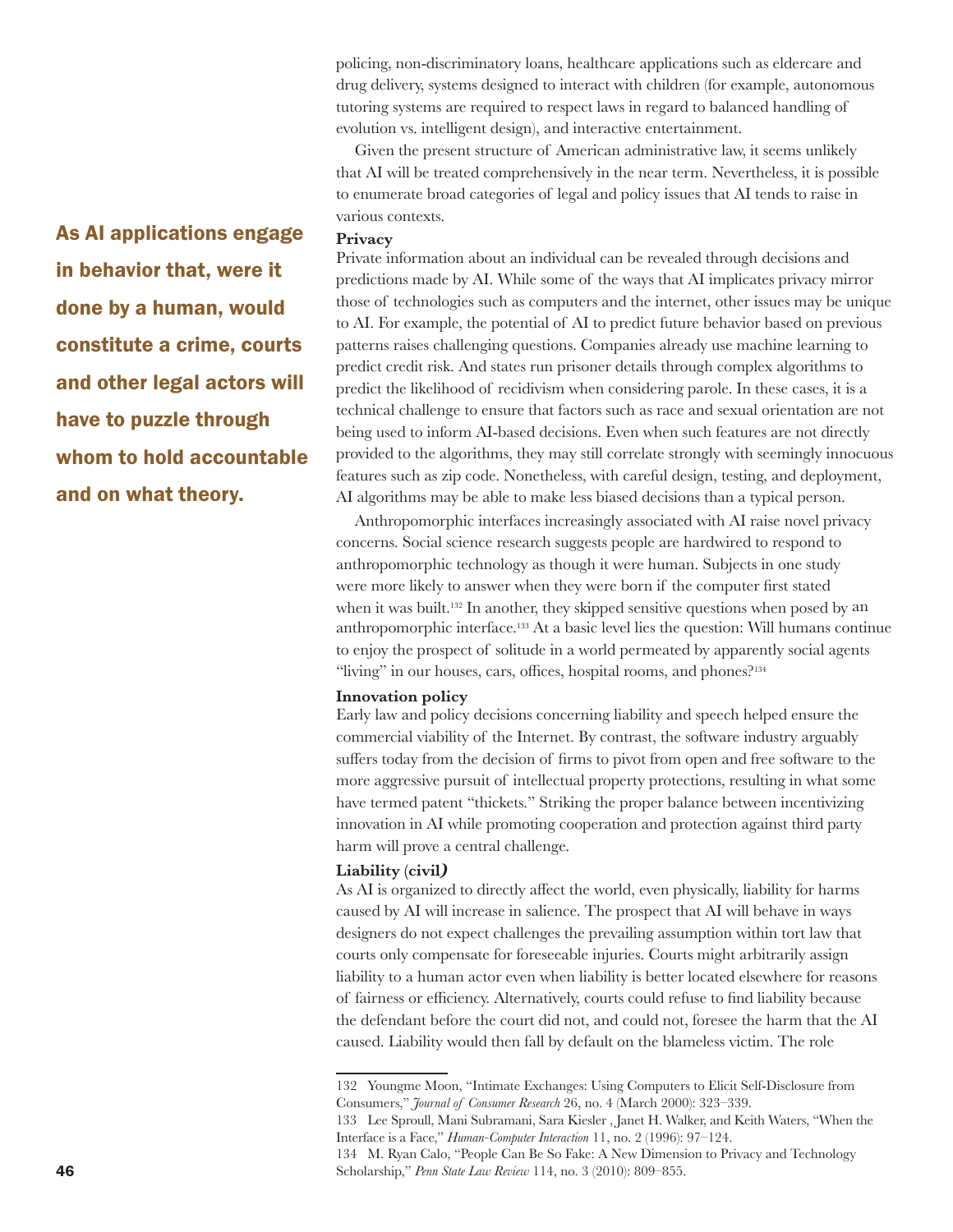of product liability—and the responsibility that falls to companies manufacturing these products— will likely grow when human actors become less responsible for the actions of a machine.

# **Liability (criminal***)*

If tort law expects harms to be foreseeable, criminal law goes further to expect that harms be *intended*. US law in particular attaches great importance to the concept of *mens rea*—the intending mind. As AI applications engage in behavior that, were it done by a human, would constitute a crime, courts and other legal actors will have to puzzle through whom to hold accountable and on what theory.

#### **Agency**

The above issues raise the question of whether and under what circumstances an AI system could operate as the agent of a person or corporation. Already regulatory bodies in the United States, Canada, and elsewhere are setting the conditions under which software can enter into a binding contract.<sup>135</sup> The more AI conducts legally salient activities, the greater the challenge to principles of agency under the law.

## **Certification**

The very notion of "artificial intelligence" suggests a substitution for human skill and ingenuity. And in many contexts, ranging from driving to performing surgery or practicing law, a human must attain some certification or license before performing a given task. Accordingly, law and policy will have to—and already does—grapple with how to determine competency in an AI system. For example, imagine a robotics company creates a surgical platform capable of autonomously removing an appendix. Or imagine a law firm writes an application capable of rendering legal advice. Today, it is unclear from a legal perspective *who* in this picture would have to pass the medical boards or legal bar, let alone *where* they would be required to do so.136

# **Labor**

As AI substitutes for human roles, some jobs will be eliminated and new jobs will be created. The net effect on jobs is ambiguous, but labor markets are unlikely to benefit everyone evenly. The demand for some types of skills or abilities will likely drop significantly, negatively affecting the employment levels and wages of people with those skills.137 While the ultimate effects on income levels and distribution are not inevitable, they depend substantially on government policies, on the way companies choose to organize work, and on decisions by individuals to invest in learning new skills and seeking new types of work and income opportunities. People who find their employment altered or terminated as a consequence of advances of AI may seek recourse in the legislature and courts. This may be why Littler Mendelson LLP perhaps the largest employment law firm in the world—has an entire practice group to address robotics and artificial intelligence.

#### **Taxation**

Federal, state, and local revenue sources may be affected. Accomplishing a task using AI instead of a person can be faster and more accurate—and avoid employment taxes. As a result, AI applications could increasingly shift investment from payroll and income to capital expenditure. Depending on a state budget's reliance on payroll and income tax, such a shift could be destabilizing. AI may also display different

AI applications could increasingly shift investment from payroll and income to capital expenditure. Depending on a state budget's reliance on payroll and income tax, such a shift could be destabilizing.

<sup>135</sup> Ian R. Kerr, "Ensuring the Success of Contract Formation in Agent-Mediated Electronic Commerce," *Electronic Commerce Research* 1 (2001): 183–202.

<sup>136</sup> Ryan Calo, "Digital Agenda's public discussion on 'The effects of robotics on economics, labour and society,'" *Ausschuss Digitale Agenda*, (Deutsche Bundestag: Ausschussdrucksache A-Drs. 18(24)102), June 22, 2016, accessed August 1, 2016, https://www.bundestag.de/blob/428266/195a 1cde8d5347849accbbe60ed91865/a-drs-18-24-102-data.pdf.

<sup>137</sup> Brynjolfsson and McAfee, "Race Against the Machine: How the Digital Revolution is Accelerating Innovation, Driving Productivity, and Irreversibly Transforming Employment and the Economy (2011)"; Brynjolfsson and McAfee, *Second Machine Age*.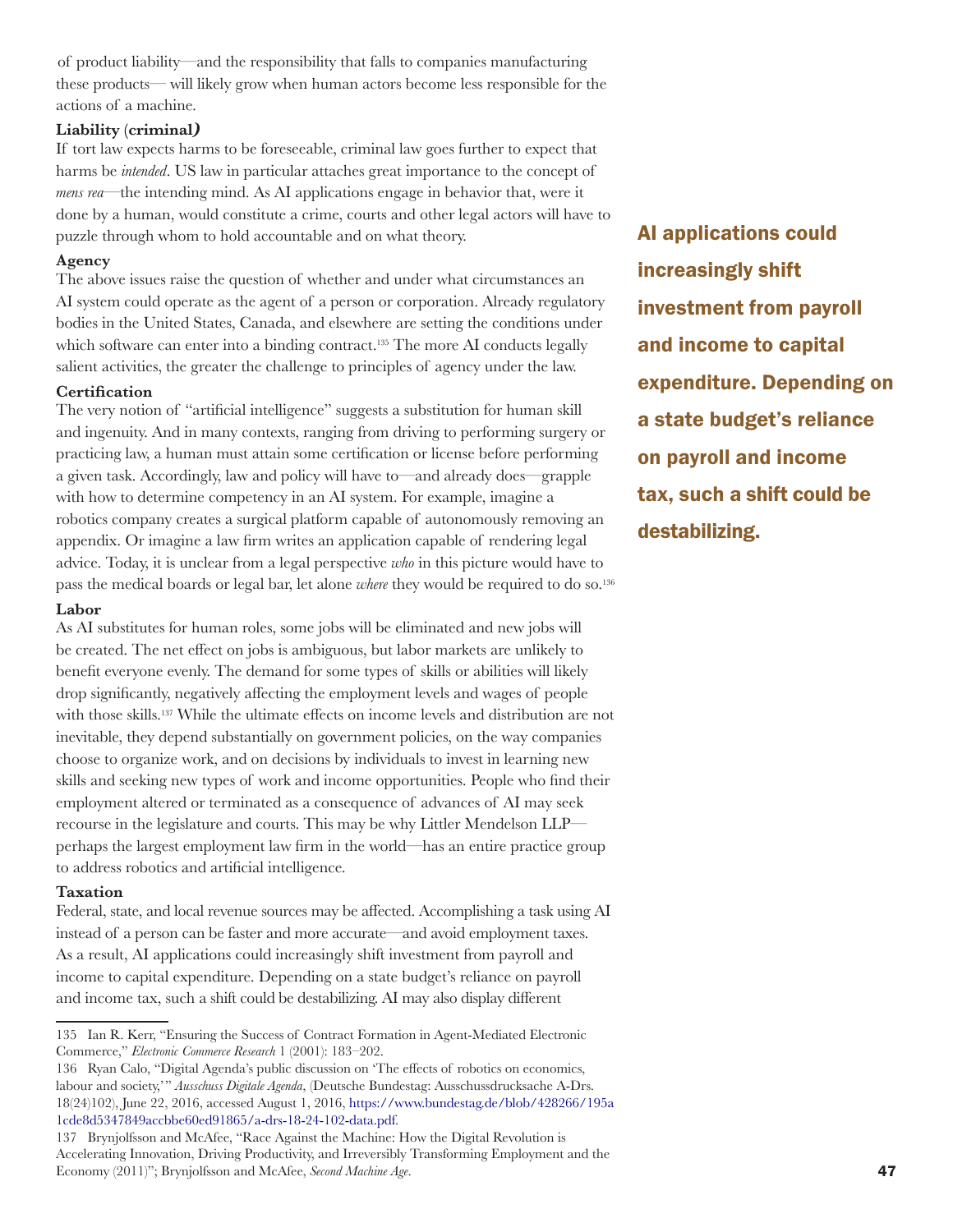"habits" than people, resulting in still fewer revenue sources. The many municipalities relying on income from speeding or parking tickets will have to find alternatives if autonomous cars can drop people off and find distance parking, or if they are programmed not to violate the law. As a result, government bodies trying to balance their budgets in light of advances in AI may pass legislation to slow down or alter the course of the technology.

#### **Politics**

AI technologies are already being used by political actors in gerrymandering and targeted "robocalls" designed to suppress votes, and on social media platforms in the form of "bots."138 They can enable coordinated protest as well as the ability to predict protests, and promote greater transparency in politics by more accurately pinpointing who said what, when. Thus, administrative and regulatory laws regarding AI can be designed to promote greater democratic participation or, if ill-conceived, to reduce it.

This list is not exhaustive and focuses largely on domestic policy in the United States, leaving out many areas of law that AI is likely to touch. One lesson that might be drawn concerns the growing disconnect between the context-specific way in which AI is governed today and a wider consideration of themes shared by AI technologies across industries or sectors of society. It could be tempting to create new institutional configurations capable of amassing expertise and setting AI standards across multiple contexts. The Study Panel's consensus is that attempts to regulate "AI" in general would be misguided, since there is no clear definition of AI (it isn't any one thing), and the risks and considerations are very different in different domains. Instead, policymakers should recognize that to varying degrees and over time, various industries will need distinct, appropriate, regulations that touch on software built using AI or incorporating AI in some way. The government will need the expertise to scrutinize standards and technology developed by the private and public sector, and to craft regulations where necessary.

## Guidelines for the future

Faced with the profound changes that AI technologies can produce, pressure for "more" and "tougher" regulation is inevitable. Misunderstanding about what AI is and is not, especially against a background of scare-mongering, could fuel opposition to technologies that could benefit everyone. This would be a tragic mistake. Regulation that stifles innovation, or relocates it to other jurisdictions, would be similarly counterproductive.

Fortunately, principles that guide successful regulation of current digital technologies can be instructive. A recent multi-year study comparing privacy regulation in four European countries and the United States, for example, yielded counter-intuitive results.139 Those countries, such as Spain and France, with strict and detailed regulations bred a "compliance mentality" within corporations, which had the effect of discouraging both innovation and robust privacy protections. Rather than taking responsibility for privacy protection internally and developing a professional staff to foster it in business and manufacturing processes, or engaging with privacy advocates or academics outside their walls, these companies viewed privacy as a compliance activity. Their focus was on avoiding fines or punishments, rather than proactively designing technology and adapting practices to protect privacy.

By contrast, the regulatory environment in the United States and Germany, which combined more ambiguous goals with tough transparency requirements and meaningful enforcement, were more successful in catalyzing companies to view

Like other technologies, AI has the potential to be used for good or nefarious purposes. A vigorous and informed debate about how to best steer AI in ways that enrich our lives and our society is an urgent and vital need.

<sup>138</sup> Political Bots, accessed August 1, 2016, http://politicalbots.org/.

<sup>139</sup> Kenneth A. Bamberger and Deirdre K. Mulligan, *Privacy on the Ground: Driving Corporate Behavior* 

*in the United States and Europe* (Cambridge, Massachusetts: MIT Press, 2015).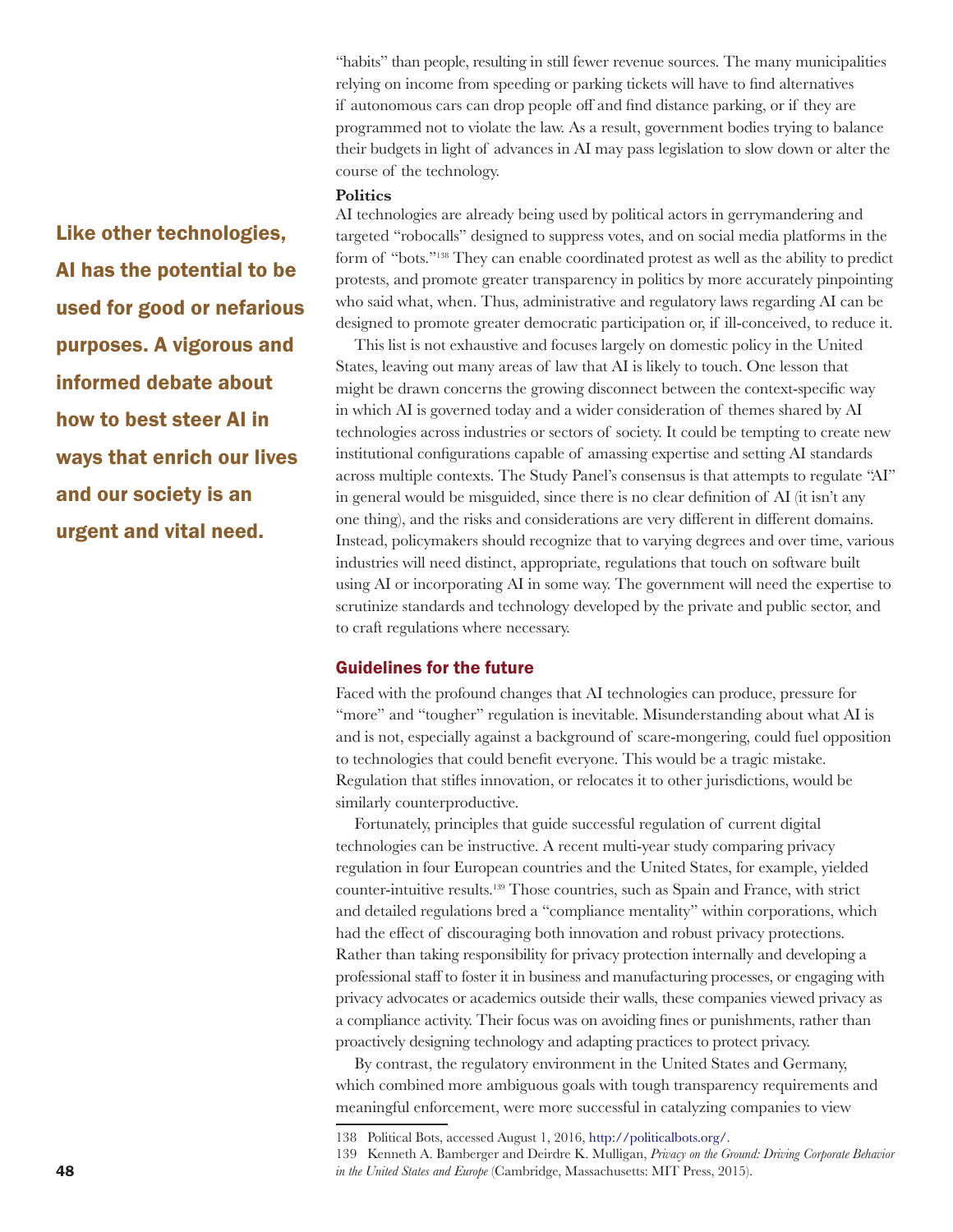privacy as their responsibility. Broad legal mandates encouraged companies to develop a professional staff and processes to enforce privacy controls, engage with outside stakeholders, and to adapt their practices to technology advances. Requiring greater transparency enabled civil society groups and media to become credible enforcers both in court and in the court of public opinion, making privacy more salient to corporate boards and leading them to further invest in privacy protection.

In AI, too, regulators can strengthen a virtuous cycle of activity involving internal and external accountability, transparency, and professionalization, rather than narrow compliance. As AI is integrated into cities, it will continue to challenge existing protections for values such as privacy and accountability. Like other technologies, AI has the potential to be used for good or nefarious purposes. This report has tried to highlight the potential for both. A vigorous and informed debate about how to best steer AI in ways that enrich our lives and our society, while encouraging creativity in the field, is an urgent and vital need. Policies should be evaluated as to whether they democratically foster the development and equitable sharing of AI's benefits, or concentrate power and benefits in the hands of a fortunate few. And since future AI technologies and their effects cannot be foreseen with perfect clarity, policies will need to be continually re-evaluated in the context of observed societal challenges and evidence from fielded systems.

As this report documents, significant AI-related advances have already had an impact on North American cities over the past fifteen years, and even more substantial developments will occur over the next fifteen. Recent advances are largely due to the growth and analysis of large data sets enabled by the Internet, advances in sensory technologies and, more recently, applications of "deep learning." In the coming years, as the public encounters new AI applications in domains such as transportation and healthcare, they must be introduced in ways that build trust and understanding, and respect human and civil rights. While encouraging innovation, policies and processes should address ethical, privacy, and security implications, and should work to ensure that the benefits of AI technologies will be spread broadly and fairly. Doing so will be critical if Artificial Intelligence research and its applications are to exert a positive influence on North American urban life in 2030 and beyond.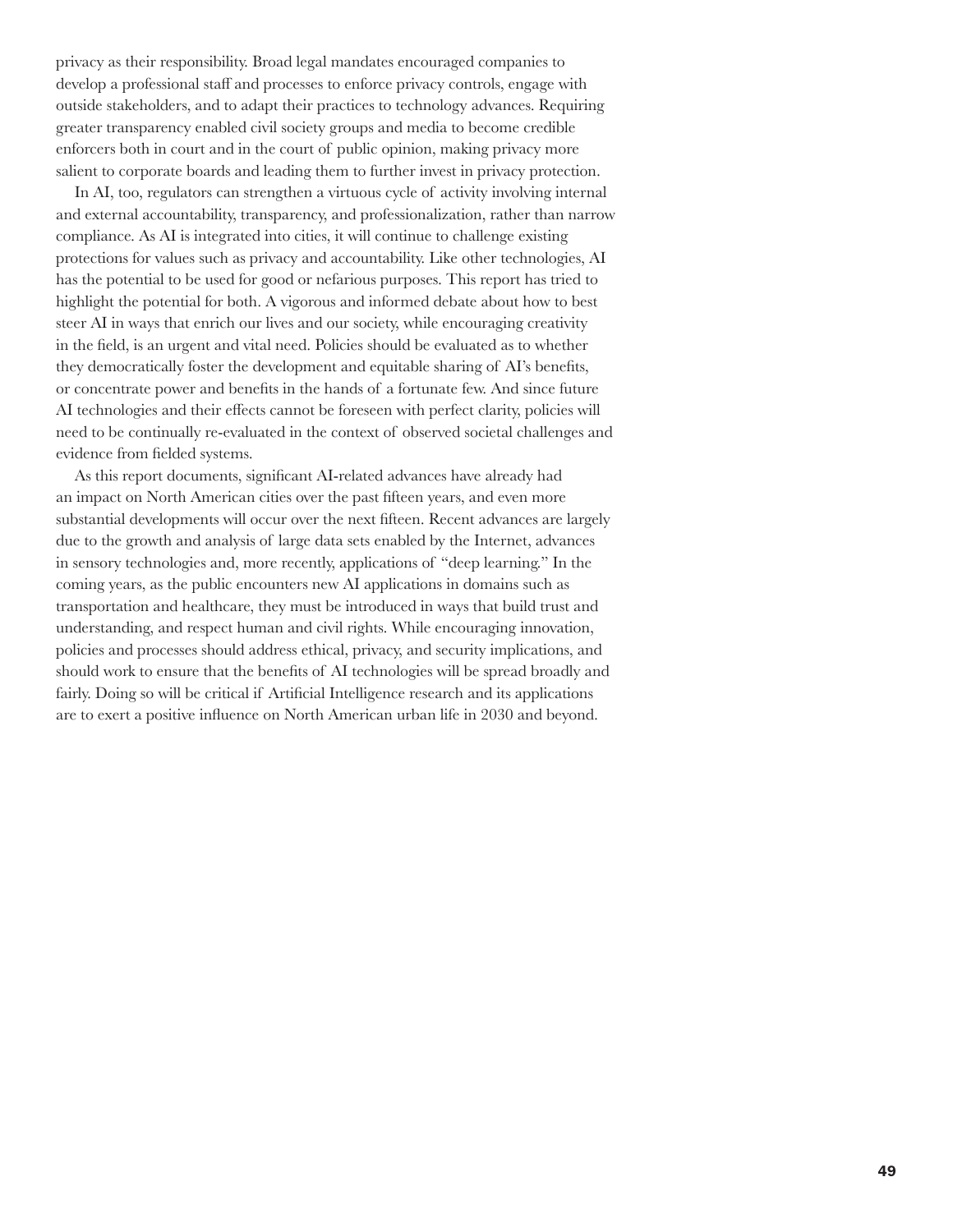The field of Artificial Intelligence (AI) was officially born and christened at a 1956 workshop. The goal was to investigate ways in which machines could be made to simulate aspects of intelligence—the essential idea that has continued to drive the field forward.

# APPENDIX I: A SHORT HISTORY OF AI

This Appendix is based primarily on Nilsson's book<sup>140</sup> and written from the prevalent current perspective, which focuses on data intensive methods and big data. However important, this focus has not yet shown itself to be the solution to all problems. A complete and fully balanced history of the field is beyond the scope of this document.

The field of Artificial Intelligence (AI) was officially born and christened at a 1956 workshop organized by John McCarthy at the Dartmouth Summer Research Project on Artificial Intelligence. The goal was to investigate ways in which machines could be made to simulate aspects of intelligence—the essential idea that has continued to drive the field forward. McCarthy is credited with the first use of the term "artificial intelligence" in the proposal he co-authored for the workshop with Marvin Minsky, Nathaniel Rochester, and Claude Shannon.<sup>141</sup> Many of the people who attended soon led significant projects under the banner of AI, including Arthur Samuel, Oliver Selfridge, Ray Solomonoff, Allen Newell, and Herbert Simon.

Although the Dartmouth workshop created a unified identity for the field and a dedicated research community, many of the technical ideas that have come to characterize AI existed much earlier. In the eighteenth century, Thomas Bayes provided a framework for reasoning about the **probability** of events.142 In the nineteenth century, George Boole showed that **logical reasoning**—dating back to Aristotle—could be performed *systematically* in the same manner as solving a system of equations.143 By the turn of the twentieth century, progress in the experimental sciences had led to the emergence of the field of **statistics**,<sup>144</sup> which enables inferences to be drawn rigorously from data. The idea of physically engineering a machine to execute sequences of instructions, which had captured the imagination of pioneers such as Charles Babbage, had matured by the 1950s, and resulted in the construction of the first **electronic computers**. 145 Primitive **robots**, which could sense and act autonomously, had also been built by that time.<sup>146</sup>

The most influential ideas underpinning computer science came from Alan Turing, who proposed a formal model of computing. Turing's classic essay, *Computing Machinery*  and Intelligence,<sup>147</sup> imagines the possibility of computers created for simulating intelligence and explores many of the ingredients now associated with AI, including how intelligence might be tested, and how machines might automatically *learn*. Though these ideas inspired AI, Turing did not have access to the computing resources needed to translate his ideas into action.

Several focal areas in the quest for AI emerged between the 1950s and the 1970s.<sup>148</sup>

<sup>140</sup> Nilsson, *The Quest for Artificial Intelligence*.

<sup>141</sup> J. McCarthy, Marvin L. Minsky, Nathaniel Rochester, and Claude E. Shannon, "A Proposal for the Dartmouth Summer Research Project on Artificial Intelligence," August 31, 1955, accessed August 1, 2016, http://www-formal.stanford.edu/jmc/history/dartmouth/dartmouth.html. 142 Thomas Bayes, "An Essay towards Solving a Problem in the Doctrine of Chances," *Philosophical Transactions of the Royal Society of London* 53 (January 1, 1763): 370–418, accessed August 1, 2016, http://rstl.royalsocietypublishing.org/search?fulltext=an+essay+towards+solving&submit=yes &andorexactfulltext=and&x=0&y=0.

<sup>143</sup> George Boole, *An Investigation of the Laws of Thought on Which are Founded the Mathematical Theories of Logic and Probabilities*, (Macmillan, 1854, reprinted with corrections, Dover Publications, New York, NY, 1958, and reissued by Cambridge University Press, 2009), accessed August 1, 2016, http://ebooks.cambridge.org/ebook.jsf ?bid=CBO9780511693090.

<sup>144 &</sup>quot;History of statistics," *Wikipedia*, Last modified June 3, 2016, accessed August 1, 2016, https://en.wikipedia.org/wiki/History\_of\_statistics.

<sup>145</sup> Joel N. Shurkin, *Engines of the Mind: The Evolution of the Computer from Mainframes to Microprocessors* (New York: W. W. Norton & Company, 1996).

<sup>146</sup> William Grey Walter, "An Electromechanical Animal," *Dialectica* 4 (1950): 42–49.

<sup>147</sup> A. M. Turing, "Computing Machinery and Intelligence," *Mind* 59, no. 236 (1950): 433–460.

<sup>148</sup> Marvin Minsky, "Steps toward Artificial Intelligence," MIT Media Laboratory, October 24,

<sup>1960,</sup> accessed August 1, 2016, http://web.media.mit.edu/~minsky/papers/steps.html.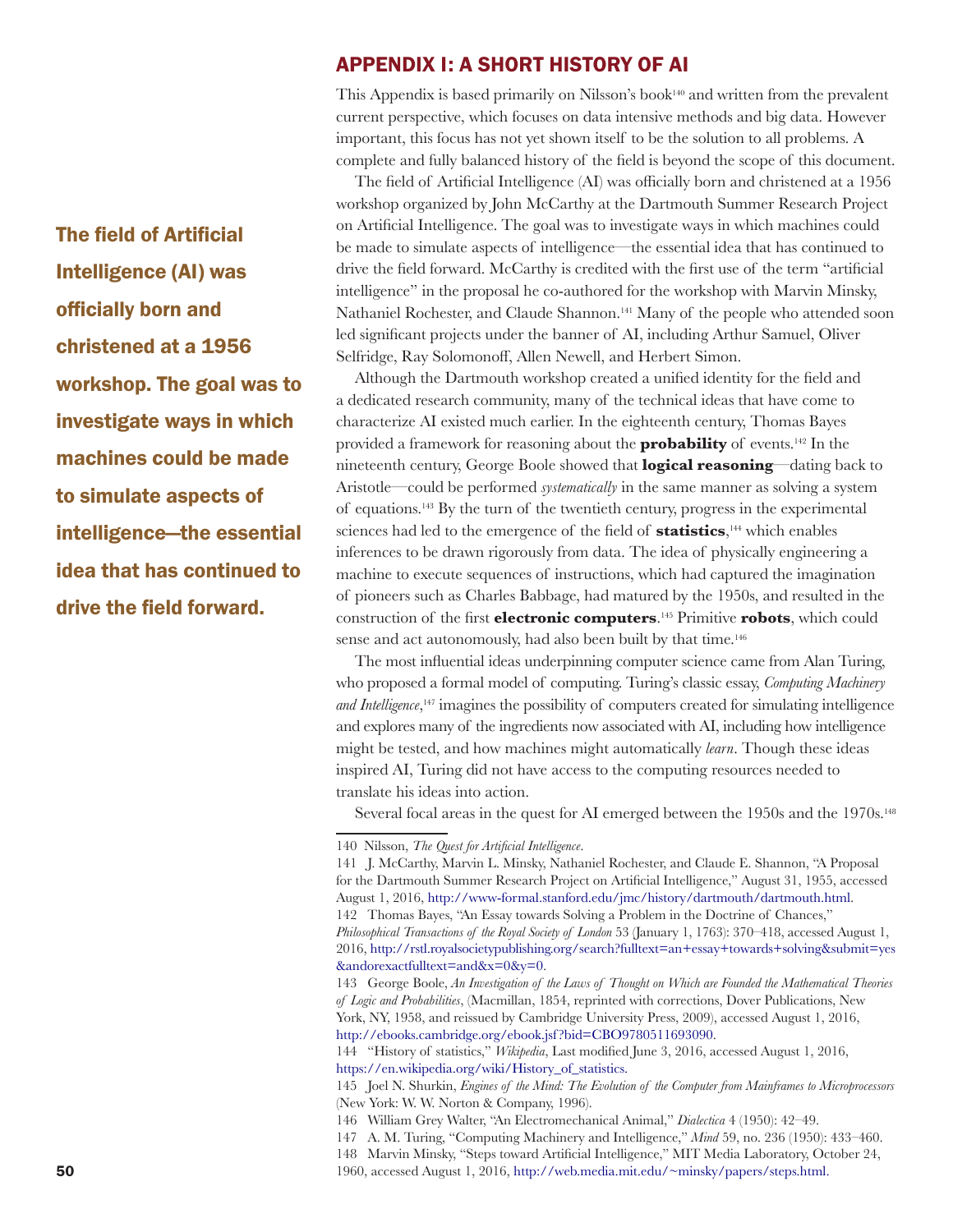Newell and Simon pioneered the foray into **heuristic search**, an efficient procedure for finding solutions in large, combinatorial spaces. In particular, they applied this idea to construct proofs of mathematical theorems, first through their Logic Theorist program, and then through the General Problem Solver.149 In the area of **computer vision**, early work in character recognition by Selfridge and colleagues<sup>150</sup> laid the basis for more complex applications such as face recognition.151 By the late sixties, work had also begun on **natural language processing**. 152 "Shakey", a wheeled robot built at SRI International, launched the field of **mobile robotics**. Samuel's Checkers-playing program, which improved itself through self-play, was one of the first working instances of a **machine learning** system.153 Rosenblatt's *Perceptron*, 154 a computational model based on biological neurons, became the basis for the field of **artificial neural networks**. Feigenbaum and others advocated 155the case for building **expert systems**—knowledge repositories tailored for specialized domains such as chemistry and medical diagnosis.<sup>156</sup>

Early conceptual progress assumed the existence of a symbolic system that could be reasoned about and built upon. But by the 1980s, despite this promising headway made into different aspects of artificial intelligence, the field still could boast no significant *practical* successes. This gap between theory and practice arose in part from an insufficient emphasis within the AI community on *grounding* systems physically, with direct access to environmental signals and data. There was also an overemphasis on Boolean (True/False) logic, overlooking the need to quantify uncertainty. The field was forced to take cognizance of these shortcomings in the mid-1980s, since interest in AI began to drop, and funding dried up. Nilsson calls this period the "AI winter."

A much needed resurgence in the nineties built upon the idea that "Good Old-Fashioned AI"157 was inadequate as an end-to-end approach to building intelligent systems. Rather, intelligent systems needed to be built from the ground up, at all times *solving* the task at hand, albeit with different degrees of proficiency.<sup>158</sup> Technological progress had also made the task of building systems driven by real-world data more feasible. Cheaper and more reliable hardware for sensing and actuation made robots easier to build. Further, the Internet's capacity for gathering large amounts of data, and the availability of computing power and storage to process that data, enabled statistical techniques that, by design, derive solutions from data. These developments have allowed AI to emerge in the past two decades as a profound influence on our daily lives, as detailed in Section II.

Although the separation of AI into sub-fields has enabled deep technical progress along several different fronts, synthesizing intelligence at any reasonable scale invariably requires many different ideas to be integrated.

<sup>149</sup> Allen Newell, John C Shaw, and Herbert A Simon, "Report on a general problem-solving program," *Proceedings of the International Conference on Information Processing*, UNESCO, Paris 15-20 June 1959 (Unesco/Oldenbourg/Butterworths, 1960), 256–264.

<sup>150</sup> O. G. Selfridge, "Pandemonium: A paradigm for learning," *Proceedings of the Symposium on Mechanization of Thought Processes* (London: H. M. Stationary Office, 1959): 511–531.

<sup>151</sup> Woodrow W. Bledsoe and Helen Chan, "A Man-Machine Facial Recognition System: Some Preliminary Results," *Technical Report PRI 19A* (Palo Alto, California: Panoramic Research, Inc., 1965). 152 D. Raj Reddy, "Speech Recognition by Machine: A Review," *Proceedings of the IEEE 64*, no.4 (April 1976), 501–531.

<sup>153</sup> Arthur Samuel, "Some Studies in Machine Learning Using the Game of Checkers, *IBM Journal of Research and Development* 3, no. 3 (1959): 210—229.

<sup>154</sup> Frank Rosenblatt, "The Perceptron—A Perceiving and Recognizing Automaton," *Report 85-460-1*, (Buffalo, New York: Cornell Aeronautical Laboratory, 1957). 155 "Shakey the robot," *Wikipedia*, last modified July 11, 2016, accessed August 1, 2016,

https://en.wikipedia.org/wiki/Shakey\_the\_robot.

<sup>156</sup> Edward A. Feigenbaum and Bruce G. Buchanan, "DENDRAL and Meta-DENDRAL: Roots of Knowledge Systems and Expert System Applications," *Artificial Intelligence* 59, no. 1-2 (1993), 233–240.

<sup>157</sup> John Haugeland, Artificial Intelligence: The Very Idea, (Cambridge, Massachusetts: *MIT Press*, 1985).

<sup>158</sup> Rodney A. Brooks, "Elephants Don't Play Chess," *Robotics and Autonomous Systems* 6, no. 1-2 (June 1990): 3–15.